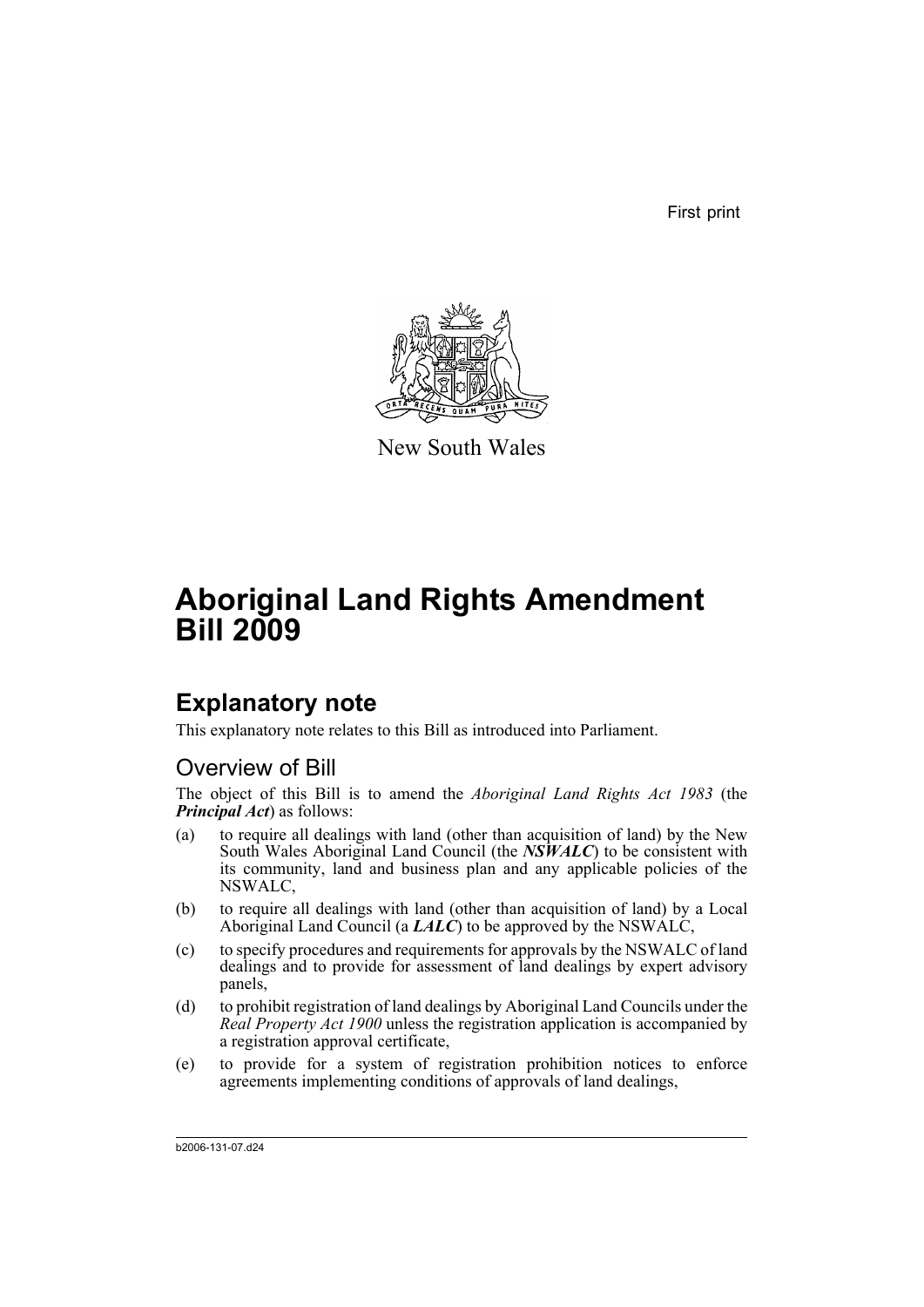Explanatory note

- (f) to provide for a community development levy to be paid by LALCs on dealings with land and for the collection, use and payment of the proceeds of that levy and to provide for matching payments to be made by the NSWALC,
- (g) to re-enact certain provisions relating to land dealings,
- (h) to prohibit the NSWALC from delegating its land dealing approval functions,
- (i) to make other minor and consequential amendments,
- (j) to enable regulations to be made as a consequence of the enactment of the proposed Act and to insert a transitional provision.

The proposed Act also makes related amendments to other Acts and regulations.

## Outline of provisions

**Clause 1** sets out the name (also called the short title) of the proposed Act.

**Clause 2** provides for the commencement of the proposed Act on a day or days to be proclaimed.

## **Schedule 1 Amendment of Aboriginal Land Rights Act 1983 No 42**

**Schedule 1 [3]** repeals Division 4 of Part 2 of the Principal Act and inserts proposed Divisions 4 (proposed sections 40–42P) and 4A (proposed sections 42Q–42 $\chi$ ).

Proposed Division 4

Proposed section 40 defines words and expressions used in the proposed Divisions. *Deal with land* means sell, exchange, lease, mortgage, dispose of or otherwise create or pass a legal or equitable interest in land, grant or release an easement or covenant over land, enter into agreements under certain Acts, subdivide or consolidate land, make a development application and do any other action relating to land that is prescribed by the regulations.

Proposed section 41 defines *dealing approval certificate* and *registration approval certificate* and makes a dealing approval certificate conclusive evidence of the matters specified in it. A dealing approval certificate is a certificate by the Chief Executive Officer of the NSWALC that a land dealing by the NSWALC complies with the proposed Division or that a land dealing by a LALC has been approved by the NSWALC. A registration approval certificate is a certificate by the Chief Executive Officer that a registrable instrument (relating to a land dealing by the NSWALC or a LALC) can be registered or recorded under the *Real Property Act 1900* or that a plan or other instrument can be registered under the *Conveyancing Act 1919*.

Proposed sections 42–42B re-enact, with minor variations, sections 40AA, 40AB and 42 of the Principal Act.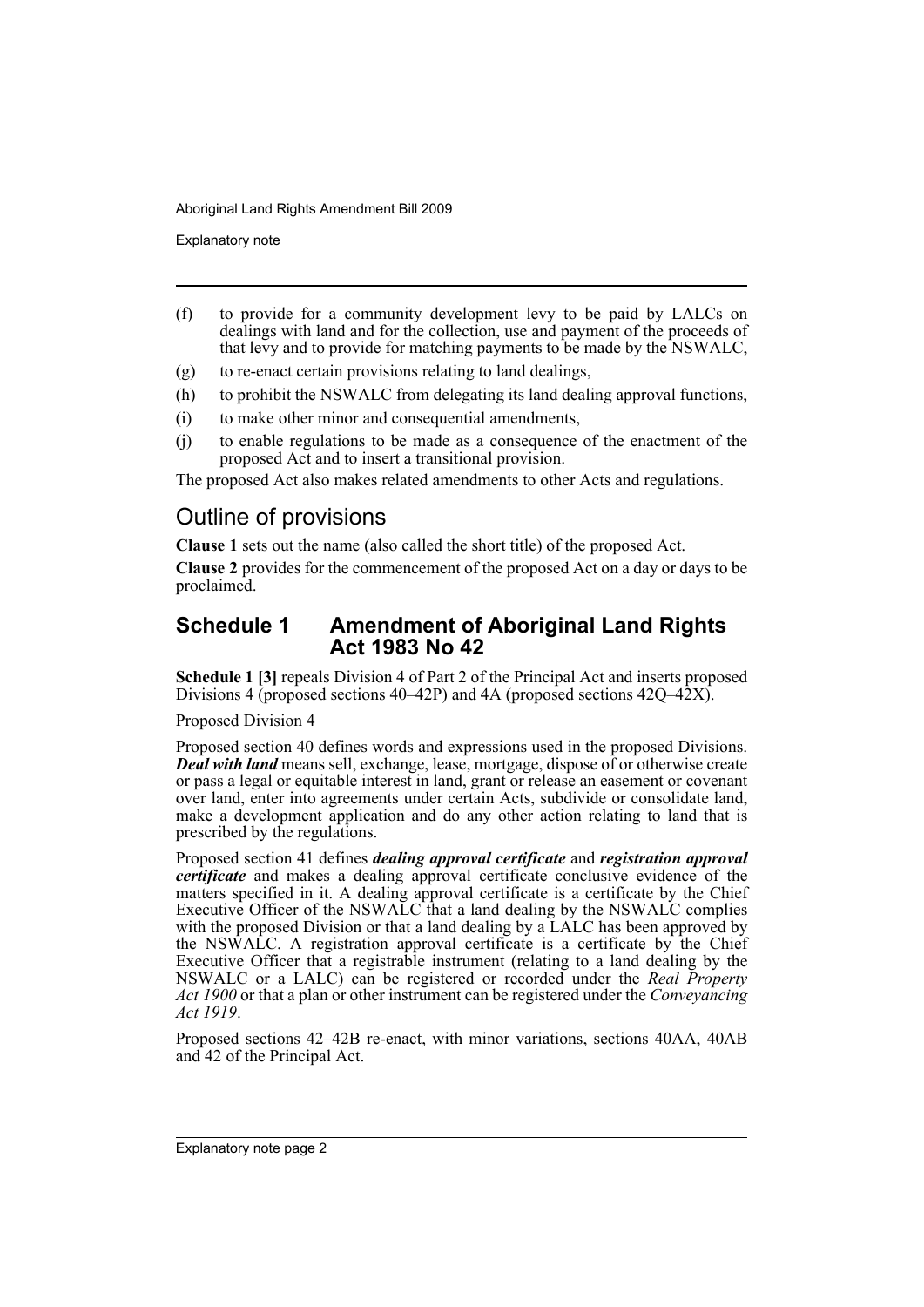Explanatory note

Proposed section 42C provides that a dealing with land by an Aboriginal Land Council that contravenes proposed section 42D or 42E is void. The provision is in addition to the requirements of or under any other Act or law in relation to a land dealing.

Proposed section 42D prohibits the NSWALC from dealing with land unless it has notified the LALC for the area in which the land is situated of the proposed dealing and considered any comments by the LALC. It also requires the NSWALC not to deal with land unless it has had regard to its community, land and business plan and any applicable policies. The Chief Executive Officer of the NSWALC must give a dealing approval certificate if satisfied that the NSWALC has complied with the proposed Division in relation to a land dealing and must also give a registration approval certificate for a registrable instrument if satisfied that the instrument is a registrable instrument relating to such a dealing. Leases for periods of less than 3 years will not be subject to the proposed section.

Proposed section 42E prohibits a LALC from dealing with land except in accordance with an approval by the NSWALC. Leases for periods of less than 3 years (other than certain social housing management leases) will not be subject to the proposed section. The proposed section also provides that an agreement by a LALC to deal with land is, if the land dealing has not been approved (if required), unenforceable against the LALC.

Proposed section 42F sets out requirements for applications for approval of LALC land dealings by the NSWALC and also contains the power to make regulations about assessment fees and other related matters.

Proposed section 42G sets out requirements for approval of LALC land dealings by the NSWALC. The NSWALC must approve the dealing if it is approved at a meeting of the LALC that complies with the proposed section and the application is in accordance with the proposed Act. However, the NSWALC may refuse to approve a land dealing if it is of the opinion that the land dealing is, or is likely to be, contrary to the interests of LALC members or other Aboriginal persons within the area of the LALC. The proposed section requires any conditions of approval to be able to be satisfied before completion of the land dealing but also enables a condition requiring an agreement relating to ongoing obligations to be entered into.

Proposed section 42H requires the NSWALC to give a LALC a written statement of reasons for a decision to refuse approval of a land dealing or to impose conditions on a land dealing within 28 days after the LALC requests such a statement.

Proposed section 42I enables the NSWALC to constitute expert advisory panels to assess applications for approvals of dealings with land.

Proposed section 42J prohibits the NSWALC from revoking a land dealing approval if the land dealing has been completed (whether or not it is required to be, or has been, registered). It also provides that the relevant approval certificates cease to have effect on revocation of the approval.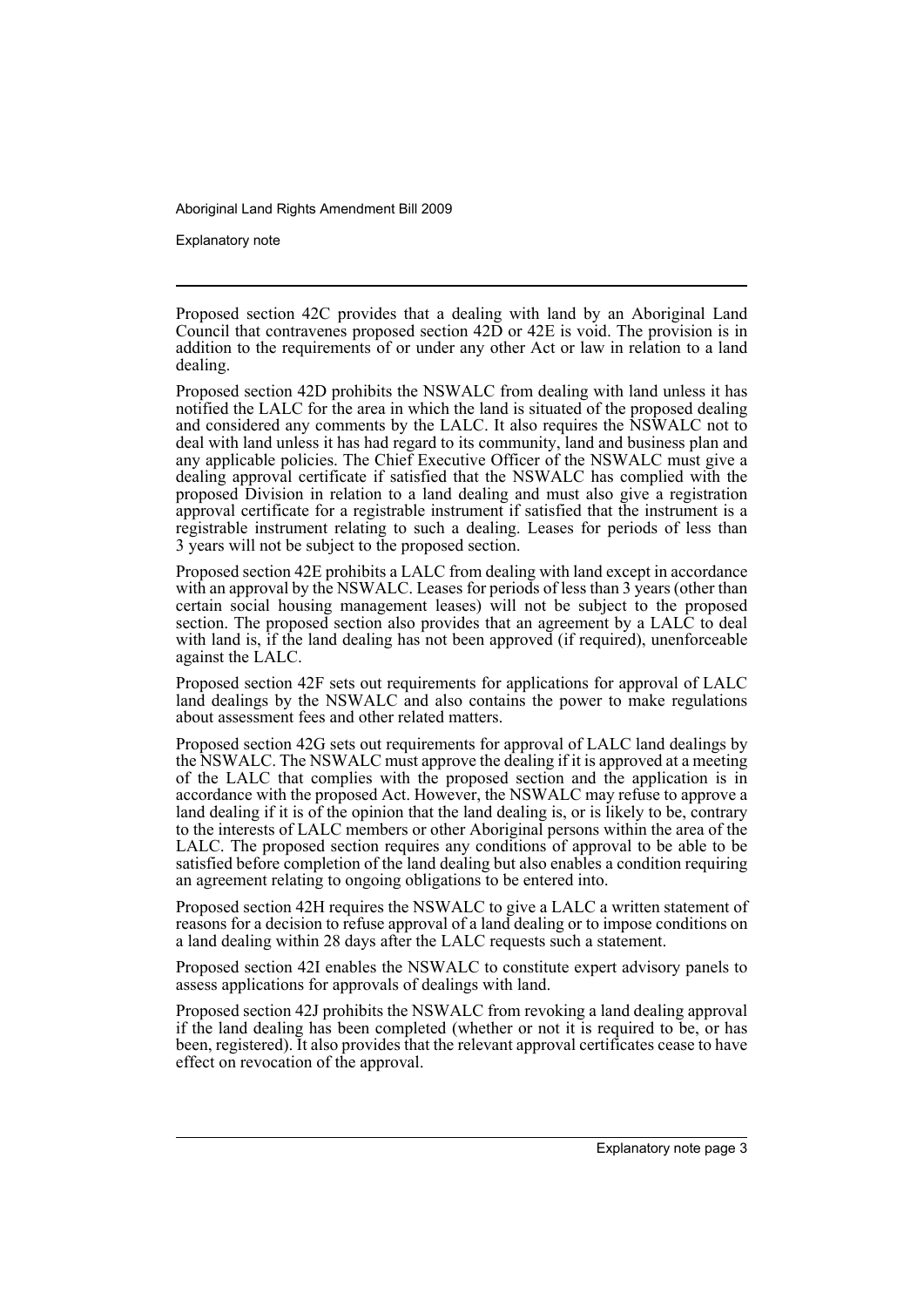Explanatory note

Proposed section 42K requires the Chief Executive Officer of the NSWALC to give a dealing approval certificate for a LALC land dealing within 14 days after it is approved by the NSWALC. It also requires a registration approval certificate to be given for a LALC land dealing if the Chief Executive Officer is satisfied that the instrument concerned is a registrable instrument, that any conditions of the NSWALC approval have been met and that any community development levy has been paid.

Proposed section 42L limits the right to bring proceedings in relation to a decision to approve or not to approve a land dealing, under the *Land and Environment Court Act 1979* or for judicial review in any other court, to the LALC concerned.

Proposed section 42M prohibits the Registrar-General from registering or recording a transfer or other dealing relating to land of an Aboriginal Land Council unless the transfer or dealing is accompanied by a registration approval certificate relating to the transfer or dealing or is not required to have such a certificate. A registration or recording prohibited by the proposed section will have no effect.

Proposed section 42N provides for agreements entered into in accordance with a condition imposed by an approval by the NSWALC of a land dealing (a *land dealing approval agreement*) to be registered on the title of land under the *Real Property Act 1900* or in the General Register of Deeds (in the case of old system title land). The effect of registration of an agreement will be to make the agreement binding on the successors in title to the owner who entered the agreement.

Proposed sections 42O and 42P establish a system of registration prohibition notices for land subject to a land dealing approval agreement. The NSWALC may lodge a registration prohibition notice with the Registrar-General for recording on the title of land that is subject to a land dealing approval agreement. Notice must be given to the registered proprietors of estates or interests in the land. The Registrar-General is prohibited from registering or recording a land dealing that is prohibited by a registration prohibition notice, except with the consent of the NSWALC. The NSWALC must not refuse consent if the dealing is permitted by the agreement or does not materially affect its performance or enforcement.

Proposed Division 4A

Proposed section 42Q provides that words and expressions used in the proposed Division have the same meaning as they have in the *Duties Act 1997*.

Proposed section 42R requires a LALC to pay a community development levy on specified dealings with land and enables related regulations to be made.

Proposed section 42S provides that the community development levy is not payable for transactions between Aboriginal Land Councils.

Proposed section 42T provides that the amount of the community development levy for a transaction is to be the prescribed percentage (if any) of the amount of duty payable for the transaction.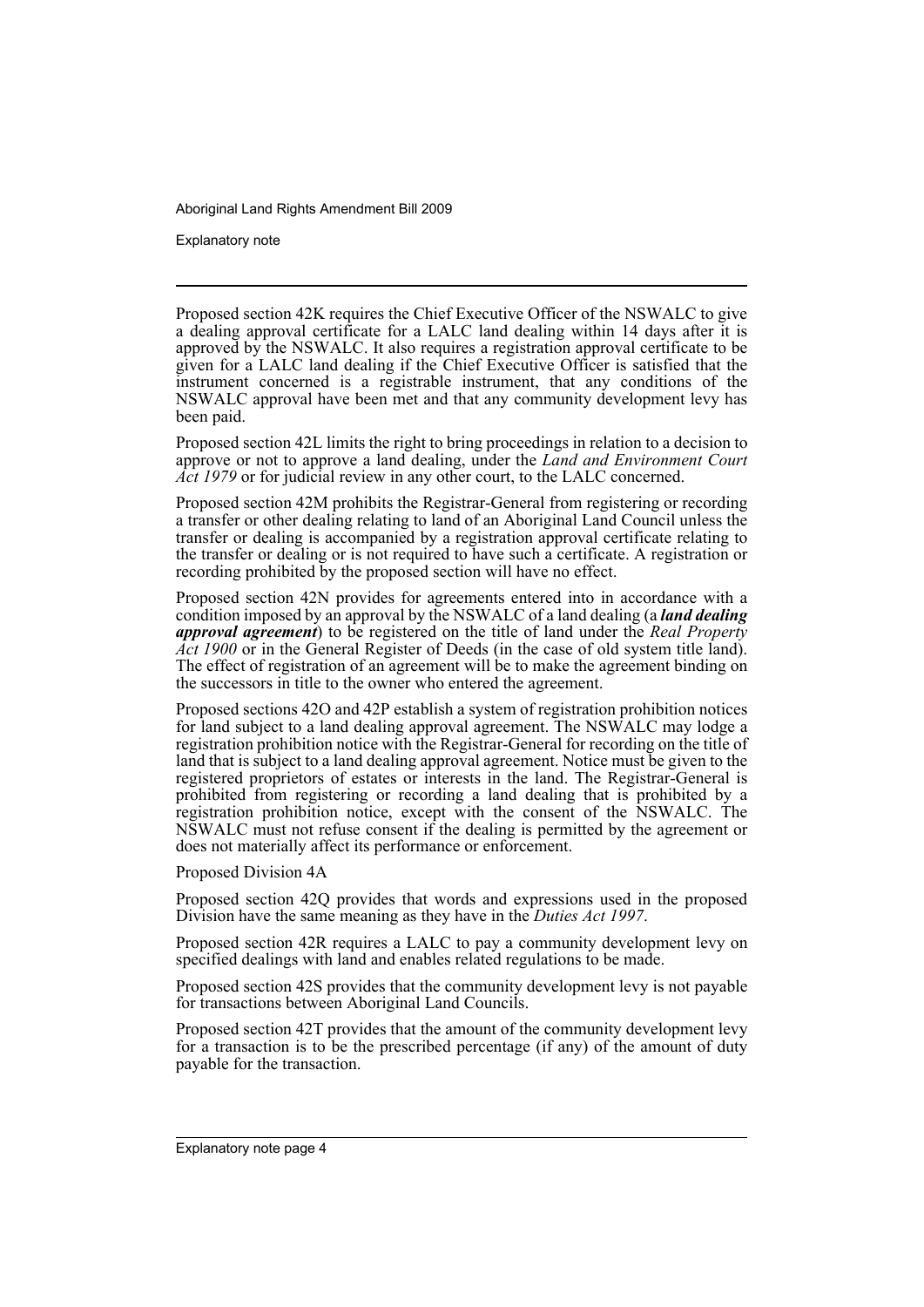Explanatory note

Proposed section 42U provides for the payment to the NSWALC of the amounts of community development levy collected by the Chief Commissioner of State Revenue, as agreed with the Chief Commissioner, and also requires the NSWALC to match the payments of community development levy made by LALCs.

Proposed section 42V enables the Minister to waive matching payments by the NSWALC in appropriate circumstances.

Proposed section 42W enables regulations to be made with respect to the application of provisions of the *Duties Act 1997* in respect of the community development levy and other matters related to the levy.

Proposed section 42X provides that the proposed Division is to be read together with the *Taxation Administration Act 1996* (other than Part 4 of that Act).

**Schedule 1 [1], [2], [6] and [8]** make amendments consequential on the amendment made by **Schedule 1 [3]**.

**Schedule 1 [4] and [11]** amend sections 52 and 106 of the Principal Act to insert notes relating to the powers of LALCs and the NSWALC as statutory corporations.

**Schedule 1 [5]** inserts proposed section 52AA into the Principal Act. The proposed section re-enacts existing section 41 in relation to LALCs.

**Schedule 1 [7]** amends section 52G of the Principal Act to require a LALC to exercise its function of approving a land dealing by resolution of its voting members.

**Schedule 1 [9]** amends section 106 of the Principal Act to include the function of approving land dealings by LALCs in the list of functions of the NSWALC.

**Schedule 1 [12]** inserts proposed section 106A into the Principal Act. The proposed section re-enacts existing section 41 in relation to the NSWALC.

**Schedule 1 [13]** amends section 113 of the Principal Act to enable policies to be made by the NSWALC in relation to land dealings by LALCs and in relation to the distribution of amounts from the New South Wales Aboriginal Land Council Community Fund.

**Schedule 1 [14]** amends section 116 of the Principal Act to prevent the NSWALC from delegating functions relating to the administration of the New South Wales Aboriginal Land Council Community Fund established under proposed section 149A (see **Schedule 1 [16]**).

**Schedule 1 [15]** amends section 116 of the Principal Act to add approval of land dealings by LALCs to the list of functions that may not be delegated by the NSWALC.

**Schedule 1 [16]** inserts proposed section 149A into the Principal Act. The proposed section establishes the New South Wales Aboriginal Land Council Community Fund, into which payments of community development levy are to be paid. The Fund is to be used for the management and acquisition of land by LALCs and for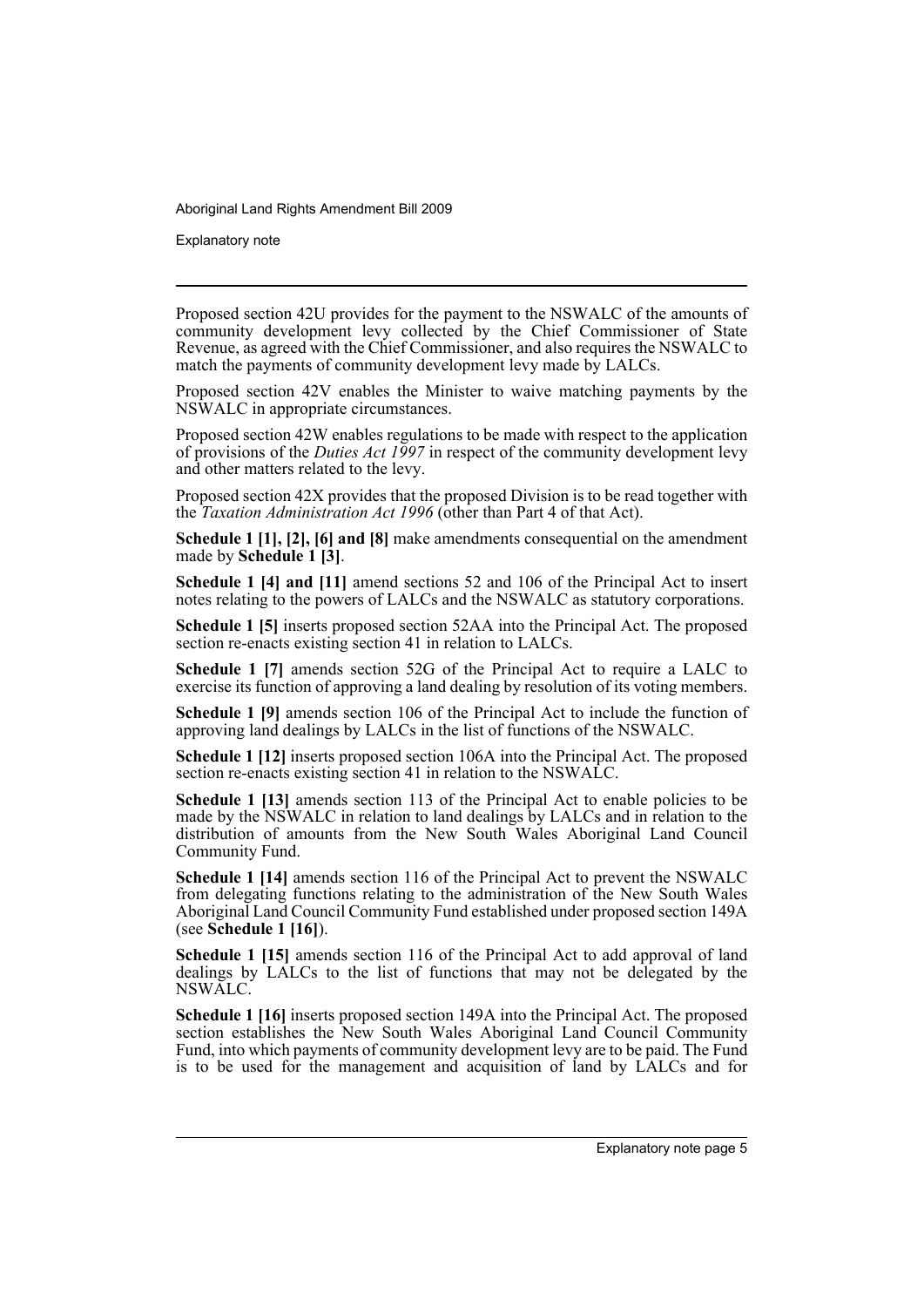Explanatory note

community benefit schemes by LALCs and other purposes. **Schedule 1 [10]** makes a consequential amendment.

**Schedule 1 [17]** amends section 150 of the Principal Act to enable amounts in the New South Wales Aboriginal Land Council Community Fund to be taken into account when determining the capital value of the New South Wales Aboriginal Land Council Account.

**Schedule 1 [18]** inserts proposed section 239A into the Principal Act. The proposed section requires a dispute relating to a decision to approve or not to approve a land dealing to be referred to the Registrar for mediation, conciliation or arbitration if an Aboriginal Land Council proposes to commence legal proceedings.

**Schedule 1 [19]** amends section 242 of the Principal Act to add members of expert advisory panels to the persons who are protected under that section from personal liability for acts or omissions done in good faith for the purpose of executing that Act or any other Act.

**Schedule 1 [20]** amends Schedule 4 to the Principal Act to enable regulations containing provisions of a savings or transitional nature to be made as a consequence of the enactment of the proposed Act.

**Schedule 1 [21]** inserts savings and transitional provisions into Schedule 4 to the Principal Act.

### **Schedule 2 Amendment of other Acts and instruments**

**Schedule 2.1** amends the *Aboriginal Land Rights Regulation 2002* to insert proposed Part 10 (Land Dealings) and to make other consequential amendments. The proposed Part:

- (a) prescribes the forms for dealing approval certificates and registration approval certificates, and
- (b) prescribes requirements for land dealing approval applications and the fees for applications and assessment of applications, and
- (c) prescribes the procedures for dealing with applications, including the circumstances when the NSWALC is not required to assess a land dealing approval application, and
- (d) contains provisions relating to expert advisory panels, and
- (e) contains provisions relating to the community development levy, including the amount of the levy and periods for payment, as well as making provision for the application of specified provisions of the *Duties Act 1997* and interim assessments of liability.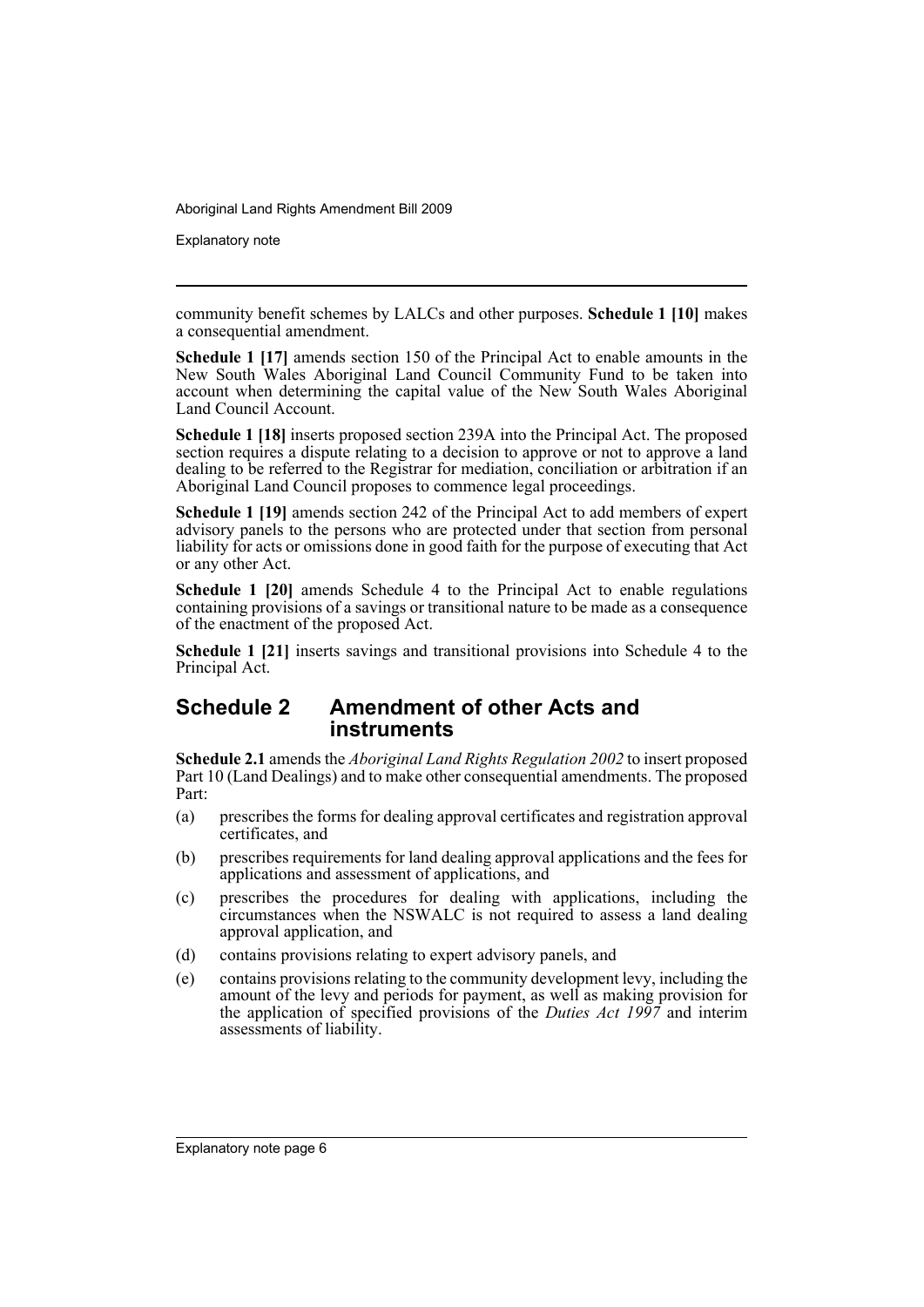Explanatory note

**Schedule 2.2** amends the *Environmental Planning and Assessment Act 1979* to enable regulations to be made:

- (a) requiring the NSWALC to consent to applications for approval of Part 3A projects relating to LALC land if LALC approval is required as the owner of land, and
- (b) requiring the NSWALC to consent to applications for the modification of development consents relating to such land, and
- (c) enables regulations containing savings and transitional provisions to be made.

**Schedule 2.3** amends the *Environmental Planning and Assessment Regulation 2000* to:

- (a) require the consent of the NSWALC to a Part 3A project relating to LALC land if the consent of the LALC is required, and
- (b) require the consent of the NSWALC to a development application made in respect of such land, and
- (c) require notice of determination of a development application, or an application to modify a development consent, for such land to be given to the NSWALC, and
- (d) require the consent of the NSWALC to an application for the modification of development consents relating to such land.

**Schedule 2.4** amends the *National Parks and Wildlife Act 1974* to require the consent of the NSWALC to a conservation agreement under that Act relating to LALC land.

**Schedule 2.5** amends the *Taxation Administration Act 1996* to provide for the provisions of that Act (which apply to the collection of taxes) to apply to the community development levy.

**Schedule 2.6** amends the *Threatened Species Conservation Act 1995* to require the consent of the NSWALC to a biobanking agreement under that Act relating to LALC land and for notice to be served on the NSWALC of any application to transfer LALC land to the Minister on the ground of a contravention of a biobanking agreement.

**Schedule 2.7** amends the *Wilderness Act 1987* to require the consent of the NSWALC to a wilderness protection agreement under that Act relating to LALC land.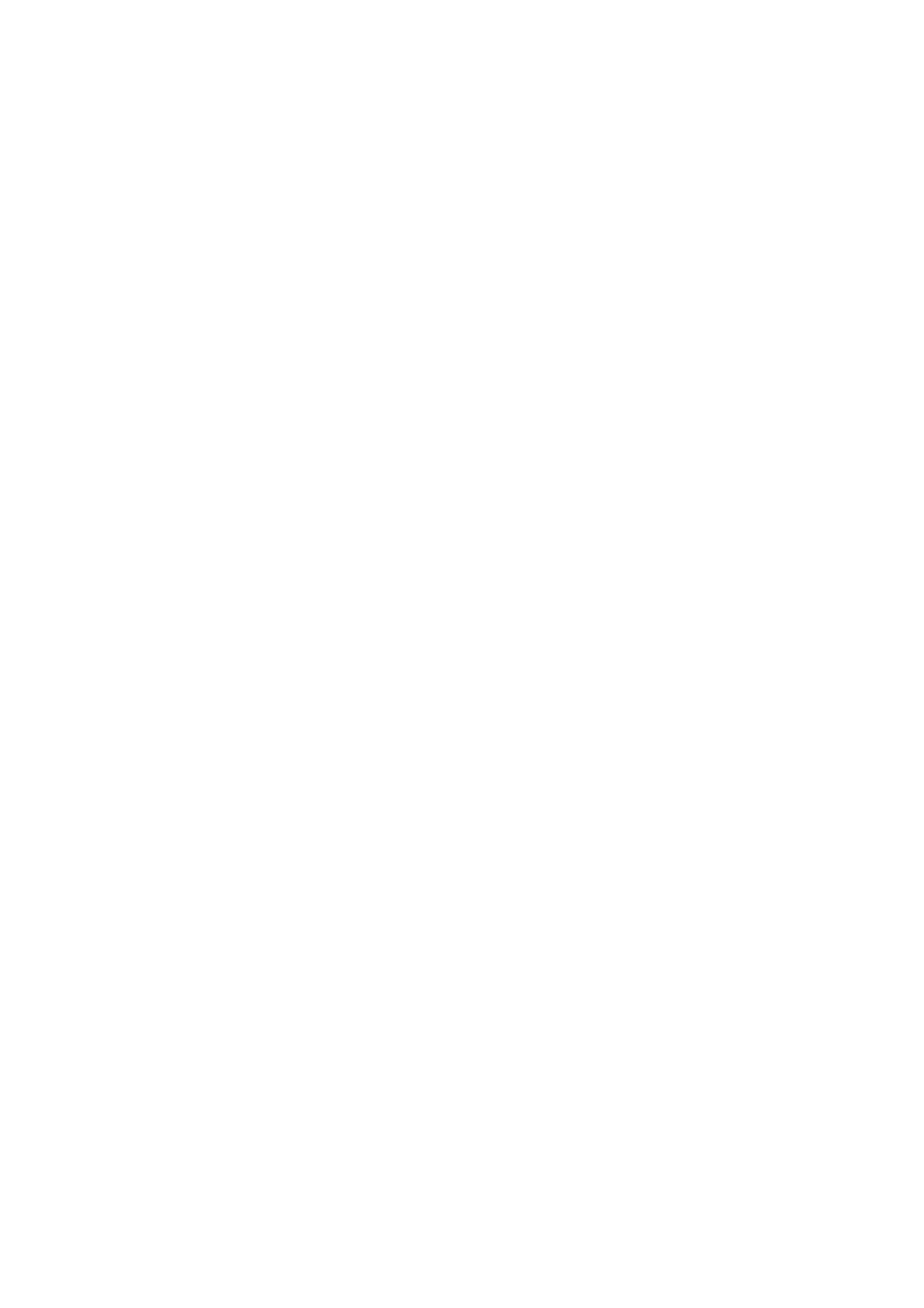First print



New South Wales

# **Aboriginal Land Rights Amendment Bill 2009**

## **Contents**

|   |                                                               | Page |
|---|---------------------------------------------------------------|------|
| 1 | Name of Act                                                   |      |
|   | 2 Commencement                                                |      |
|   | Schedule 1 Amendment of Aboriginal Land Rights Act 1983 No 42 | 3    |
|   | Schedule 2 Amendment of other Acts and instruments            | 28.  |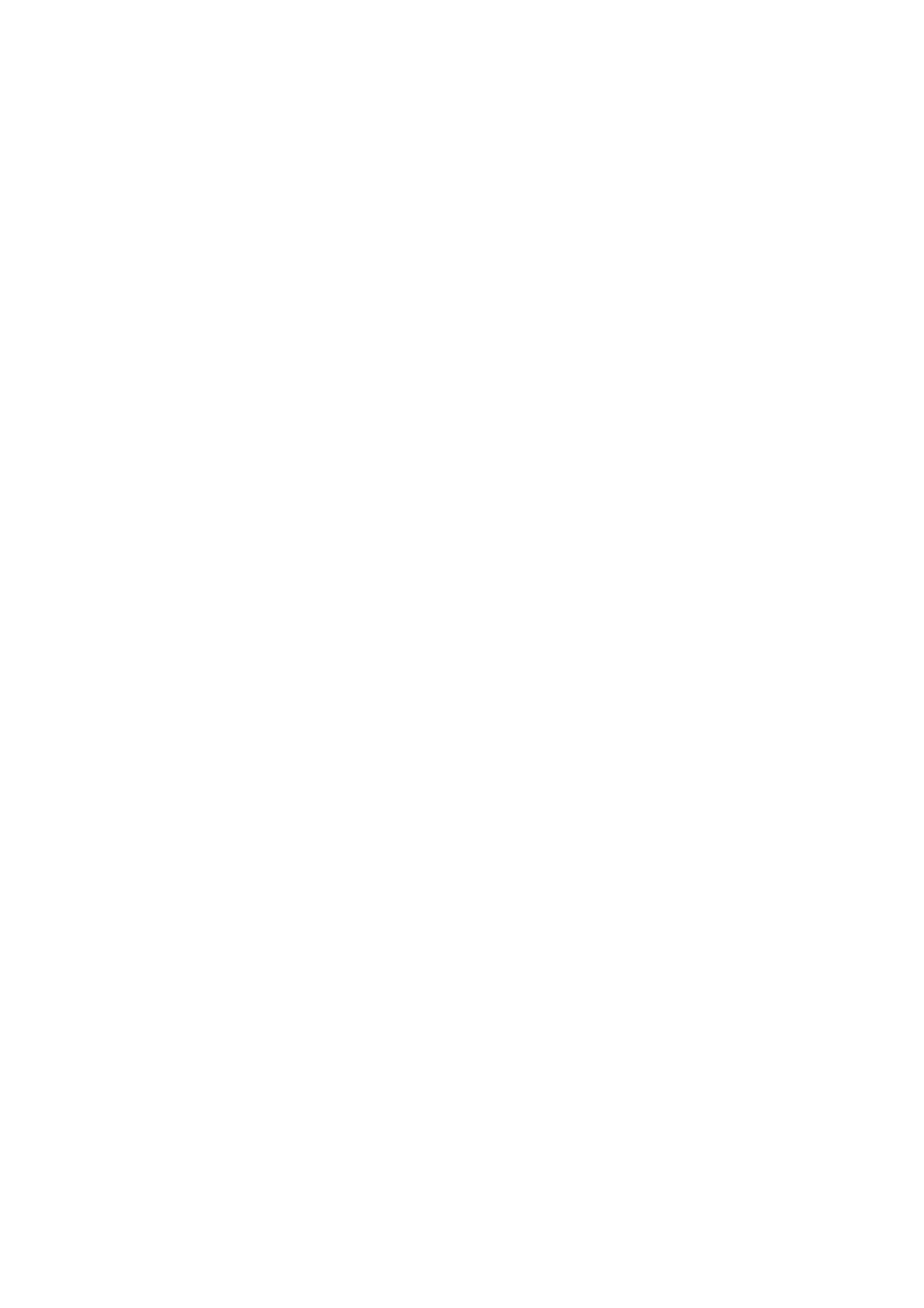

New South Wales

# **Aboriginal Land Rights Amendment Bill 2009**

No , 2009

## **A Bill for**

An Act to amend the *Aboriginal Land Rights Act 1983* with respect to land dealings by Aboriginal Land Councils and community development levies; and for other purposes.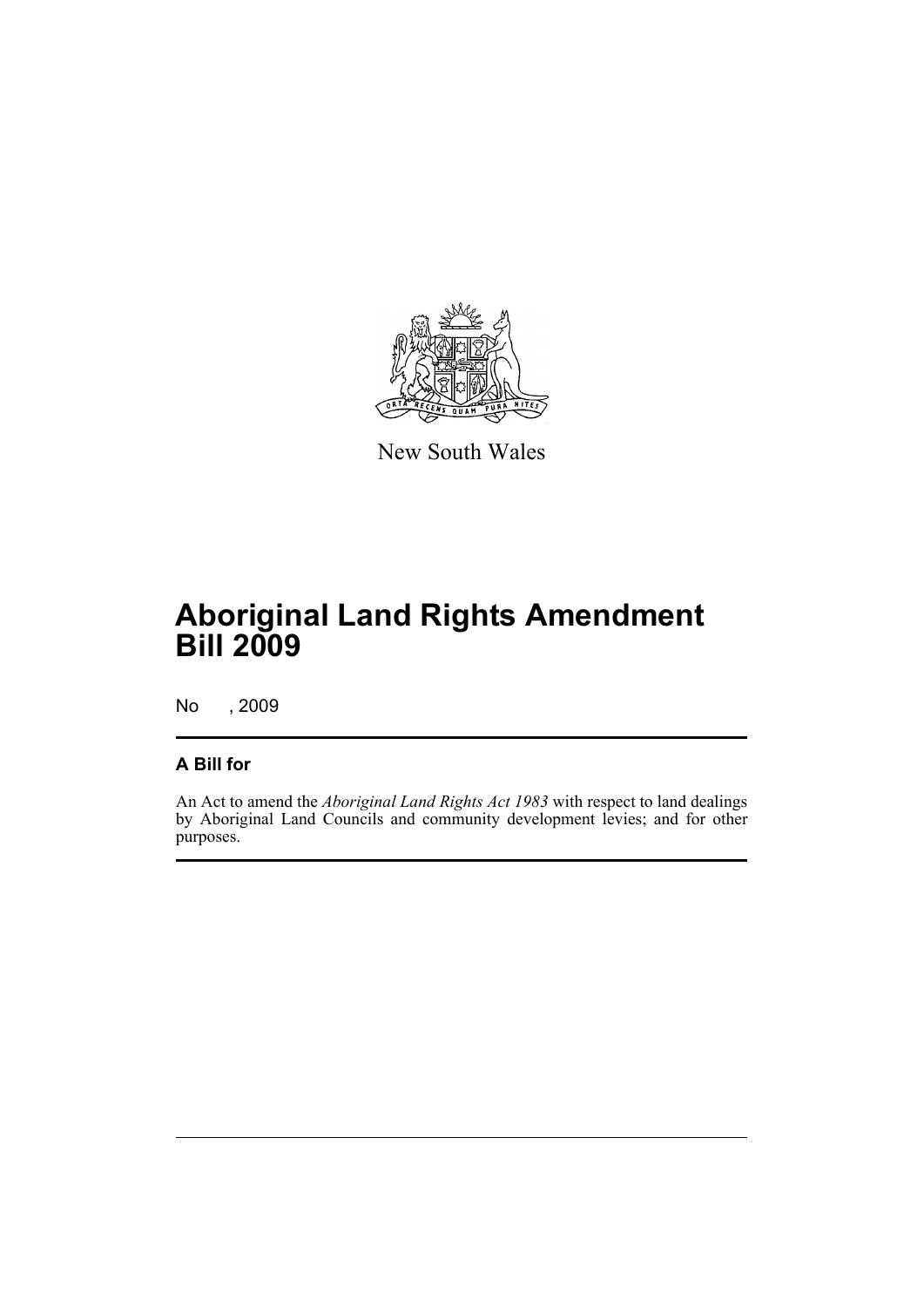<span id="page-11-1"></span><span id="page-11-0"></span>

| The Legislature of New South Wales enacts:<br>1 |                                                                      |               |  |
|-------------------------------------------------|----------------------------------------------------------------------|---------------|--|
|                                                 | Name of Act                                                          | $\mathcal{P}$ |  |
|                                                 | This Act is the <i>Aboriginal Land Rights Amendment Act 2009</i> .   | 3             |  |
|                                                 | Commencement                                                         | 4             |  |
|                                                 | This Act commences on a day or days to be appointed by proclamation. | 5             |  |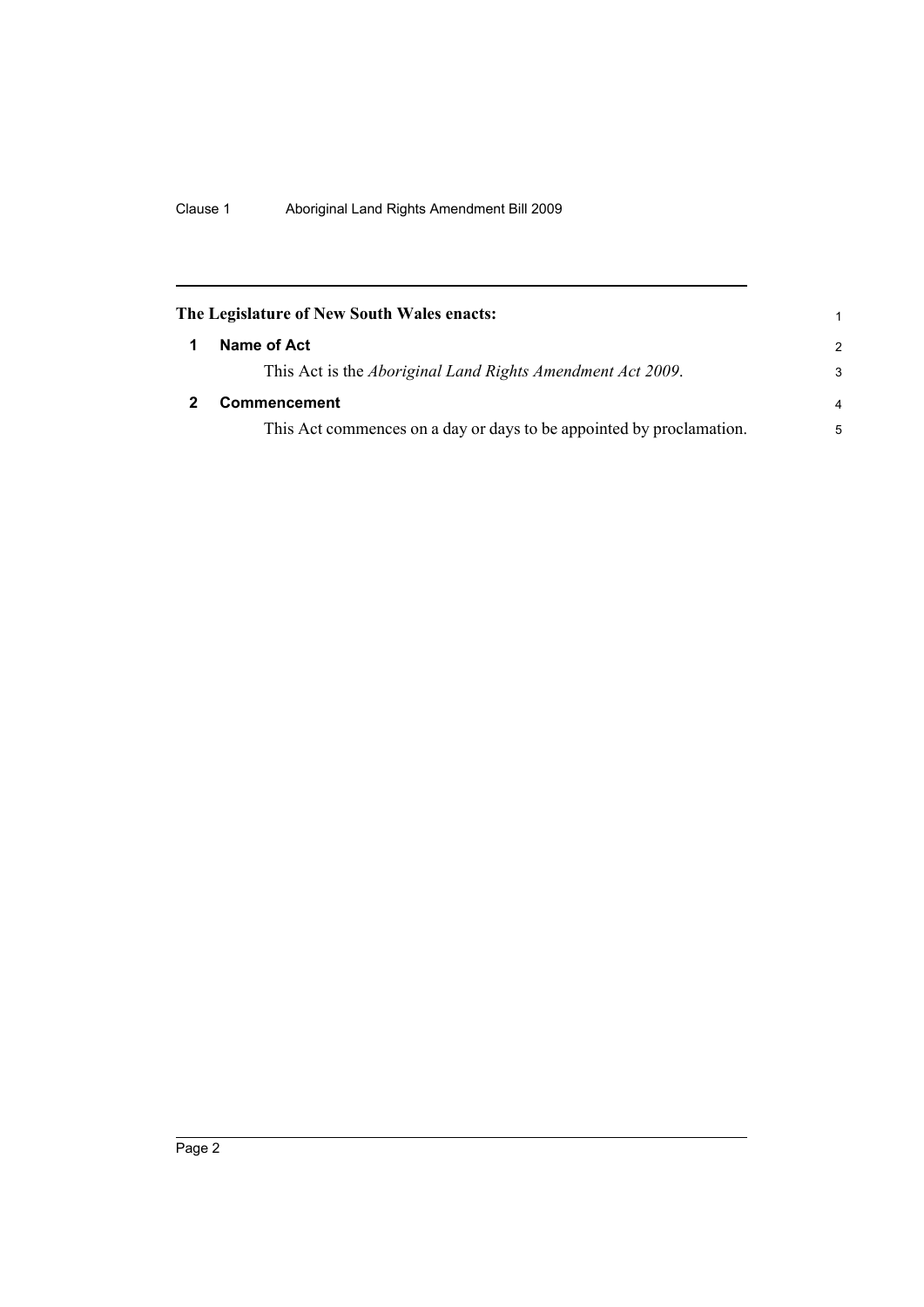Amendment of Aboriginal Land Rights Act 1983 No 42 Schedule 1

<span id="page-12-0"></span>

|     | <b>Schedule 1</b>            |                | <b>Amendment of Aboriginal Land Rights</b><br>Act 1983 No 42                                                                                                                                 | 1<br>$\overline{2}$ |
|-----|------------------------------|----------------|----------------------------------------------------------------------------------------------------------------------------------------------------------------------------------------------|---------------------|
| [1] | <b>Section 4 Definitions</b> |                |                                                                                                                                                                                              | 3                   |
|     |                              |                | Insert in alphabetical order in section $4(1)$ :                                                                                                                                             | $\overline{4}$      |
|     |                              |                | <i>community development levy</i> means the levy payable under<br>Division 4A of Part 2.                                                                                                     | 5<br>6              |
| [2] |                              |                | Section 4 (1), definition of "land"                                                                                                                                                          | $\overline{7}$      |
|     |                              |                | Omit the definition. Insert instead:                                                                                                                                                         | 8                   |
|     |                              |                | <i>land</i> includes any estate or interest in land, whether legal or<br>equitable.                                                                                                          | 9<br>10             |
| [3] | Part 2, Divisions 4 and 4A   |                |                                                                                                                                                                                              | 11                  |
|     |                              |                | Omit Division 4. Insert instead:                                                                                                                                                             | 12                  |
|     | <b>Division 4</b>            |                | <b>Land dealings by Aboriginal Land Councils</b>                                                                                                                                             | 13                  |
|     | 40                           | Interpretation |                                                                                                                                                                                              | 14                  |
|     | (1)                          |                | In this Division and Division 4A:                                                                                                                                                            | 15                  |
|     |                              |                | <i>agreement</i> includes an arrangement.                                                                                                                                                    | 16                  |
|     |                              |                | <i>deal with land</i> means:                                                                                                                                                                 | 17                  |
|     |                              | (a)            | sell, exchange, lease, mortgage, dispose of, or otherwise<br>create or pass a legal or equitable interest in, land, or                                                                       | 18<br>19            |
|     |                              | (b)            | grant an easement or covenant over land or release an<br>easement or covenant benefiting land, or                                                                                            | 20<br>21            |
|     |                              | (c)            | enter into a biobanking agreement relating to land under<br>the Threatened Species Conservation Act 1995 or a<br>conservation agreement under the NPW Act, or                                | 22<br>23<br>24      |
|     |                              | (d)            | enter into a wilderness protection agreement relating to<br>land under the <i>Wilderness Act 1987</i> , or                                                                                   | 25<br>26            |
|     |                              | (e)            | enter into a property vegetation plan under the Native<br>Vegetation Act $2003$ , or                                                                                                         | 27<br>28            |
|     |                              | (f)            | subdivide or consolidate land so as to affect, or consent to<br>a plan of subdivision or consolidation of land that affects,<br>the interests of an Aboriginal Land Council in that land, or | 29<br>30<br>31      |
|     |                              | (g)            | make a development application in relation to land, or                                                                                                                                       | 32                  |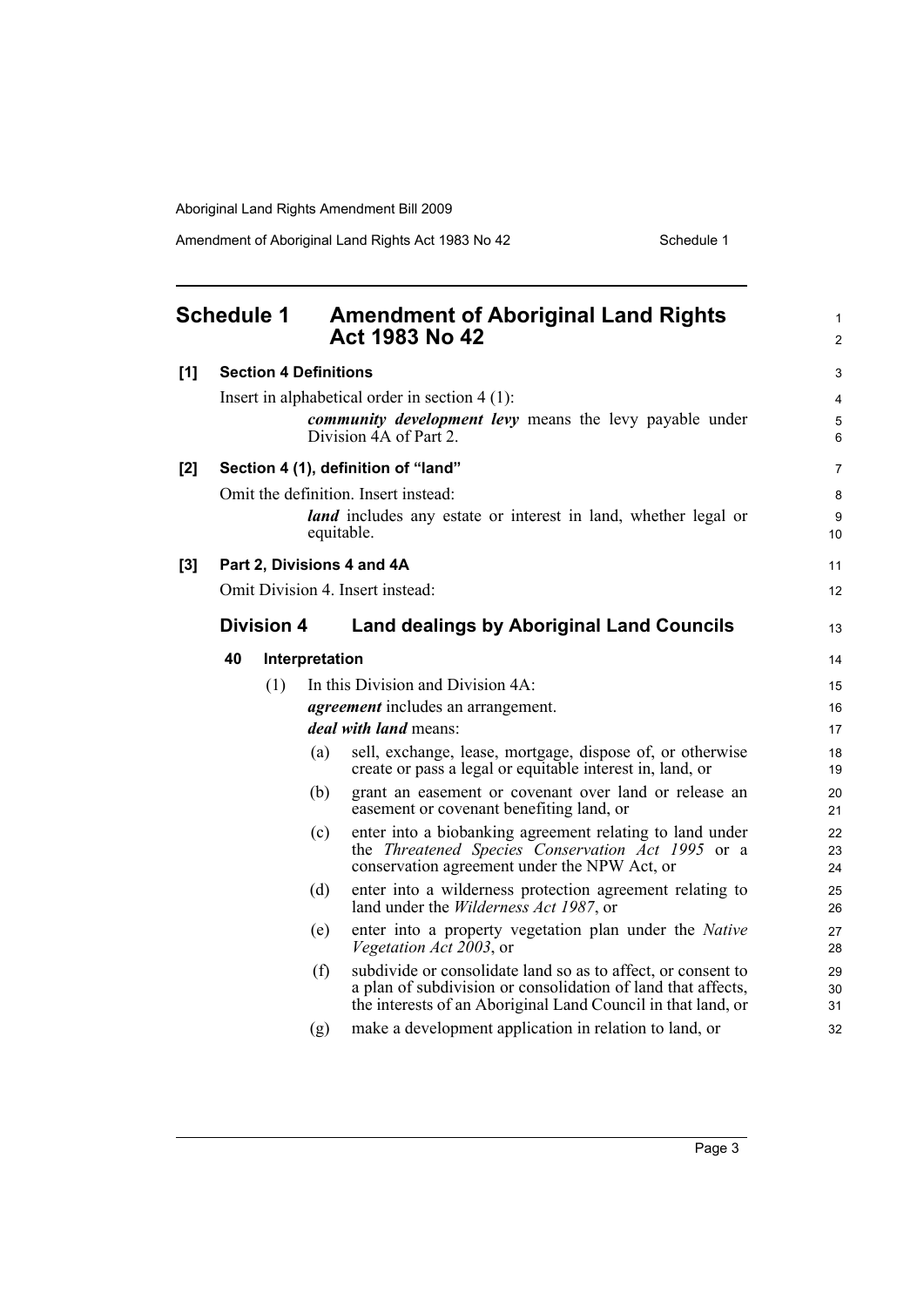Schedule 1 Amendment of Aboriginal Land Rights Act 1983 No 42

| (h) | any other action (including executing an instrument)<br>relating to land that is prescribed by the regulations.                                                                                                                                                                                                                                                                                                                                       | 1<br>$\overline{2}$                          |
|-----|-------------------------------------------------------------------------------------------------------------------------------------------------------------------------------------------------------------------------------------------------------------------------------------------------------------------------------------------------------------------------------------------------------------------------------------------------------|----------------------------------------------|
|     | Note. In this Act, a reference to land includes any estate or interest in<br>land, whether legal or equitable (see section 4 (1)).                                                                                                                                                                                                                                                                                                                    | 3<br>4                                       |
|     | <i>dealing approval certificate</i> —see section 41.                                                                                                                                                                                                                                                                                                                                                                                                  | 5                                            |
|     | <i>development application</i> means:                                                                                                                                                                                                                                                                                                                                                                                                                 | 6                                            |
| (a) | a development application within the meaning of the<br><i>Environmental Planning and Assessment Act 1979, or</i>                                                                                                                                                                                                                                                                                                                                      | 7<br>8                                       |
| (b) | an application for approval of a project under Part 3A of<br>the Environmental Planning and Assessment Act 1979.                                                                                                                                                                                                                                                                                                                                      | 9<br>10                                      |
|     | <b>General Register of Deeds</b> means the General Register of Deeds<br>maintained under the <i>Conveyancing Act 1919</i> .                                                                                                                                                                                                                                                                                                                           | 11<br>12                                     |
|     | <i>land dealing</i> means an action in relation to land of a kind referred<br>to in paragraphs $(a)$ –(h) of the definition of <i>deal with land</i> .                                                                                                                                                                                                                                                                                                | 13<br>14                                     |
|     | <i>land dealing approval agreement</i> means an agreement entered<br>into under a condition imposed under section $42G(6)$ (b).                                                                                                                                                                                                                                                                                                                       | 15<br>16                                     |
|     | <b>Register</b> means the Register maintained under the Real Property<br>Act 1900.                                                                                                                                                                                                                                                                                                                                                                    | 17<br>18                                     |
|     | <i>registrable instrument</i> means:                                                                                                                                                                                                                                                                                                                                                                                                                  | 19                                           |
| (a) | an instrument (other than a caveat or registration<br>prohibition notice) giving effect to or forming part of a<br>land dealing (within the meaning of this Division) that is<br>registrable or capable of being made registrable under the<br>Real Property Act 1900 or in respect of which a recording<br>is required or permitted (under that or any other Act or<br>Commonwealth Act) to be made in the Register<br>maintained under that Act, or | 20<br>21<br>22<br>23<br>24<br>25<br>26<br>27 |
| (b) | a plan that is required or permitted to be registered under<br>Division 3 of Part 23 of the Conveyancing Act 1919 and<br>that is or gives effect to or forms part of a land dealing<br>(within the meaning of this Division), or                                                                                                                                                                                                                      | 28<br>29<br>30<br>31                         |
| (c) | an instrument (other than a registration prohibition notice)<br>giving effect to or forming part of a land dealing (within<br>the meaning of this Division) that is registrable or in<br>respect of which a recording is required or permitted to be<br>made in the General Register of Deeds.                                                                                                                                                        | 32<br>33<br>34<br>35<br>36                   |
|     | <i>registration approval certificate</i> —see section 41.                                                                                                                                                                                                                                                                                                                                                                                             | 37                                           |
|     |                                                                                                                                                                                                                                                                                                                                                                                                                                                       |                                              |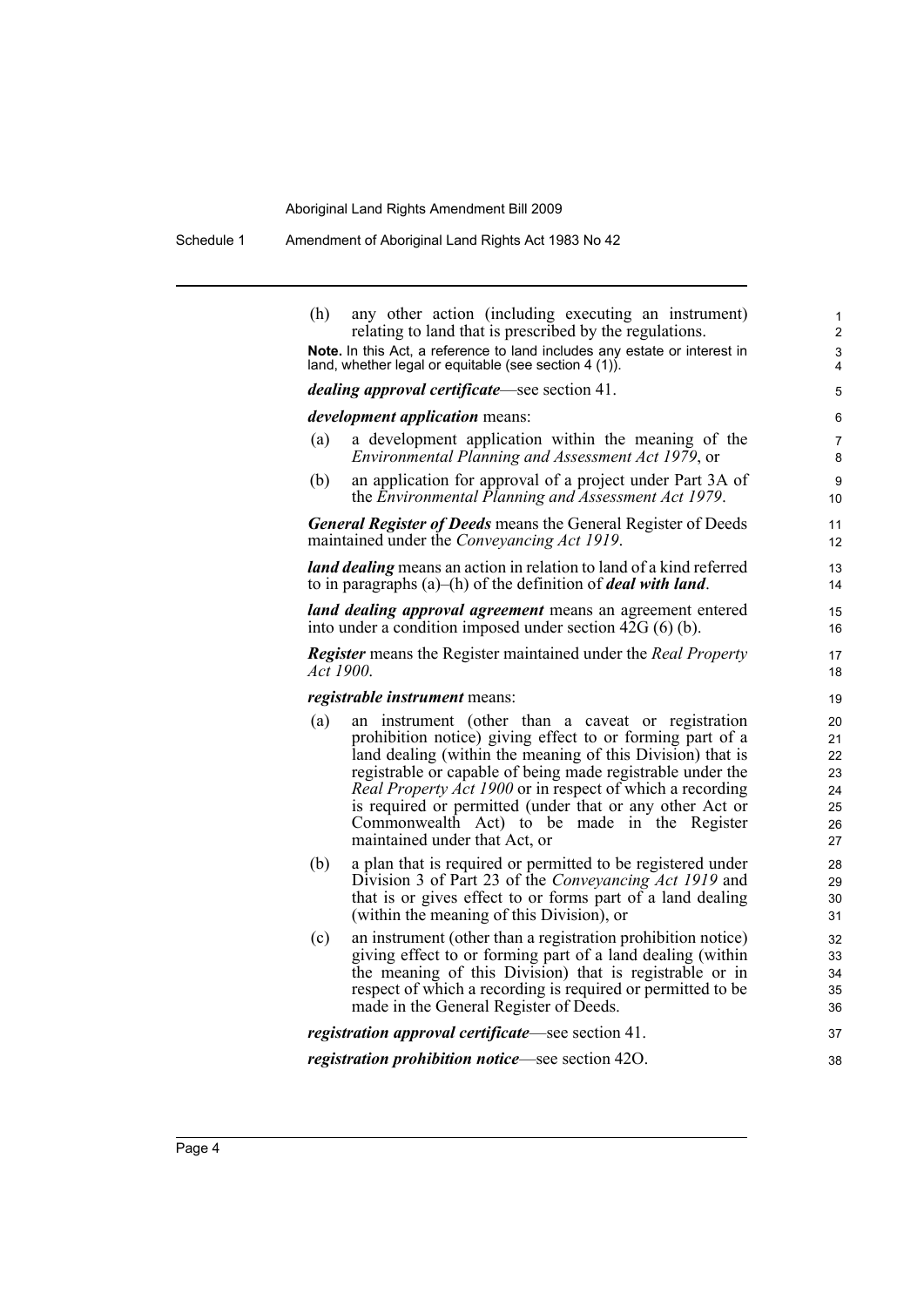|    | (2) | For the purposes of this Division, land is <b><i>vested</i></b> in an Aboriginal<br>Land Council if:                                                                                                                                                                                                                 | 1<br>$\overline{2}$              |
|----|-----|----------------------------------------------------------------------------------------------------------------------------------------------------------------------------------------------------------------------------------------------------------------------------------------------------------------------|----------------------------------|
|    |     | the Council has a legal interest in the land, or<br>(a)                                                                                                                                                                                                                                                              | $\mathsf 3$                      |
|    |     | (b)<br>the land is the whole or part of land the subject of a claim<br>under section 36 and:                                                                                                                                                                                                                         | 4<br>5                           |
|    |     | (i)<br>the Crown Lands Minister is satisfied that the land<br>is claimable Crown land under section 36, or                                                                                                                                                                                                           | 6<br>$\overline{7}$              |
|    |     | the Court has ordered under section 36 (7) that the<br>(ii)<br>land be transferred to the Council,                                                                                                                                                                                                                   | 8<br>9                           |
|    |     | and the land has not been transferred to the Council.                                                                                                                                                                                                                                                                | 10                               |
|    | (3) | In this Division, an Aboriginal Land Council is taken to <i>make a</i><br><i>development application</i> for land vested in the Council if the<br>Council consents to such an application by another person.                                                                                                         | 11<br>12<br>13                   |
|    | (4) | For the purposes of this Division, land is of <i>cultural and heritage</i><br><i>significance to Aborigines</i> if the land is significant in terms of<br>the traditions, observances, customs, beliefs or history of<br>Aborigines.                                                                                 | 14<br>15<br>16<br>17             |
| 41 |     | <b>Certificates-land vested in Aboriginal Land Councils</b>                                                                                                                                                                                                                                                          | 18                               |
|    | (1) | A dealing approval certificate:                                                                                                                                                                                                                                                                                      | 19                               |
|    |     | for a land dealing relating to land vested in the New South<br>(a)<br>Wales Aboriginal Land Council, is a certificate in the<br>prescribed form signed by the Chief Executive Officer of<br>the New South Wales Aboriginal Land Council that the<br>dealing complies with section 42D, or                            | 20<br>21<br>22<br>23<br>24       |
|    |     | for a land dealing relating to land vested in a Local<br>(b)<br>Aboriginal Land Council, is a certificate in the prescribed<br>form signed by the Chief Executive Officer of the New<br>South Wales Aboriginal Land Council that the dealing has<br>been approved by the New South Wales Aboriginal Land<br>Council. | 25<br>26<br>27<br>28<br>29<br>30 |
|    | (2) | A registration approval certificate for a registrable instrument<br>relating to land vested in an Aboriginal Land Council is a<br>certificate in the prescribed form signed by the Chief Executive<br>Officer of the New South Wales Aboriginal Land Council that:                                                   | 31<br>32<br>33<br>34             |
|    |     | the registration, under the <i>Real Property Act 1900</i> , of the<br>(a)<br>instrument is authorised under this Act, or                                                                                                                                                                                             | 35<br>36                         |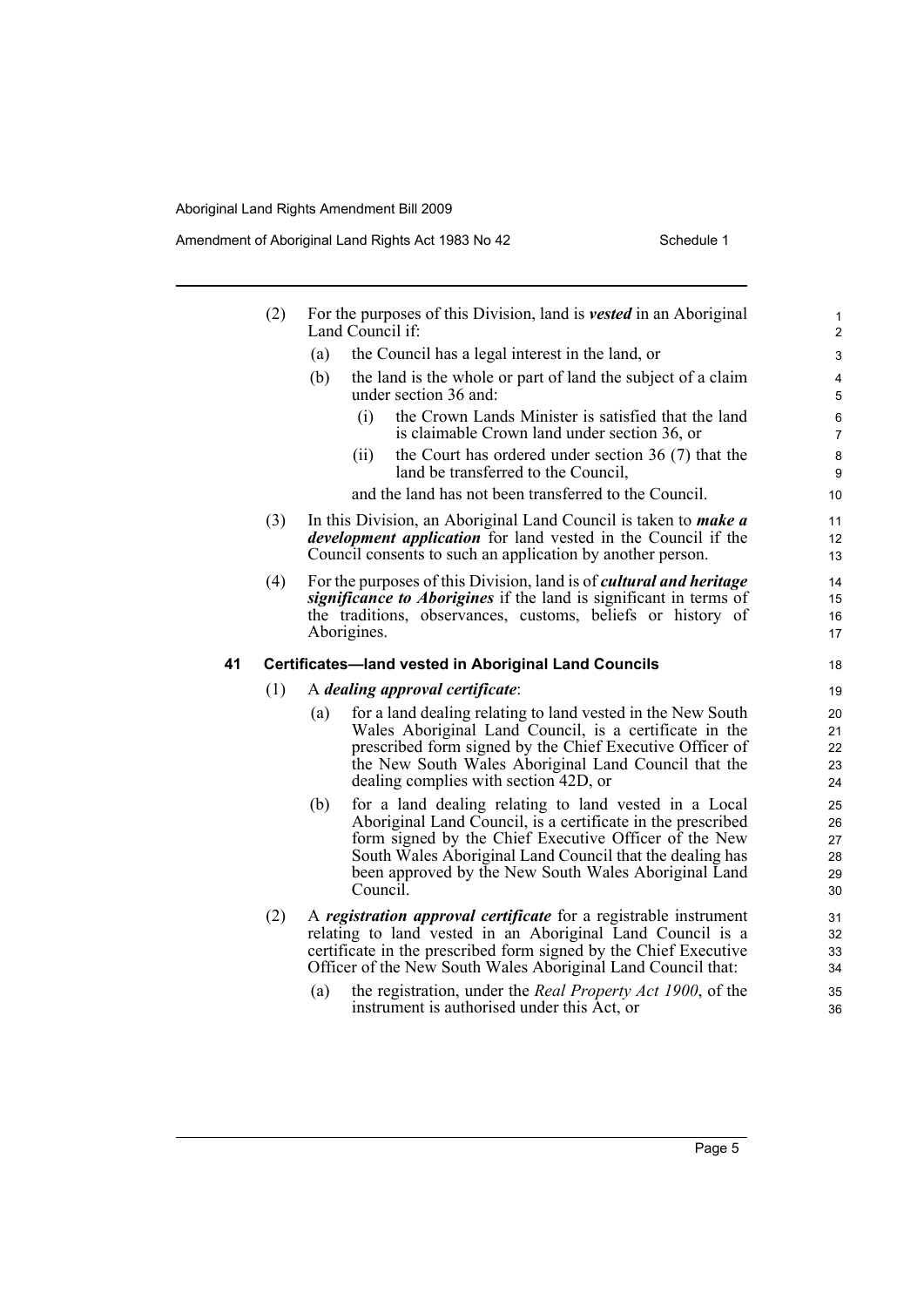|     |                | the registration, under Division 3 of Part 23 of the<br>(b)<br>Conveyancing Act 1919, of the instrument is authorised<br>under this Act, or                                                                                                                                                  | 1<br>$\overline{2}$<br>3                    |
|-----|----------------|----------------------------------------------------------------------------------------------------------------------------------------------------------------------------------------------------------------------------------------------------------------------------------------------|---------------------------------------------|
|     |                | the making of a recording in respect of the instrument in<br>(c)<br>the Register or the General Register of Deeds is authorised<br>under this Act.                                                                                                                                           | 4<br>5<br>6                                 |
|     | (3)            | A dealing approval certificate signed by the Chief Executive<br>Officer of the New South Wales Aboriginal Land Council is<br>conclusive evidence of the matters certified in the certificate in<br>favour of any person.                                                                     | $\overline{7}$<br>8<br>9<br>10 <sup>°</sup> |
|     | (4)            | Subsection (3) does not operate in favour of any person who had<br>knowledge that any of the matters certified in the certificate was<br>incorrect before the land dealing was completed (whether or not<br>any subsequent registration was required or has taken place).                    | 11<br>12 <sup>°</sup><br>13<br>14           |
|     | (5)            | A dealing approval certificate must set out any conditions of the<br>relevant approval.                                                                                                                                                                                                      | 15<br>16                                    |
| 42  |                | Restrictions on dealing with land subject to native title                                                                                                                                                                                                                                    | 17                                          |
|     | (1)            | An Aboriginal Land Council must not deal with land vested in it<br>subject to native title rights and interests under section 36 (9)<br>or (9A) unless the land is the subject of an approved<br>determination of native title (within the meaning of the<br>Commonwealth Native Title Act). | 18<br>19<br>20<br>21<br>22                  |
|     | (2)            | This section does not apply to or in respect of:                                                                                                                                                                                                                                             | 23                                          |
|     |                | the lease of land by the New South Wales Aboriginal Land<br>(a)<br>Council or one or more Local Aboriginal Land Councils to<br>the Minister administering the NPW Act under Part 4A of<br>that Act in accordance with a condition imposed under<br>section $36A(2)$ , or                     | 24<br>25<br>26<br>27<br>28                  |
|     |                | (b)<br>a transfer of land to another Aboriginal Land Council, or                                                                                                                                                                                                                             | 29                                          |
|     |                | (c)<br>a lease of land referred to in section $37(3)$ (b).                                                                                                                                                                                                                                   | 30                                          |
| 42A | <b>NPW Act</b> | Restrictions on dealing with land reserved or dedicated under the                                                                                                                                                                                                                            | 31<br>32                                    |
|     | (1)            | An Aboriginal Land Council must not deal with land that is<br>vested in it and that is reserved or dedicated under Part 4A of the<br>NPW Act except in accordance with that Act.                                                                                                             | 33<br>34<br>35                              |
|     | (2)            | This Division and Division 4A (other than sections 40, 42B and<br>this section) do not apply to land referred to in subsection (1).                                                                                                                                                          | 36<br>37                                    |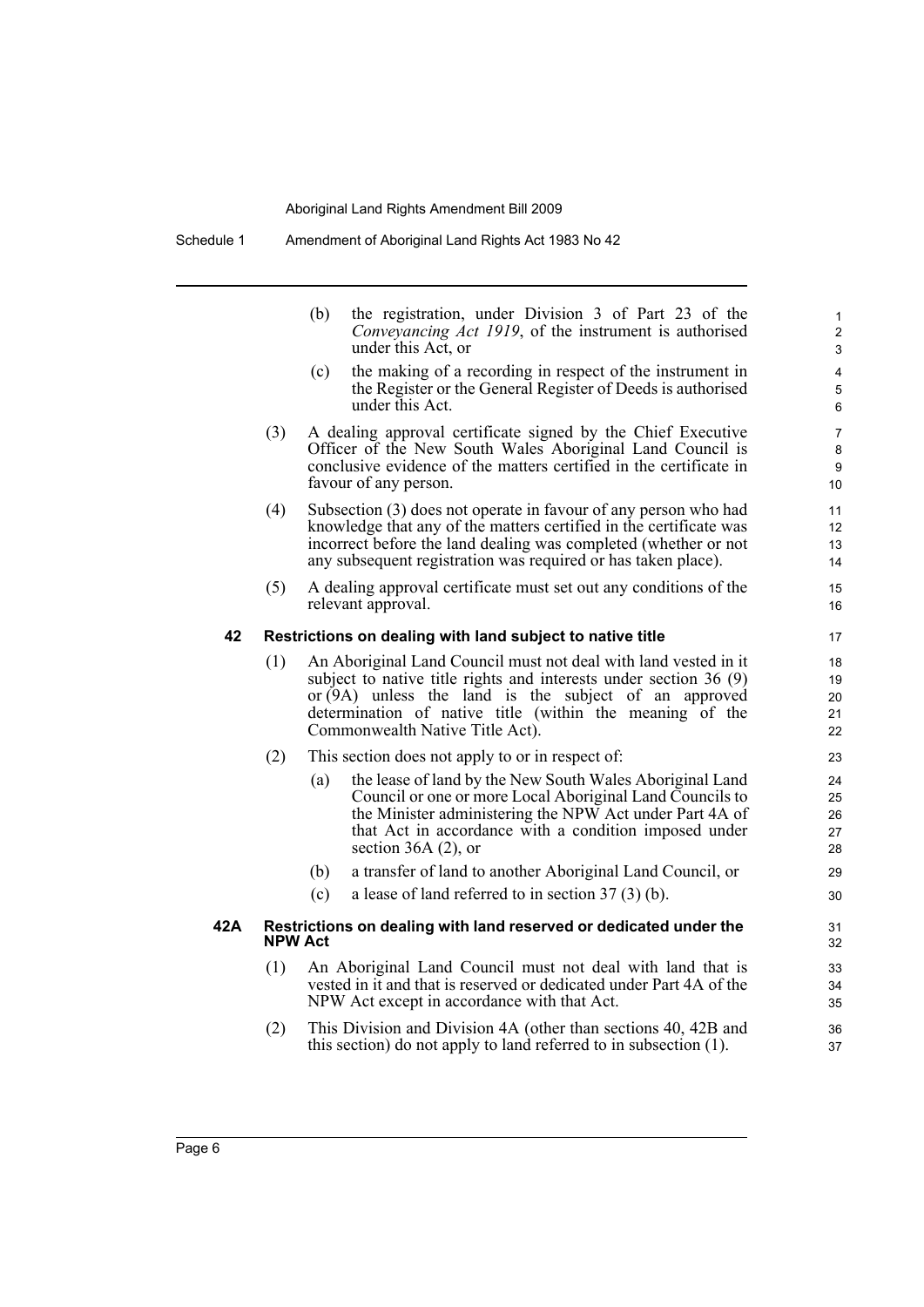Amendment of Aboriginal Land Rights Act 1983 No 42 Schedule 1

| 42B |     | Appropriation or resumption of Aboriginal land                                                                                                                                                                                                                                             | 1                          |
|-----|-----|--------------------------------------------------------------------------------------------------------------------------------------------------------------------------------------------------------------------------------------------------------------------------------------------|----------------------------|
|     |     | Despite anything in any Act, land vested in an Aboriginal Land<br>Council must not be appropriated or resumed except by an Act of<br>Parliament.                                                                                                                                           | 2<br>3<br>4                |
| 42C |     | Land dealings by Aboriginal Land Councils generally                                                                                                                                                                                                                                        | 5                          |
|     | (1) | A land dealing by an Aboriginal Land Council in contravention<br>of section $42D$ or $42E$ is void.                                                                                                                                                                                        | 6<br>$\overline{7}$        |
|     | (2) | This Division is in addition to any requirements of or under any<br>other Act in relation to a land dealing.                                                                                                                                                                               | 8<br>9                     |
|     | (3) | This section has effect despite any other Act or law.                                                                                                                                                                                                                                      | 10                         |
| 42D |     | Land dealings by New South Wales Aboriginal Land Council                                                                                                                                                                                                                                   | 11                         |
|     | (1) | The New South Wales Aboriginal Land Council must not deal<br>with land vested in it unless:                                                                                                                                                                                                | 12<br>13                   |
|     |     | it has notified the Local Aboriginal Land Council (if any)<br>(a)<br>for the area in which the land is situated in writing of the<br>land affected and the type of proposed dealing, and                                                                                                   | 14<br>15<br>16             |
|     |     | it has considered any comments made by that Council<br>(b)<br>within 28 days of that notice being given, and                                                                                                                                                                               | 17<br>18                   |
|     |     | in the case of a land dealing with land transferred to the<br>(c)<br>New South Wales Aboriginal Land Council under<br>section 36, both the Crown Lands Minister referred to in<br>that section and the Minister have been notified of the<br>proposed dealing, and                         | 19<br>20<br>21<br>22<br>23 |
|     |     | (d)<br>it has had regard to its community, land and business plan<br>and any of its policies that are applicable, and                                                                                                                                                                      | 24<br>25                   |
|     |     | if it is appropriate to do so in the circumstances, it has<br>(e)<br>considered the cultural and heritage significance of the<br>land to Aborigines in determining whether to deal with the<br>land, and                                                                                   | 26<br>27<br>28<br>29       |
|     |     | (f)<br>the land dealing complies with a resolution of the New<br>South Wales Aboriginal Land Council approving the<br>dealing.                                                                                                                                                             | 30<br>31<br>32             |
|     | (2) | The Chief Executive Officer of the New South Wales Aboriginal<br>Land Council must give a dealing approval certificate for a land<br>dealing by the Council if the Chief Executive Officer is satisfied<br>that the Council has complied with this Division in relation to the<br>dealing. | 33<br>34<br>35<br>36<br>37 |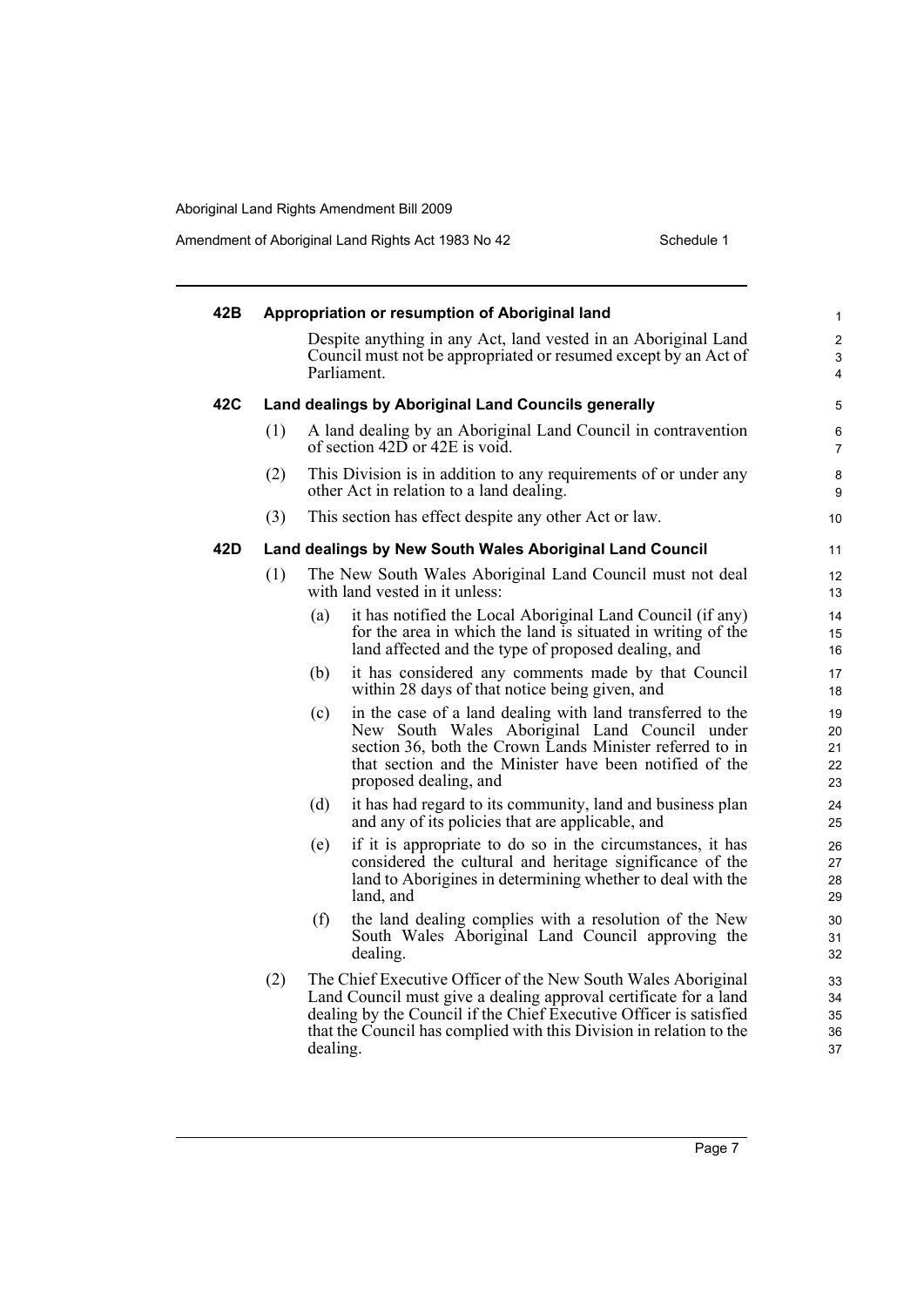|     | (3)             | The Chief Executive Officer of the New South Wales Aboriginal<br>Land Council must give a registration approval certificate for an<br>instrument if the Chief Executive Officer is satisfied that the<br>instrument is a registrable instrument relating to a land dealing by<br>the Council that complies with this Division. | $\mathbf{1}$<br>$\overline{\mathbf{c}}$<br>3<br>4<br>5 |
|-----|-----------------|--------------------------------------------------------------------------------------------------------------------------------------------------------------------------------------------------------------------------------------------------------------------------------------------------------------------------------|--------------------------------------------------------|
|     | (4)             | This section does not apply to or in respect of the following land<br>dealings by the New South Wales Aboriginal Land Council:                                                                                                                                                                                                 | 6<br>$\overline{7}$                                    |
|     |                 | a lease for a period of less than 3 years (including any<br>(a)<br>option to renew the lease),                                                                                                                                                                                                                                 | 8<br>9                                                 |
|     |                 | a land dealing prescribed by the regulations for the<br>(b)<br>purposes of this section.                                                                                                                                                                                                                                       | 10<br>11                                               |
| 42E | <b>Councils</b> | Approval required for land dealings by Local Aboriginal Land                                                                                                                                                                                                                                                                   | 12<br>13                                               |
|     | (1)             | A Local Aboriginal Land Council must not deal with land vested<br>in it except in accordance with an approval of the New South<br>Wales Aboriginal Land Council under section 42G.                                                                                                                                             | 14<br>15<br>16                                         |
|     | (2)             | However, the approval of the New South Wales Aboriginal Land<br>Council is not required for the following land dealings by a Local<br>Aboriginal Land Council:                                                                                                                                                                 | 17<br>18<br>19                                         |
|     |                 | a lease for a period of less than 3 years (including any<br>(a)<br>option to renew the lease), other than a social housing<br>management lease,                                                                                                                                                                                | 20<br>21<br>22                                         |
|     |                 | (b)<br>land<br>dealing prescribed<br>by<br>the<br>regulations<br>a<br>for the purposes of this section.                                                                                                                                                                                                                        | 23<br>24                                               |
|     | (3)             | A Local Aboriginal Land Council must not deal with land vested<br>in it that is land transferred to the Council under section 36 unless<br>both the Crown Lands Minister referred to in that section and the<br>Minister have been notified of the proposed dealing.                                                           | 25<br>26<br>27<br>28                                   |
|     | (4)             | An agreement to deal with land vested in a Local Aboriginal<br>Land Council that is made by the Council is, if the land dealing<br>is not approved by the New South Wales Aboriginal Land<br>Council and an approval is required, unenforceable against the<br>Local Aboriginal Land Council.                                  | 29<br>30<br>31<br>32<br>33                             |
|     | (5)             | A person is not entitled to damages, or any other remedy, against<br>a Local Aboriginal Land Council in respect of a warranty or other<br>promise relating to an unenforceable agreement referred to in<br>subsection $(4)$ .                                                                                                  | 34<br>35<br>36<br>37                                   |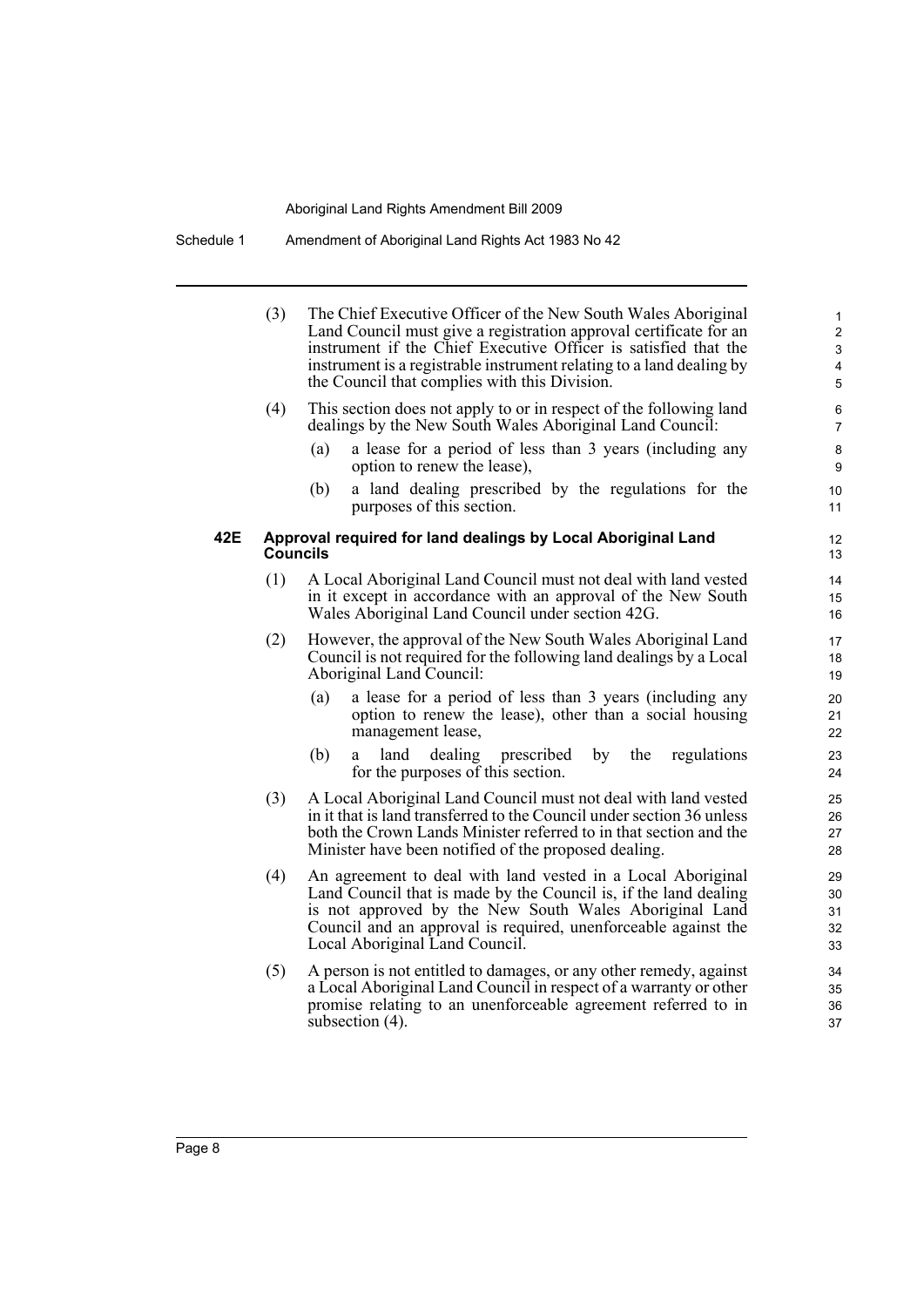J.

#### Amendment of Aboriginal Land Rights Act 1983 No 42 Schedule 1

|     | (6) |     | In this section:                                                                                                                          | 1              |
|-----|-----|-----|-------------------------------------------------------------------------------------------------------------------------------------------|----------------|
|     |     |     | social housing management lease means a lease entered into for                                                                            | $\overline{2}$ |
|     |     |     | the purposes of the provision of or management of a social<br>housing scheme (other than a residential tenancy agreement).                | 3<br>4         |
|     | (7) |     | This section has effect despite any other Act or law.                                                                                     | 5              |
|     |     |     | Note. Approval of a land dealing by a Local Aboriginal Land Council<br>must be by resolution of the voting members (see section 52G (e)). | 6<br>7         |
| 42F |     |     | Applications for approval of LALC land dealings by NSWALC and<br>assessment fees                                                          | 8<br>9         |
|     | (1) |     | A Local Aboriginal Land Council may apply to the New South                                                                                | 10             |
|     |     |     | Wales Aboriginal Land Council for the approval of a land dealing<br>relating to land vested in the Local Aboriginal Land Council.         | 11<br>12       |
|     | (2) |     | An application by a Local Aboriginal Land Council to the New                                                                              | 13             |
|     |     |     | South Wales Aboriginal Land Council for approval of a dealing<br>with land is:                                                            | 14<br>15       |
|     |     | (a) | to be made in accordance with the regulations, and                                                                                        | 16             |
|     |     | (b) | to contain the matters prescribed by the regulations, and                                                                                 | 17             |
|     |     | (c) | to be accompanied by any application fee, and any                                                                                         | 18             |
|     |     |     | documents, prescribed by the regulations.                                                                                                 | 19             |
|     | (3) |     | An application may also be accompanied by such additional                                                                                 | 20             |
|     |     |     | documents and other information as the Local Aboriginal Land<br>Council thinks fit.                                                       | 21<br>22       |
|     | (4) |     | The New South Wales Aboriginal Land Council may require the                                                                               | 23             |
|     |     |     | Local Aboriginal Land Council to provide additional documents                                                                             | 24             |
|     |     |     | and other information in relation to an application.                                                                                      | 25             |
|     | (5) |     | Regulations may be made for or with respect to the following:                                                                             | 26             |
|     |     | (a) | the fees that may be charged by the New South Wales                                                                                       | 27             |
|     |     |     | Aboriginal Land Council for assessing and determining<br>applications for approval of land dealings,                                      | 28<br>29       |
|     |     | (b) | without limiting paragraph (a), the fees that may be                                                                                      | 30             |
|     |     |     | charged by the New South Wales Aboriginal Land Council<br>with respect to the costs of appointing an expert advisory                      | 31<br>32       |
|     |     |     | panel to assess an application for approval of a land                                                                                     | 33             |
|     |     |     | dealing,                                                                                                                                  | 34             |
|     |     | (c) | waiver of assessment fees,                                                                                                                | 35             |
|     |     | (d) | provision of securities in respect of the payment of<br>assessment fees.                                                                  | 36<br>37       |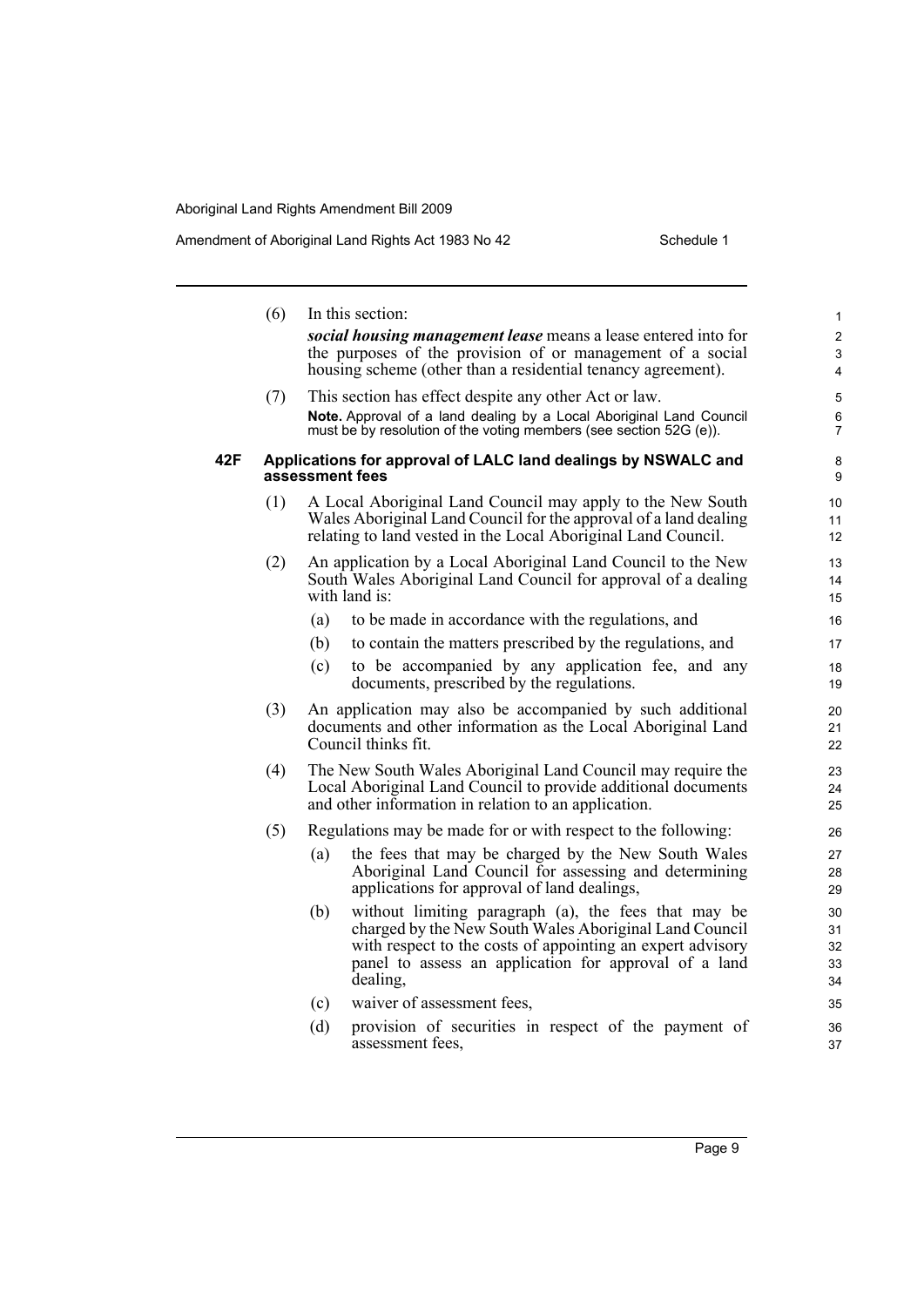|     |     | (e) | notice by the New South Wales Aboriginal Land Council<br>to applicants for approval of proposed assessment fees or<br>security arrangements and other matters relating to<br>determination of the application,                                                                                                                                                                           | $\mathbf{1}$<br>2<br>3<br>4      |
|-----|-----|-----|------------------------------------------------------------------------------------------------------------------------------------------------------------------------------------------------------------------------------------------------------------------------------------------------------------------------------------------------------------------------------------------|----------------------------------|
|     |     | (f) | the circumstances in which the New South Wales<br>Aboriginal Land Council may refuse to assess or<br>determine an application.                                                                                                                                                                                                                                                           | 5<br>6<br>$\overline{7}$         |
| 42G |     |     | Approval of LALC land dealings by NSWALC                                                                                                                                                                                                                                                                                                                                                 | 8                                |
|     | (1) |     | <b>Approval requirements</b>                                                                                                                                                                                                                                                                                                                                                             | 9                                |
|     |     |     | The New South Wales Aboriginal Land Council must (subject to<br>subsection (2) and any requirements of the regulations), on an<br>application for approval of a land dealing being made by a Local<br>Aboriginal Land Council in accordance with this Act, approve<br>(with or without conditions) the land dealing if the New South<br>Wales Aboriginal Land Council is satisfied that: | 10<br>11<br>12<br>13<br>14<br>15 |
|     |     | (a) | the application is in accordance with this Act, and                                                                                                                                                                                                                                                                                                                                      | 16                               |
|     |     | (b) | the members of the Local Aboriginal Land Council have<br>passed a resolution in accordance with subsection (5) and<br>that the dealing is in accordance with that resolution.                                                                                                                                                                                                            | 17<br>18<br>19                   |
|     | (2) |     | Refusal if contrary to LALC members' interests                                                                                                                                                                                                                                                                                                                                           | 20                               |
|     |     |     | The New South Wales Aboriginal Land Council may refuse to<br>approve a land dealing if it considers that the dealing is, or is<br>likely to be, contrary to the interests of the members of the Local<br>Aboriginal Land Council or other Aboriginal persons within the<br>area of that Council.                                                                                         | 21<br>22<br>23<br>24<br>25       |
|     | (3) |     | In considering whether a land dealing is contrary to any such<br>interests, the New South Wales Aboriginal Land Council may<br>consider (and is not limited to considering) the following:                                                                                                                                                                                               | 26<br>27<br>28                   |
|     |     | (a) | the community, land and business plan of the Local<br>Aboriginal Land Council and whether, and to what extent,<br>the land dealing is consistent with that plan,                                                                                                                                                                                                                         | 29<br>30<br>31                   |
|     |     | (b) | the terms of the land dealing and whether those terms are<br>fair and equitable to the Local Aboriginal Land Council in<br>all the circumstances,                                                                                                                                                                                                                                        | 32<br>33<br>34                   |
|     |     | (c) | whether the Local Aboriginal Land Council, in passing the<br>resolution, had proper regard to the cultural and heritage<br>significance of the land to Aborigines,                                                                                                                                                                                                                       | 35<br>36<br>37                   |
|     |     | (d) | any assessment of the application for approval of the land<br>dealing by an expert advisory panel under this Division,                                                                                                                                                                                                                                                                   | 38<br>39                         |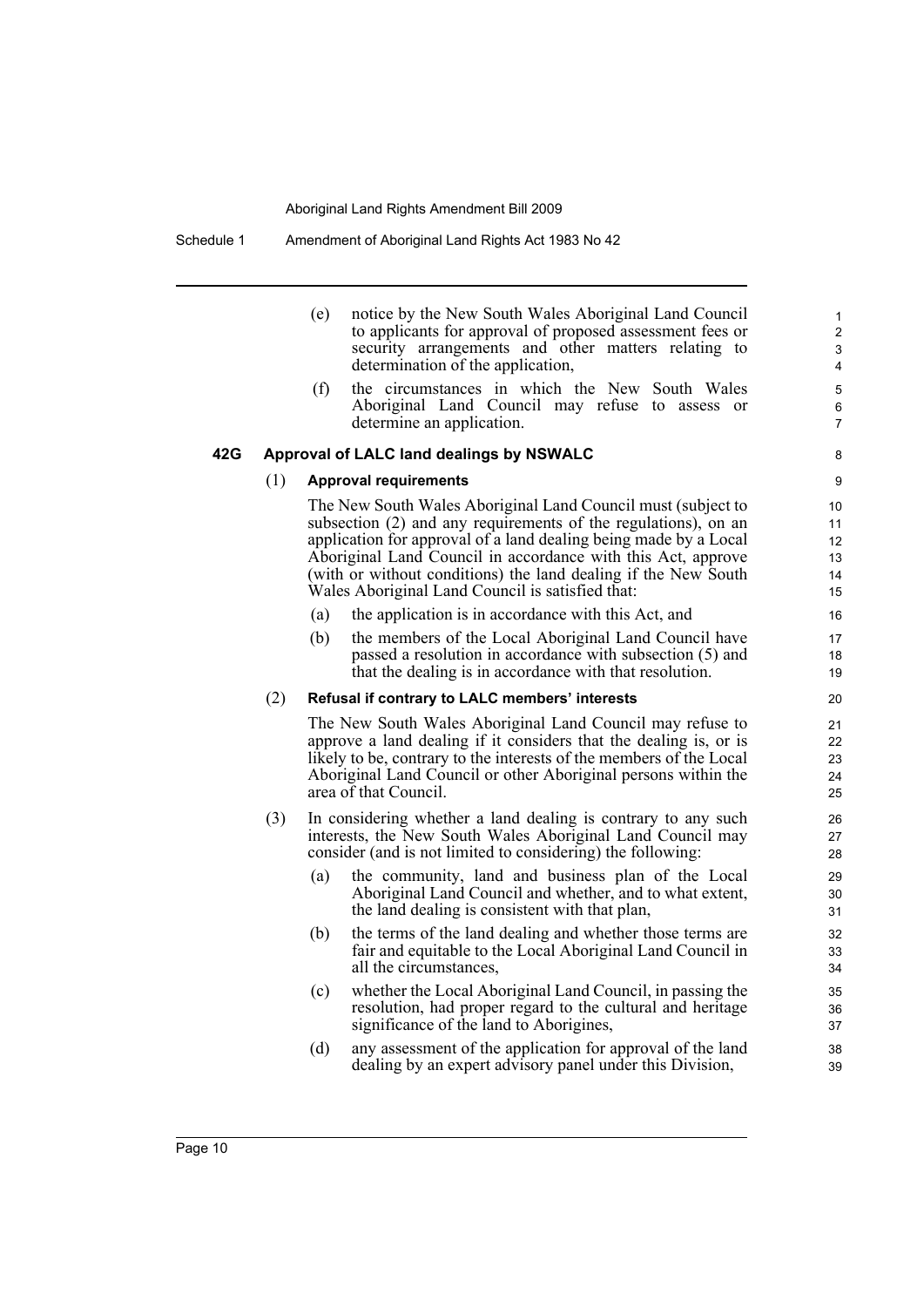Amendment of Aboriginal Land Rights Act 1983 No 42 Schedule 1

|     | (e)                                                                                                                                   | whether it is likely that the proceeds of the land dealing<br>will be managed and applied in the interests of the<br>members of the Local Aboriginal Land Council or other<br>Aboriginal persons within the area of the Council,                                                                                                                                                                      |  |  |
|-----|---------------------------------------------------------------------------------------------------------------------------------------|-------------------------------------------------------------------------------------------------------------------------------------------------------------------------------------------------------------------------------------------------------------------------------------------------------------------------------------------------------------------------------------------------------|--|--|
|     | (f)                                                                                                                                   | any applicable policy of the New South Wales Aboriginal<br>Land Council in relation to land dealings by Local<br>Aboriginal Land Councils.                                                                                                                                                                                                                                                            |  |  |
| (4) | Council.                                                                                                                              | The New South Wales Aboriginal Land Council is not required<br>to consider any additional information or other material provided<br>by a person other than the Local Aboriginal Land Council in<br>considering whether a land dealing is, or is likely to be, contrary<br>to the interests of the members of the Local Aboriginal Land<br>Council or other Aboriginal persons within the area of that |  |  |
| (5) |                                                                                                                                       | <b>Requirements for approval resolutions</b>                                                                                                                                                                                                                                                                                                                                                          |  |  |
|     |                                                                                                                                       | A Local Aboriginal Land Council resolution approving a land<br>dealing must:                                                                                                                                                                                                                                                                                                                          |  |  |
|     | (a)                                                                                                                                   | be passed at a meeting of which prior notice was given, in<br>accordance with the regulations, and at which a quorum<br>was present, and                                                                                                                                                                                                                                                              |  |  |
|     | (b)                                                                                                                                   | be passed by not less than 80 per cent of the voting<br>members of the Council present at the meeting, and                                                                                                                                                                                                                                                                                            |  |  |
|     | (c)                                                                                                                                   | contain the following matters:                                                                                                                                                                                                                                                                                                                                                                        |  |  |
|     |                                                                                                                                       | (i)<br>the identity of the land,                                                                                                                                                                                                                                                                                                                                                                      |  |  |
|     |                                                                                                                                       | (ii)<br>a statement that the impact of the land dealing on the<br>cultural and heritage significance of the land to<br>Aborigines has been considered in determining<br>whether to approve the dealing,                                                                                                                                                                                               |  |  |
|     |                                                                                                                                       | (iii)<br>the manner in which the land is to be dealt with,                                                                                                                                                                                                                                                                                                                                            |  |  |
|     |                                                                                                                                       | (iv)<br>any conditions to which the approval of the dealing<br>is subject.                                                                                                                                                                                                                                                                                                                            |  |  |
| (6) |                                                                                                                                       | <b>Conditions of approval</b>                                                                                                                                                                                                                                                                                                                                                                         |  |  |
|     | The New South Wales Aboriginal Land Council may only<br>impose the following kinds of conditions on an approval of a land<br>dealing: |                                                                                                                                                                                                                                                                                                                                                                                                       |  |  |
|     | (a)                                                                                                                                   | a condition that is to be satisfied before completion of the<br>land dealing,                                                                                                                                                                                                                                                                                                                         |  |  |
|     | (b)                                                                                                                                   | a condition that requires the Local Aboriginal Land<br>Council or one or more parties to the land dealing to enter                                                                                                                                                                                                                                                                                    |  |  |

into an agreement with the New South Wales Aboriginal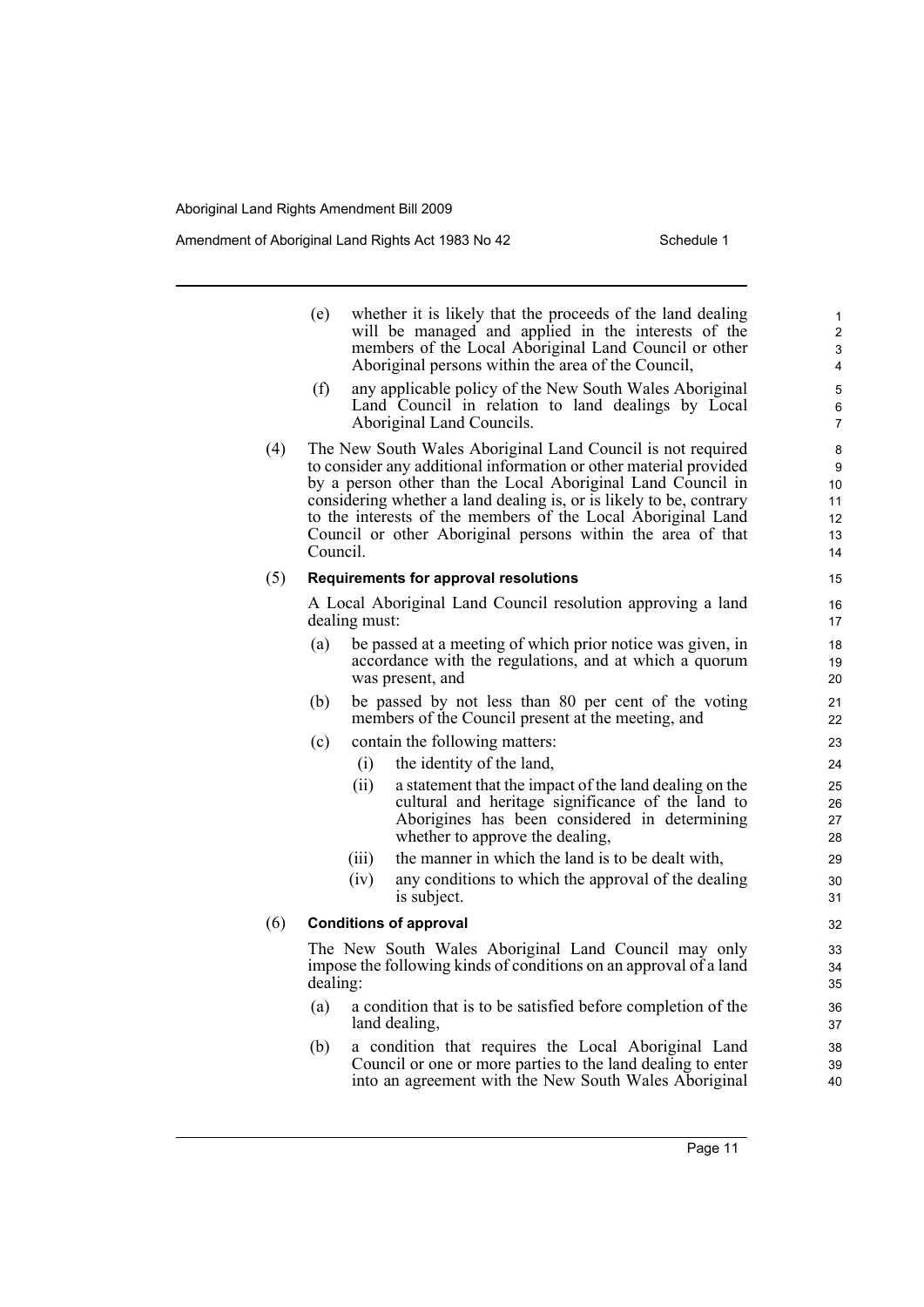| Schedule 1 | Amendment of Aboriginal Land Rights Act 1983 No 42 |
|------------|----------------------------------------------------|
|            |                                                    |

Land Council as to specified matters to be carried out before or after the dealing is completed.

**Note.** Section 119 enables conditions to be imposed on approvals and also enables approvals to be revoked.

(7) Without limiting any other action that may be taken, failure by a Local Aboriginal Land Council to comply with a provision of a land dealing approval agreement is taken to be a breach by the Council of this Act.

#### (8) **Approval may relate to more than one dealing**

An approval under this section may relate to one or more land dealings.

#### **42H Reasons for refusal or conditions**

If the New South Wales Aboriginal Land Council refuses an application for approval of a land dealing, or approves a land dealing subject to conditions, it must give the Local Aboriginal Land Council concerned a written statement of the reasons for the decision within 28 days after a request by that Local Aboriginal Land Council for the statement.

#### **42I Assessment of dealings by expert advisory panels**

- (1) The New South Wales Aboriginal Land Council may constitute expert advisory panels to assess applications for approval of land dealings by Local Aboriginal Land Councils.
- (2) An expert advisory panel is to be constituted in accordance with the regulations.

#### (3) Regulations may be made for or with respect to the following:

- (a) a register of persons eligible to be appointed to expert advisory panels,
- (b) the addition of persons to, or removal of persons from, the register,
- (c) qualifications for inclusion on the register,
- (d) the appointment and removal of members of panels,
- (e) the remuneration of members of panels,
- (f) the circumstances in which an assessment by a panel is required or may be requested,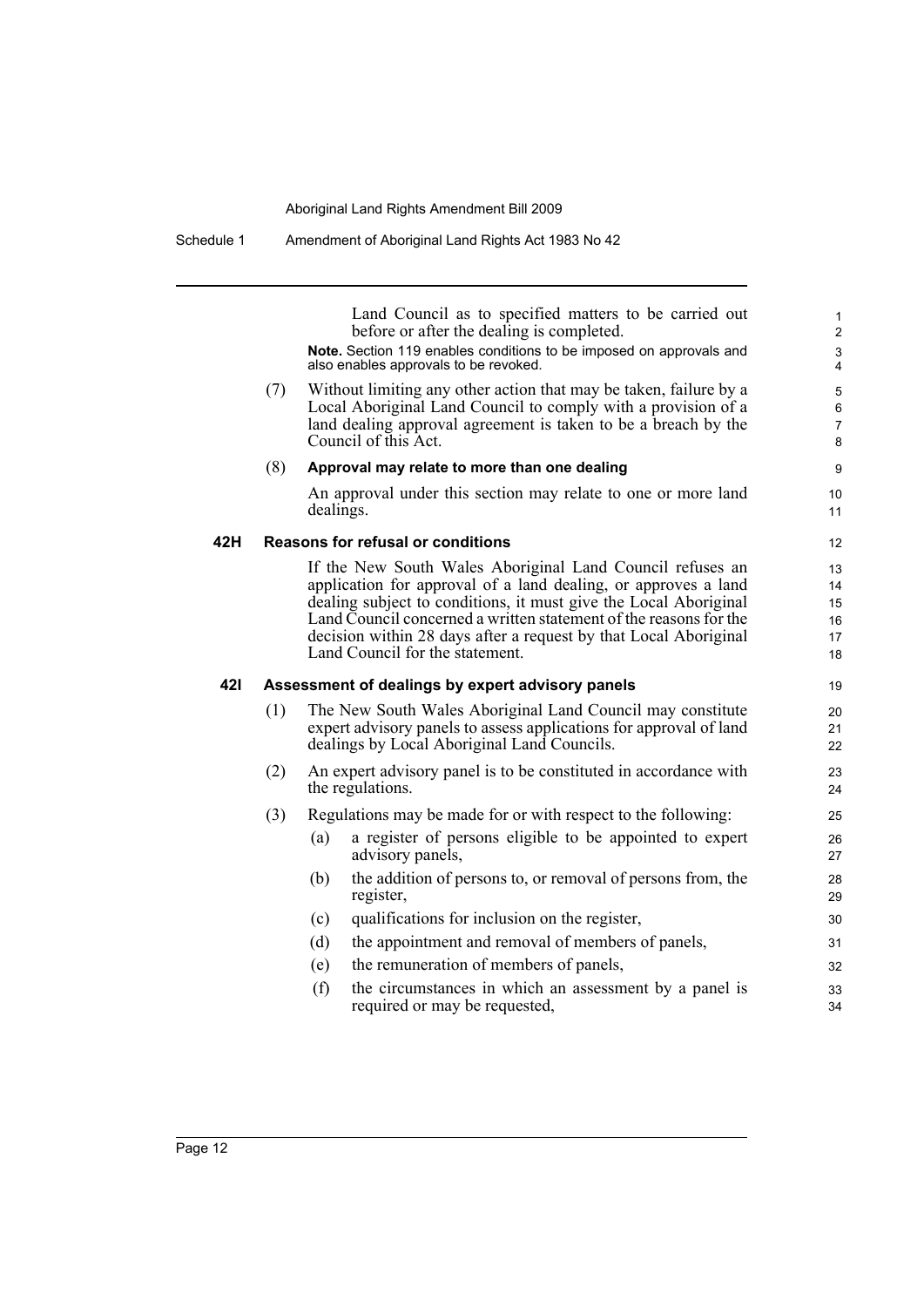Amendment of Aboriginal Land Rights Act 1983 No 42 Schedule 1

(g) reports by panels, (h) regulating the assessment of matters by panels in respect of conflicts of interest and prohibiting persons from assessing matters if there is a conflict of interest or a pecuniary interest in a matter. **42J Amendment and revocation of land dealing approvals** (1) The New South Wales Aboriginal Land Council must not amend or revoke an approval of a land dealing if the land dealing has been completed or a registrable instrument has been registered in reliance on that approval. **Note.** This provision limits the power of the New South Wales Aboriginal Land Council to amend or revoke an approval (see section 119 (4)). (2) If an approval of a land dealing under this Division is revoked by the New South Wales Aboriginal Land Council, any dealing approval certificate or registration approval certificate relating to the land dealing ceases to have effect. (3) A Local Aboriginal Land Council must return any dealing approval certificate or registration approval certificate given to it that is revoked to the New South Wales Aboriginal Land Council within 14 days of notice of the revocation being given. **42K Certificates for dealings by Local Aboriginal Land Councils** (1) **Dealing approval certificate** If the New South Wales Aboriginal Land Council approves a land dealing by a Local Aboriginal Land Council under this Division, the Chief Executive Officer of the New South Wales Aboriginal Land Council must give a dealing approval certificate for the land dealing to the Local Aboriginal Land Council within 14 days of approval being given. (2) **Registration approval certificates** The Chief Executive Officer of the New South Wales Aboriginal Land Council must give a registration approval certificate for an instrument relating to a land dealing by a Local Aboriginal Land Council if the Chief Executive Officer is satisfied as to the following: (a) that the instrument is a registrable instrument giving effect to or forming part of a land dealing approved by the New South Wales Aboriginal Land Council under this Division, 1 2 3 4 5 6 7 8 **9** 10 11 12 13 14 15 16 17 18 19  $20$ 21  $22$ 23  $24$ 25 26 27 28 29 30 31 32 33 34 35 36 37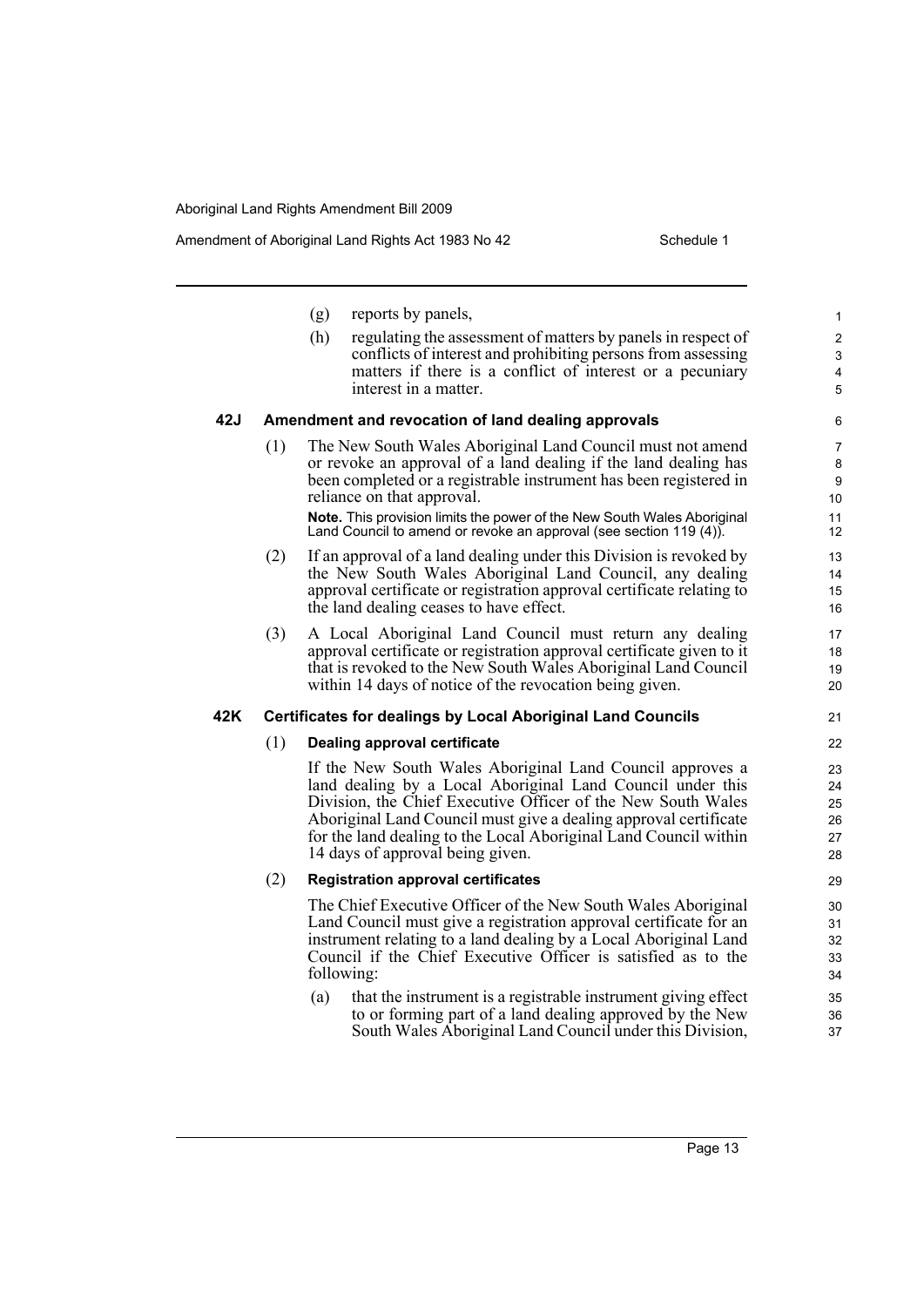(b) that any conditions of the approval by the New South Wales Aboriginal Land Council of the land dealing to which the instrument relates have been met,

- (c) that any community development levy payable in respect of that land dealing has been paid.
- (3) The Chief Executive Officer may refuse to give a dealing approval certificate or a registration approval certificate under this section if any assessment fee payable in relation to the application for approval of the land dealing to which the certificate relates has not been paid or is not subject to arrangements for payment that are satisfactory to the New South Wales Aboriginal Land Council.
- (4) For the purposes of any other Act or law, a dealing approval certificate for a land dealing by a Local Aboriginal Land Council land is taken to be a written consent by the New South Wales Aboriginal Land Council to the dealing.

#### **42L Review of approval decisions**

- (1) Despite any other Act or law, the only person who has standing to bring proceedings:
	- (a) under the *Land and Environment Court Act 1979*, or
	- (b) for judicial review in any other court,

in relation to a decision to approve or not to approve of a land dealing, or an act or omission of the New South Wales Aboriginal Land Council in connection with any such decision, is the Local Aboriginal Land Council concerned.

(2) This section does not confer any standing on a Local Aboriginal Land Council in respect of class 3 proceedings under the *Land and Environment Court Act 1979* in connection with any such decision.

#### **42M Registration of dealings and instruments**

- (1) The Registrar-General must, if an Aboriginal Land Council is the registered proprietor of an estate in fee simple in land, make a recording in the Register to the following effect:
	- (a) that the land is subject to this Division,
	- (b) that a registrable instrument may not be registered, or a recording in respect of a registrable instrument may not be made, unless the Registrar-General is satisfied that a registration approval certificate has been obtained or is not required.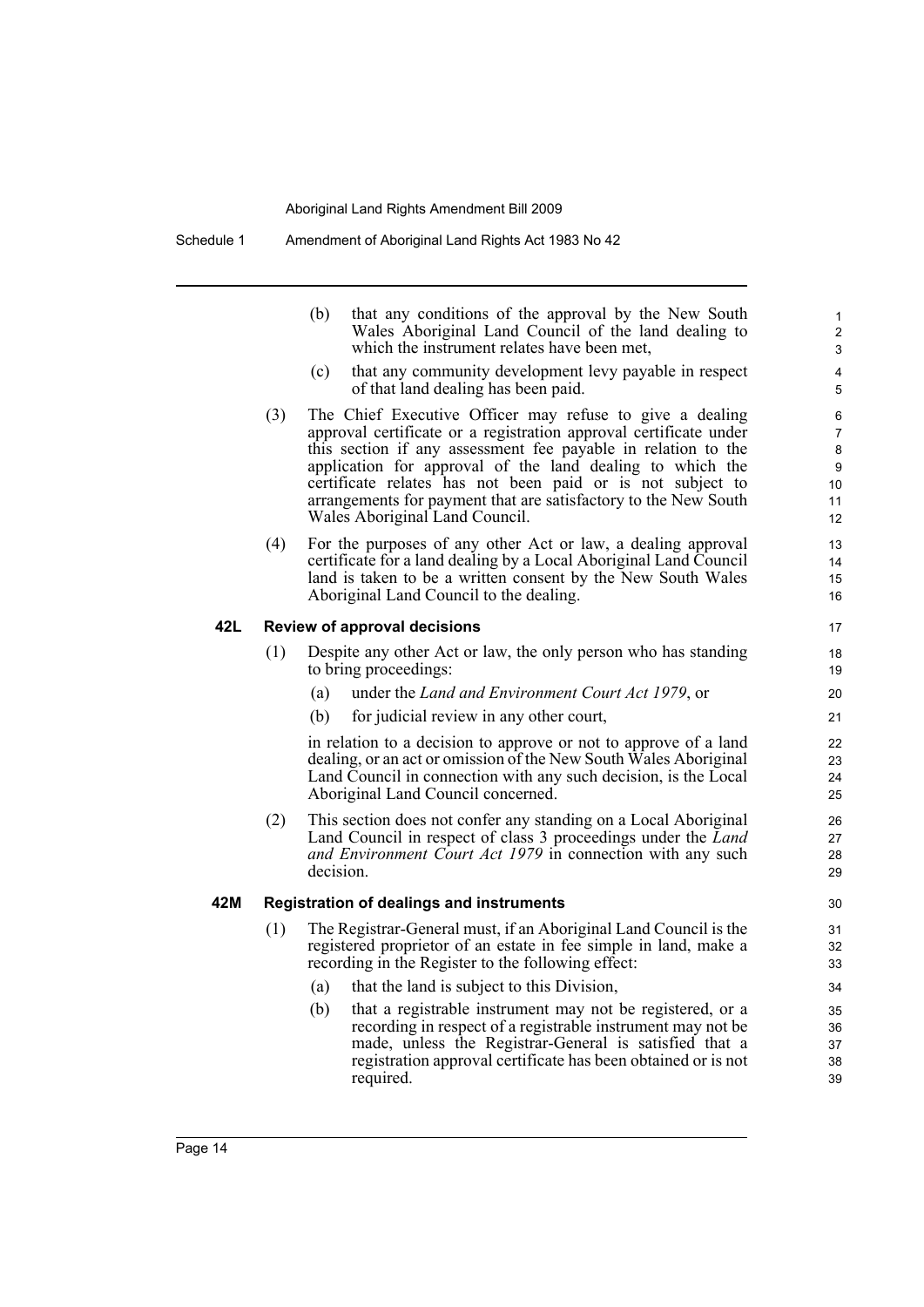Amendment of Aboriginal Land Rights Act 1983 No 42 Schedule 1

- (2) The Registrar-General must not register a registrable instrument in relation to land referred to in subsection  $(1)$  if the registered proprietor of the land is an Aboriginal Land Council, unless the registrable instrument is accompanied by:
	- (a) a registration approval certificate, or
	- (b) a statement signed by the Chief Executive Officer of the New South Wales Aboriginal Land Council that the instrument gives effect to or forms part of a land dealing for which a registration approval certificate is not required under this Division.

**Note.** If the registered proprietor of land is an Aboriginal Land Council, an instrument or plan affecting the land that is accompanied by a registration approval certificate or the signed statement referred to above has on registration or recording all the protections afforded under the *Real Property Act 1900*.

- (3) Despite section 42 of the *Real Property Act 1900* or any other Act, the registration of a registrable instrument, or the making of a recording, that is prohibited by this section has no effect and does not create or pass or otherwise affect any estate or interest in the land of any registered proprietor of the land, as otherwise recorded under the *Real Property Act 1900*.
- (4) In this section, *register* a registrable instrument means:
	- (a) register the instrument in the Register or under the *Conveyancing Act 1919*, or
	- (b) make a recording in the Register in respect of any such instrument, or
	- (c) register a plan under Division 3 of Part 23 of the *Conveyancing Act 1919*.
- (5) This section does not affect the operation of any other prohibition or restriction relating to transfers or other dealings with land under this or any other Act.

#### **42N Certain land dealing approval agreements to run with land**

(1) This section applies to a land dealing approval agreement if it imposes obligations as to the use, development or management of, or dealings with, land vested in, or formerly vested in, an Aboriginal Land Council.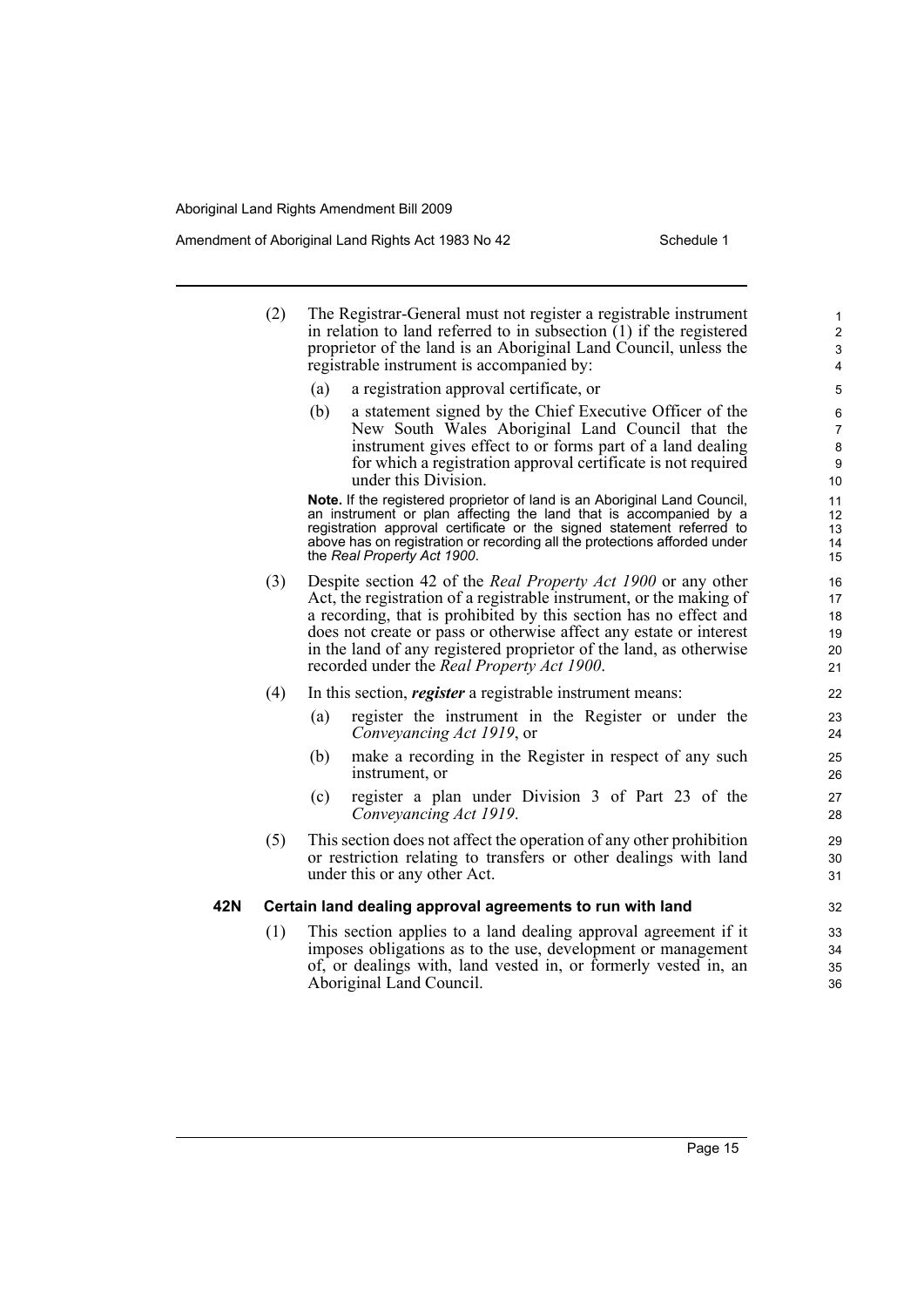Schedule 1 Amendment of Aboriginal Land Rights Act 1983 No 42

| (2) |     | A land dealing approval agreement may be registered under this<br>section if the following persons agree to its registration:                                                                                                                                                                                     | 1<br>$\overline{2}$              |
|-----|-----|-------------------------------------------------------------------------------------------------------------------------------------------------------------------------------------------------------------------------------------------------------------------------------------------------------------------|----------------------------------|
|     | (a) | the New South Wales Aboriginal Land Council,                                                                                                                                                                                                                                                                      | 3                                |
|     | (b) | if the agreement relates to land under the Real Property Act<br>1900, each person who is the registered proprietor of an<br>estate or interest in the land,                                                                                                                                                       | 4<br>5<br>6                      |
|     | (c) | if the agreement relates to land not under the Real Property<br><i>Act 1900</i> , each person who is a party to the agreement.                                                                                                                                                                                    | $\overline{7}$<br>8              |
| (3) |     | On lodgment by an Aboriginal Land Council of an application for<br>registration in a form approved by the Registrar-General, the<br>Registrar-General is to register the land dealing approval<br>agreement:                                                                                                      | 9<br>10<br>11<br>12              |
|     | (a) | by making an entry in the relevant folio of the Register if<br>the agreement relates to land under the Real Property Act<br>$1900$ , or                                                                                                                                                                           | 13<br>14<br>15                   |
|     | (b) | by registering the agreement in the General Register of<br>Deeds if the agreement relates to land not under the Real<br>Property Act 1900.                                                                                                                                                                        | 16<br>17<br>18                   |
| (4) |     | A land dealing approval agreement that has been registered by<br>the Registrar-General under this section is binding on, and is<br>enforceable by and against, the successors in title to the owner<br>who entered into the agreement and those successors in title are<br>taken to have notice of the agreement. | 19<br>20<br>21<br>22<br>23       |
| (5) |     | The Registrar-General may, on the request in writing of the Chief<br>Executive Officer of the New South Wales Aboriginal Land<br>Council, cancel the registration of a land dealing approval<br>agreement.                                                                                                        | 24<br>25<br>26<br>27             |
| (6) |     | A reference in this section to a land dealing approval agreement<br>includes a reference to any agreement amending a land dealing<br>approval agreement.                                                                                                                                                          | 28<br>29<br>30                   |
| (7) |     | In this section:<br>successors in title includes a mortgagee, chargee, covenant<br>chargee or other person in possession of land pursuant to a<br>mortgage, charge, positive covenant or other encumbrance<br>entered into before or after the registration of the land dealing<br>approval agreement.            | 31<br>32<br>33<br>34<br>35<br>36 |
|     |     |                                                                                                                                                                                                                                                                                                                   |                                  |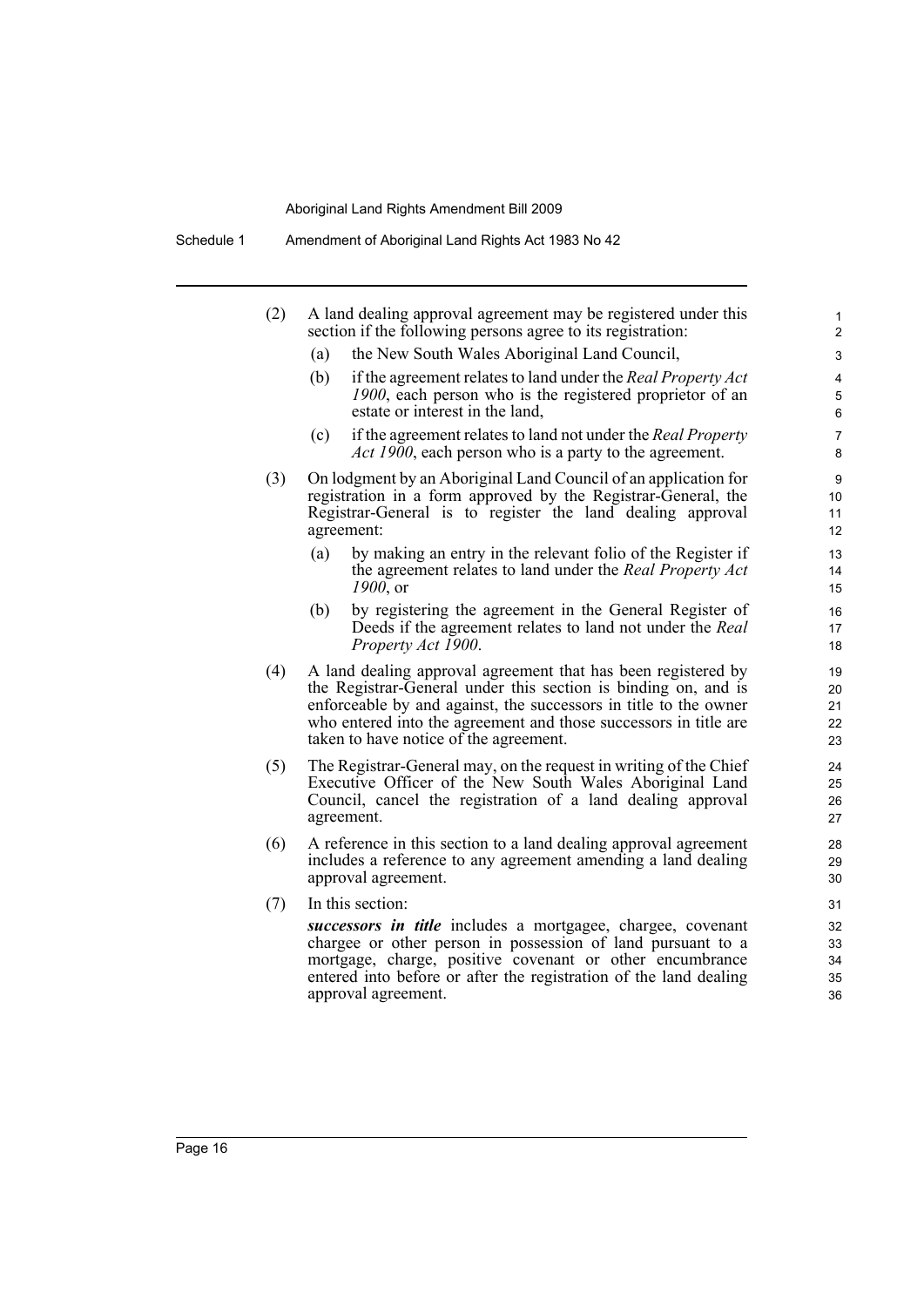Amendment of Aboriginal Land Rights Act 1983 No 42 Schedule 1

| 420 |     | Enforcement of land dealing approval agreements-registration<br>prohibition notices                                                                                                                                                                                                                                            | 1<br>$\overline{2}$        |
|-----|-----|--------------------------------------------------------------------------------------------------------------------------------------------------------------------------------------------------------------------------------------------------------------------------------------------------------------------------------|----------------------------|
|     | (1) | This section applies to land under the <i>Real Property Act 1900</i> if:                                                                                                                                                                                                                                                       | $\ensuremath{\mathsf{3}}$  |
|     |     | a land dealing approval agreement has been registered<br>(a)<br>under section 42N, or                                                                                                                                                                                                                                          | 4<br>5                     |
|     |     | a current registered proprietor of an estate or interest in the<br>(b)<br>land is a party to a land dealing approval agreement in<br>respect of the land.                                                                                                                                                                      | $\,6\,$<br>7<br>$\bf 8$    |
|     | (2) | The New South Wales Aboriginal Land Council may lodge with<br>the Registrar-General a notice in writing prohibiting, except with<br>the consent of that Council, the registration or recording of any<br>dealing affecting an estate or interest in land to which this section<br>applies (a registration prohibition notice). | 9<br>10<br>11<br>12<br>13  |
|     | (3) | A registration prohibition notice is to be in the form approved by<br>the Registrar-General and must contain the following:                                                                                                                                                                                                    | 14<br>15                   |
|     |     | the name and address of the person who is the registered<br>(a)<br>proprietor of an estate or interest in the land affected by the<br>notice,                                                                                                                                                                                  | 16<br>17<br>18             |
|     |     | if the registration notice relates only to part of the land<br>(b)<br>described in a folio of the Register, a description of that<br>part,                                                                                                                                                                                     | 19<br>20<br>21             |
|     |     | a statement that the prohibition notice relates to the land<br>(c)<br>(or part of the land) in respect of which a dealing approval<br>agreement has been entered into under this Division.                                                                                                                                     | 22<br>23<br>24             |
|     | (4) | On the lodgment of a registration prohibition notice, the<br>Registrar-General must give notice in writing of the lodgment to<br>any registered proprietor of an estate or interest in land affected<br>by the notice, at the address specified in the notice.                                                                 | 25<br>26<br>27<br>28       |
|     | (5) | Notice of lodgment is not required to be given to a registered<br>proprietor under subsection $(\overline{4})$ if the consent of the registered<br>proprietor to the lodgment is endorsed on the registration<br>prohibition notice.                                                                                           | 29<br>30<br>31<br>32       |
|     | (6) | The Registrar-General must, if satisfied that the notice complies<br>with any requirements made in respect of it under this Division<br>or the Real Property Act 1900, record in the Register such<br>particulars of the notice as the Registrar-General thinks<br>appropriate.                                                | 33<br>34<br>35<br>36<br>37 |
|     | (7) | A caveat does not prevent the recording of a registration<br>prohibition notice under this section.                                                                                                                                                                                                                            | 38<br>39                   |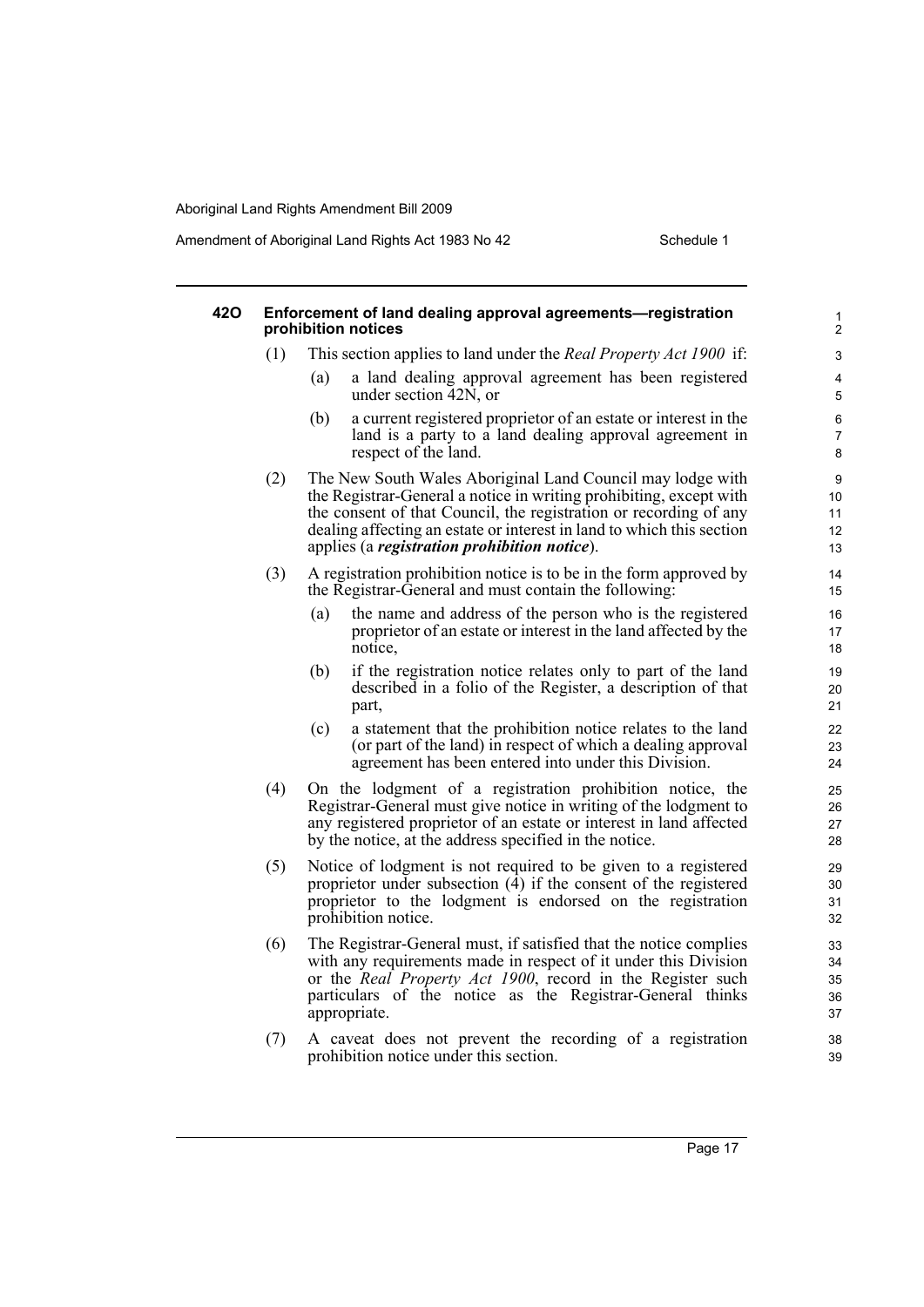(8) A registration prohibition notice lodged under this section has effect when particulars of the notice are recorded in the Register under this section.

(9) A registration prohibition notice may be withdrawn by the New South Wales Aboriginal Land Council, by notice in writing in the form approved by the Registrar-General and on payment of the fee (if any) prescribed by the regulations, and on being withdrawn, ceases to be in force.

#### **42P Effect of registration prohibition notices**

- (1) The Registrar-General must not, except with the consent in writing of the New South Wales Aboriginal Land Council notified in writing by the Chief Executive Officer of the Council, record or register in the Register any dealing if it appears to the Registrar-General that the registration or recording of the dealing is prohibited by a registration prohibition notice that has effect under this Division.
- (2) The New South Wales Aboriginal Land Council must not refuse to give consent under this section if:
	- (a) the dealing or the registration or recording of the dealing is permitted by the applicable land dealing approval agreement, or
	- (b) the dealing or the registration or recording does not materially affect the performance or enforcement of that agreement.
- (3) The regulations may provide that a registration prohibition notice does not prevent the Registrar-General from registering or recording a dealing of a class prescribed by the regulations.
- (4) If in any legal proceedings a question arises as to the validity of a registration prohibition notice, the court is to disregard any failure to comply strictly with the requirements of this Division as to the form of the notice.
- (5) This section:
	- (a) has effect despite the *Real Property Act 1900* or any other Act or law, and
	- (b) does not affect the operation of any other prohibition or restriction relating to transfers or other dealings with land.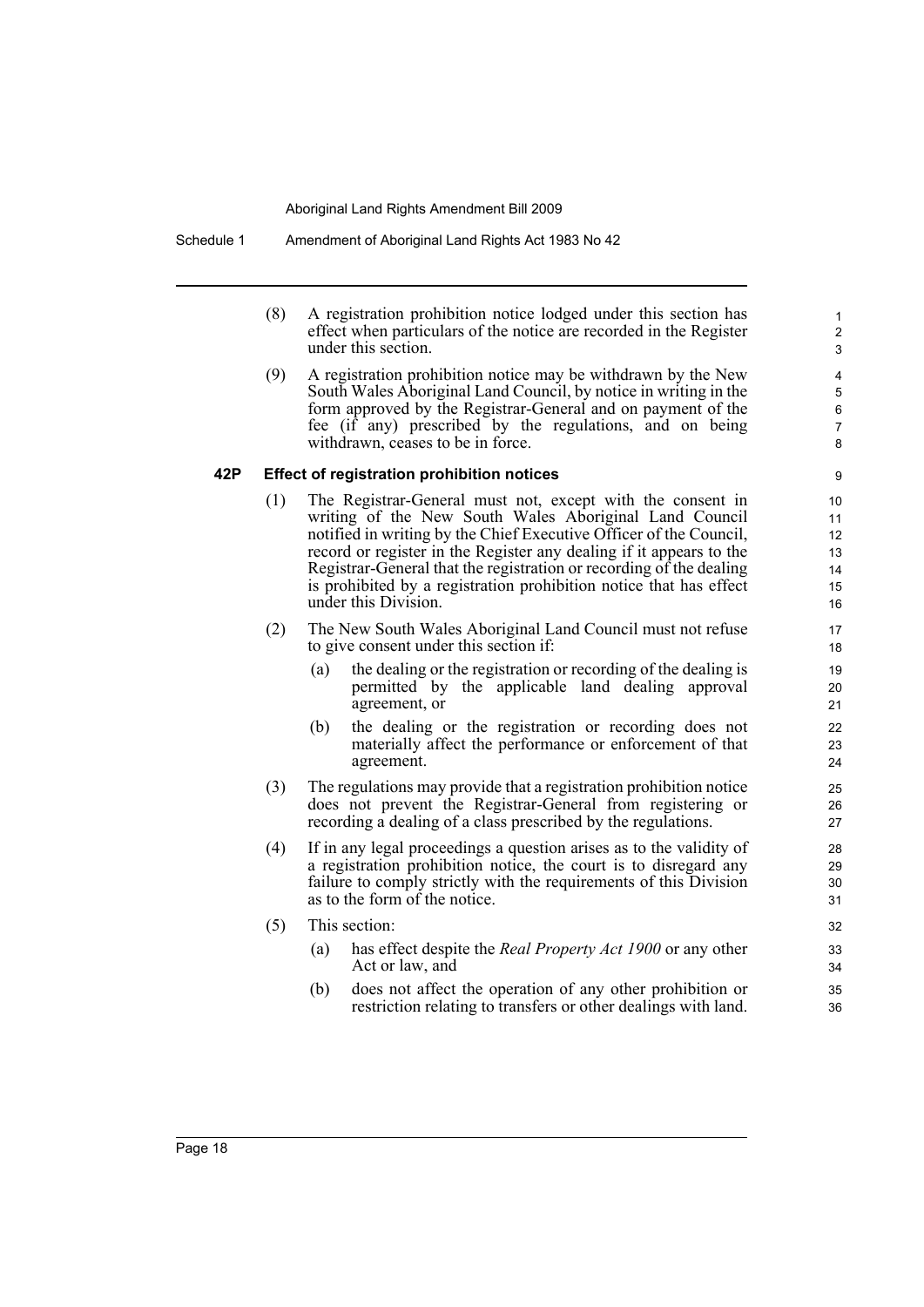Amendment of Aboriginal Land Rights Act 1983 No 42 Schedule 1

|     |     | <b>Division 4A</b><br><b>Community development levy</b>                                                                                                                                                                                                                                                                                     |                      |
|-----|-----|---------------------------------------------------------------------------------------------------------------------------------------------------------------------------------------------------------------------------------------------------------------------------------------------------------------------------------------------|----------------------|
| 42Q |     | Interpretation                                                                                                                                                                                                                                                                                                                              |                      |
|     |     | Words and expressions used in this Division, and in any<br>regulations made under this Division, have the same meaning as<br>they have in the <i>Duties Act 1997</i> .                                                                                                                                                                      | 4                    |
| 42R |     | Community development levy payable for certain transactions                                                                                                                                                                                                                                                                                 | 6                    |
|     | (1) | A Local Aboriginal Land Council is liable to pay the community<br>development levy for any dutiable transaction to which the levy<br>applies that occurs in relation to a dealing with land vested in the<br>Council (whether or not the Council is liable to pay duty in<br>respect of the transaction under the <i>Duties Act 1997</i> ). | 10<br>11             |
|     | (2) | The community development levy applies to the following<br>dutiable transactions:                                                                                                                                                                                                                                                           | 12<br>13             |
|     |     | a transfer of land,<br>(a)                                                                                                                                                                                                                                                                                                                  | 14                   |
|     |     | an agreement for the sale or transfer of land,<br>(b)                                                                                                                                                                                                                                                                                       | 15                   |
|     |     | a declaration of trust over land,<br>(c)                                                                                                                                                                                                                                                                                                    | 16                   |
|     |     | a lease of land in respect of which a premium is paid or<br>(d)<br>agreed to be paid,                                                                                                                                                                                                                                                       | 17<br>18             |
|     |     | any other transaction prescribed by the regulations.<br>(e)                                                                                                                                                                                                                                                                                 | 19                   |
|     | (3) | Except as provided by subsection (4), the community<br>development levy does not apply to the following dutiable<br>transactions:                                                                                                                                                                                                           | 20<br>21<br>22       |
|     |     | except as provided by the regulations, transactions that are<br>(a)<br>exempt from duty under the Duties Act 1997,                                                                                                                                                                                                                          | 23<br>24             |
|     |     | transactions under a community benefit scheme providing<br>(b)<br>home ownership for Aboriginal persons,                                                                                                                                                                                                                                    | 25<br>26             |
|     |     | transactions prescribed by the regulations.<br>(c)                                                                                                                                                                                                                                                                                          | 27                   |
|     | (4) | The community development levy is payable in respect of a<br>dutiable transaction even though duty is not chargeable on the<br>transaction because of section 280 of the Duties Act 1997.                                                                                                                                                   | 28<br>29<br>30       |
|     | (5) | The regulations may provide that the community development<br>levy is payable for other transactions in relation to dealings with<br>land vested in a Local Aboriginal Land Council and may also<br>provide for the amount of the levy for those transactions.                                                                              | 31<br>32<br>33<br>34 |
|     | (6) | For the purposes of this Division, a dutiable transaction occurs<br>when it is taken to occur for the purposes of the <i>Duties Act 1997</i> .                                                                                                                                                                                              | 35<br>36             |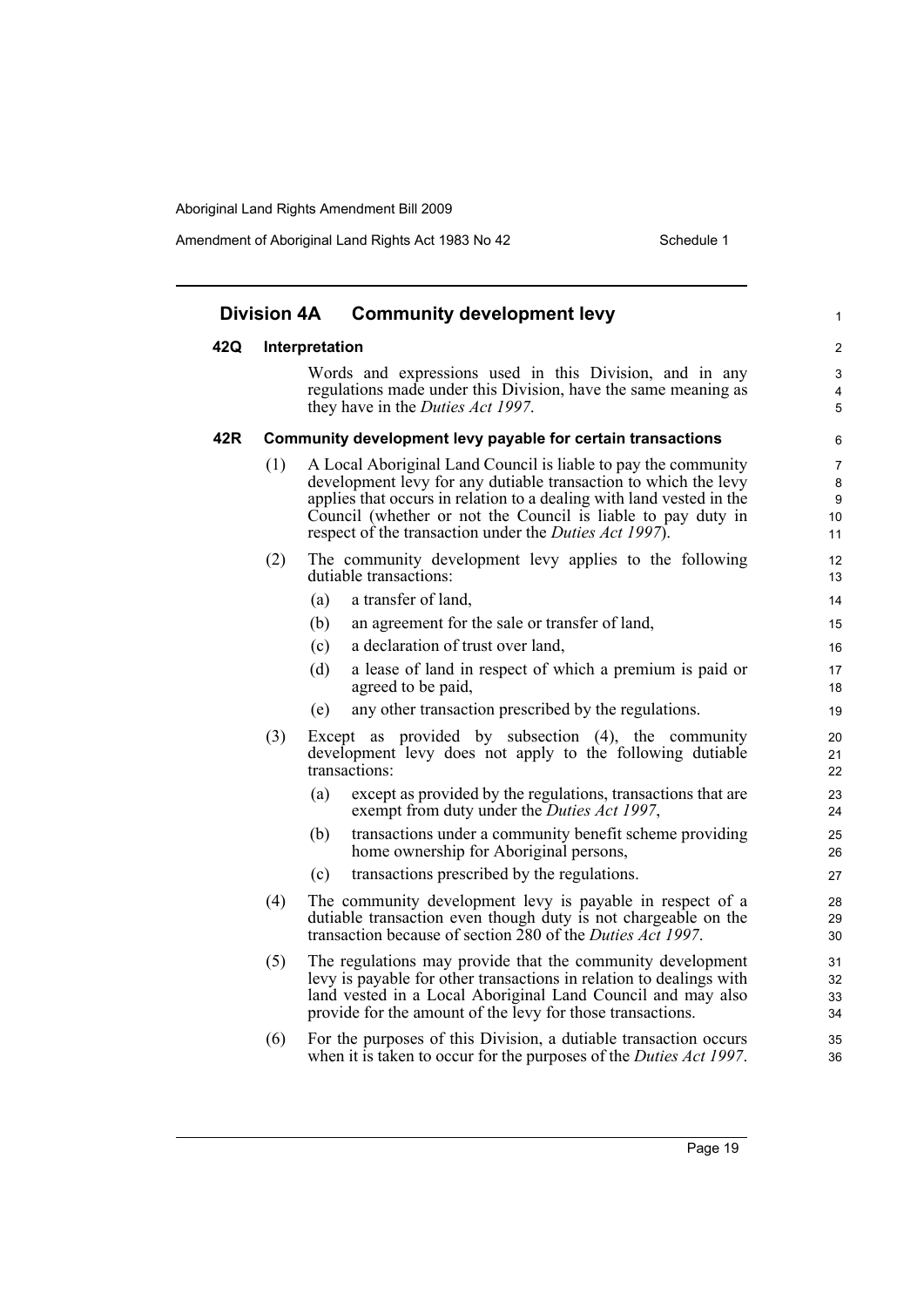Schedule 1 Amendment of Aboriginal Land Rights Act 1983 No 42

#### **42S Community development levy not payable on transactions between Councils**

The community development levy is not payable in respect of a dutiable transaction between a Local Aboriginal Land Council and another Aboriginal Land Council.

#### **42T Amount of community development levy**

The amount of the community development levy payable for a dutiable transaction is the prescribed percentage (if any) of the amount of duty payable for the dutiable transaction.

#### **42U Payment of community development levy amounts**

(1) Amounts of community development levy collected by the Chief Commissioner of State Revenue are to be paid to the New South Wales Aboriginal Land Council by the Chief Commissioner as agreed between the Council and the Chief Commissioner. **Note.** The *Taxation Administration Act 1996* (other than Part 4 of that Act), which includes provisions relating to the collection, payment and

non-payment of tax, applies to the community development levy. The Chief Commissioner of State Revenue will be responsible for the collection of the community development levy.

- (2) The Chief Commissioner of State Revenue may retain from the community development levy collected by the Chief Commissioner amounts for payment of the Chief Commissioner amounts for payment of the Chief Commissioner's costs in relation to the Chief Commissioner's functions relating to the levy.
- (3) Any such costs are to be in accordance with an agreement between the Chief Commissioner of State Revenue and the New South Wales Aboriginal Land Council.
- (4) The New South Wales Aboriginal Land Council must pay to the New South Wales Aboriginal Land Council Community Fund established under section 149A amounts of community development levy received from the Chief Commissioner.
- (5) The New South Wales Aboriginal Land Council must also pay to that Fund an additional amount equal to the amount of community development levy paid by the Chief Commissioner of State Revenue to the Council under this section.
- (6) The additional amount payable by the New South Wales Aboriginal Land Council under subsection (5) must be paid not later than 28 days after receipt by the Council of a payment of levy under this section.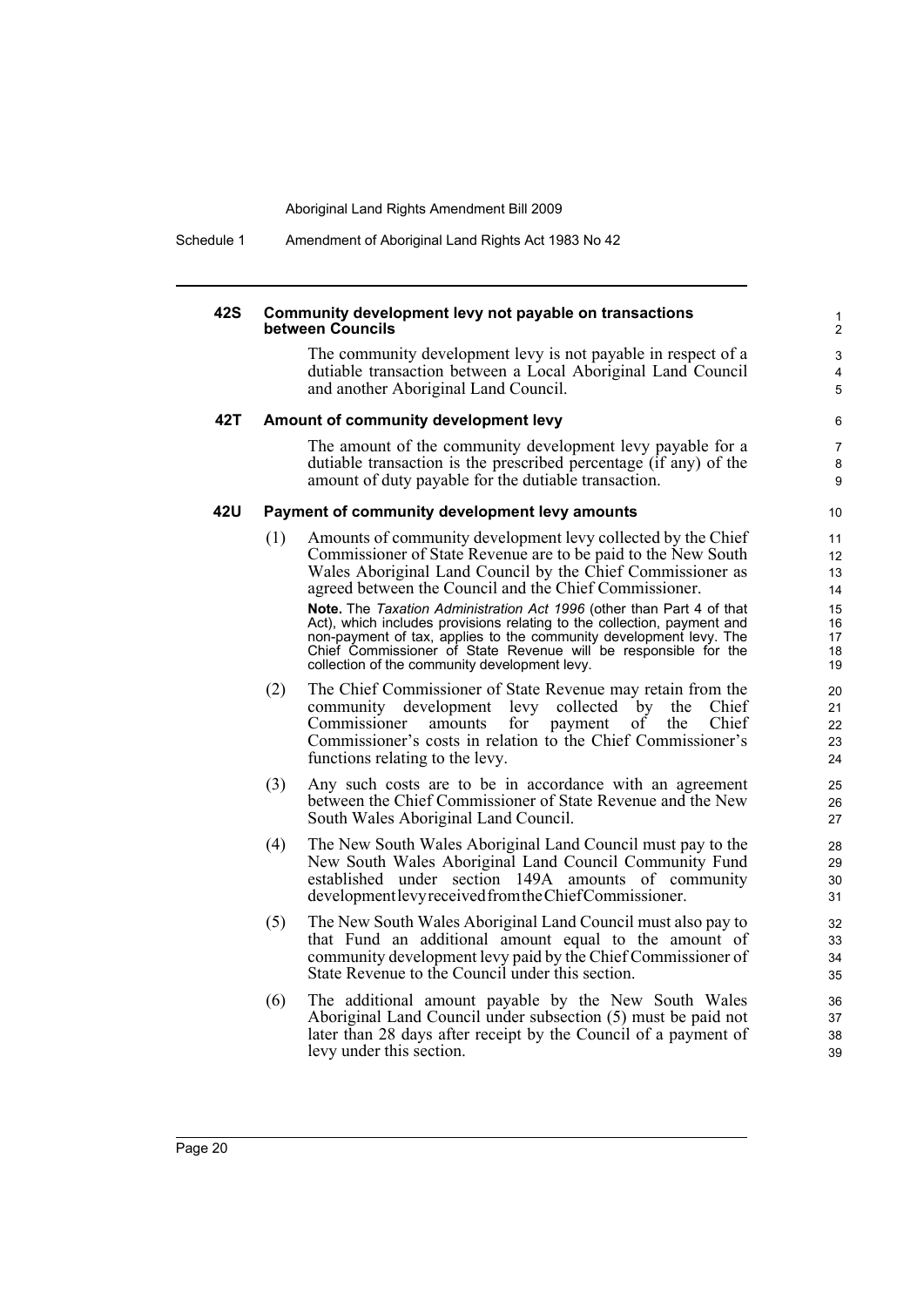Amendment of Aboriginal Land Rights Act 1983 No 42 Schedule 1

|     |     | (7) |                    | Amounts of community development levy are to be paid in<br>accordance with this section, despite any provision of the<br>Taxation Administration Act 1996.                                                                                                                                                                                                                                | $\mathbf{1}$<br>$\overline{2}$<br>3                   |
|-----|-----|-----|--------------------|-------------------------------------------------------------------------------------------------------------------------------------------------------------------------------------------------------------------------------------------------------------------------------------------------------------------------------------------------------------------------------------------|-------------------------------------------------------|
|     | 42V |     |                    | <b>NSWALC</b> payments may be waived                                                                                                                                                                                                                                                                                                                                                      | 4                                                     |
|     |     |     |                    | The Minister may waive payment of the whole or any part of an<br>amount payable by the New South Wales Aboriginal Land<br>Council under section $42U(5)$ , if the Minister is of the opinion<br>that it is appropriate to do so, having regard to the financial<br>circumstances of the Council, its obligations under this Act and<br>any other matters the Minister considers relevant. | 5<br>6<br>$\overline{7}$<br>8<br>9<br>10 <sup>°</sup> |
|     | 42W |     | <b>Regulations</b> |                                                                                                                                                                                                                                                                                                                                                                                           | 11                                                    |
|     |     |     |                    | The regulations may make provision for or with respect to the<br>following:                                                                                                                                                                                                                                                                                                               | 12 <sup>2</sup><br>13                                 |
|     |     |     | (a)                | the application of provisions of the <i>Duties Act 1997</i> in<br>respect of the community development levy,                                                                                                                                                                                                                                                                              | 14<br>15                                              |
|     |     |     | (b)                | the period within which the community development levy<br>is payable,                                                                                                                                                                                                                                                                                                                     | 16<br>17                                              |
|     |     |     | (c)                | interim assessments of community development levy,                                                                                                                                                                                                                                                                                                                                        | 18                                                    |
|     |     |     | (d)                | without limiting paragraph (a), the<br>stamping<br>of<br>instruments.                                                                                                                                                                                                                                                                                                                     | 19<br>20                                              |
|     | 42X |     |                    | <b>Relationship with Taxation Administration Act 1996</b>                                                                                                                                                                                                                                                                                                                                 | 21                                                    |
|     |     |     |                    | This Division, and any regulations made under this Division, are<br>to be read together with the Taxation Administration Act 1996<br>(other than Part 4 of that Act).                                                                                                                                                                                                                     | 22<br>23<br>24                                        |
| [4] |     |     |                    | <b>Section 52 Functions of Local Aboriginal Land Councils</b>                                                                                                                                                                                                                                                                                                                             | 25                                                    |
|     |     |     |                    | Insert at the end of the section:                                                                                                                                                                                                                                                                                                                                                         | 26                                                    |
|     |     |     | of this Act.       | Note. Under section 50 of the Interpretation Act 1987, a Local Aboriginal<br>Land Council has certain functions as a statutory corporation, including<br>the power to purchase, exchange, take on lease, hold, dispose of and<br>otherwise deal with property. This provision is subject to the provisions                                                                                | 27<br>28<br>29<br>30<br>31                            |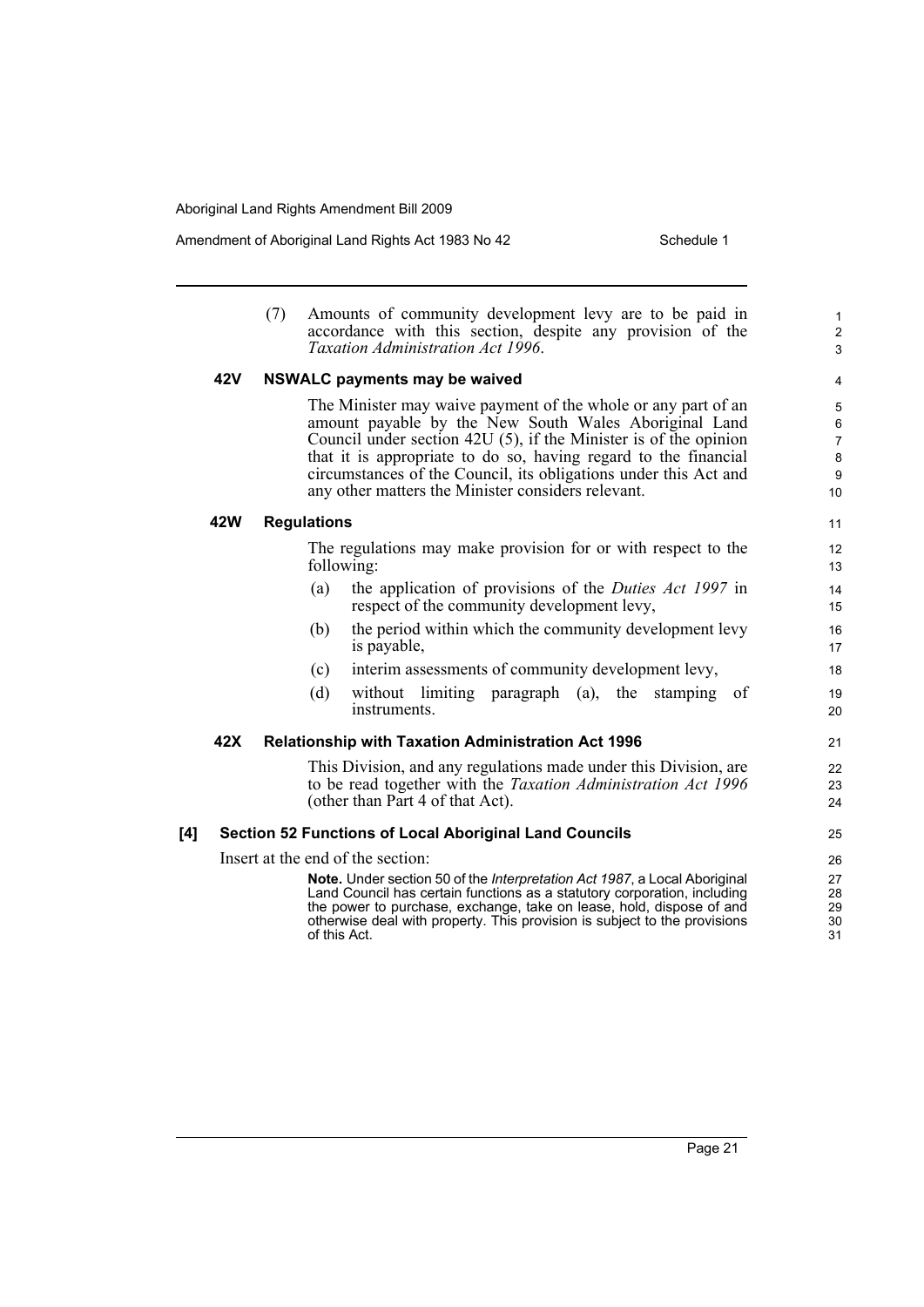Schedule 1 Amendment of Aboriginal Land Rights Act 1983 No 42

| [5]    |             | <b>Section 52AA</b>    |                                                                                                                                                                                                                                                                 | $\mathbf{1}$                                              |
|--------|-------------|------------------------|-----------------------------------------------------------------------------------------------------------------------------------------------------------------------------------------------------------------------------------------------------------------|-----------------------------------------------------------|
|        |             |                        | Insert after section 52A:                                                                                                                                                                                                                                       | 2                                                         |
|        | <b>52AA</b> |                        | Powers of Local Aboriginal Land Councils with respect to property                                                                                                                                                                                               | 3                                                         |
|        |             | (1)                    | A Local Aboriginal Land Council may do or suffer in relation to<br>its property any act or thing that it could lawfully do or suffer if<br>it were a natural person having, in the case of land, the same<br>estate or interest in the property as the Council. | $\overline{4}$<br>$\sqrt{5}$<br>$\,6\,$<br>$\overline{7}$ |
|        |             | (2)                    | In particular, without limiting the generality of subsection (1), a<br>Local Aboriginal Land Council may do or suffer any such act or<br>thing to enable it to:                                                                                                 | 8<br>9<br>10                                              |
|        |             |                        | improve, or cause to be improved, any land vested in it, or<br>(a)                                                                                                                                                                                              | 11                                                        |
|        |             |                        | explore for and exploit, or cause to be explored for or<br>(b)<br>exploited, mineral resources or other natural resources<br>vested in it.                                                                                                                      | 12<br>13<br>14                                            |
|        |             | (3)                    | This section is subject to this Act.                                                                                                                                                                                                                            | 15                                                        |
| [6]    |             |                        | <b>Section 52B Social housing schemes</b>                                                                                                                                                                                                                       | 16                                                        |
|        |             |                        | Omit section 52B (4).                                                                                                                                                                                                                                           | 17                                                        |
| [7]    |             |                        | Section 52G Functions to be exercised by Council resolution                                                                                                                                                                                                     | 18                                                        |
|        |             |                        | Insert "and land dealing approval agreements (within the meaning of<br>Division 4 of Part 2)" after "land" in section $52G$ (e).                                                                                                                                | 19<br>20                                                  |
| [8]    |             |                        | Sections 83 (2) (c) and 137B (2) (c)                                                                                                                                                                                                                            | 21                                                        |
|        |             |                        | Omit "section 40AA" wherever occurring. Insert instead "section 42".                                                                                                                                                                                            | 22                                                        |
| [9]    |             |                        | Section 106 Functions of New South Wales Aboriginal Land Council                                                                                                                                                                                                | 23                                                        |
|        |             |                        | Insert after section 106 $(3)$ (g):                                                                                                                                                                                                                             | 24                                                        |
|        |             |                        | to approve land dealings by Local Aboriginal Land<br>(h)<br>Councils.                                                                                                                                                                                           | 25<br>26                                                  |
| $[10]$ |             | <b>Section 106 (5)</b> |                                                                                                                                                                                                                                                                 | 27                                                        |
|        |             |                        | Insert ", the New South Wales Aboriginal Land Council Community Fund"<br>after "New South Wales Aboriginal Land Council Account".                                                                                                                               | 28<br>29                                                  |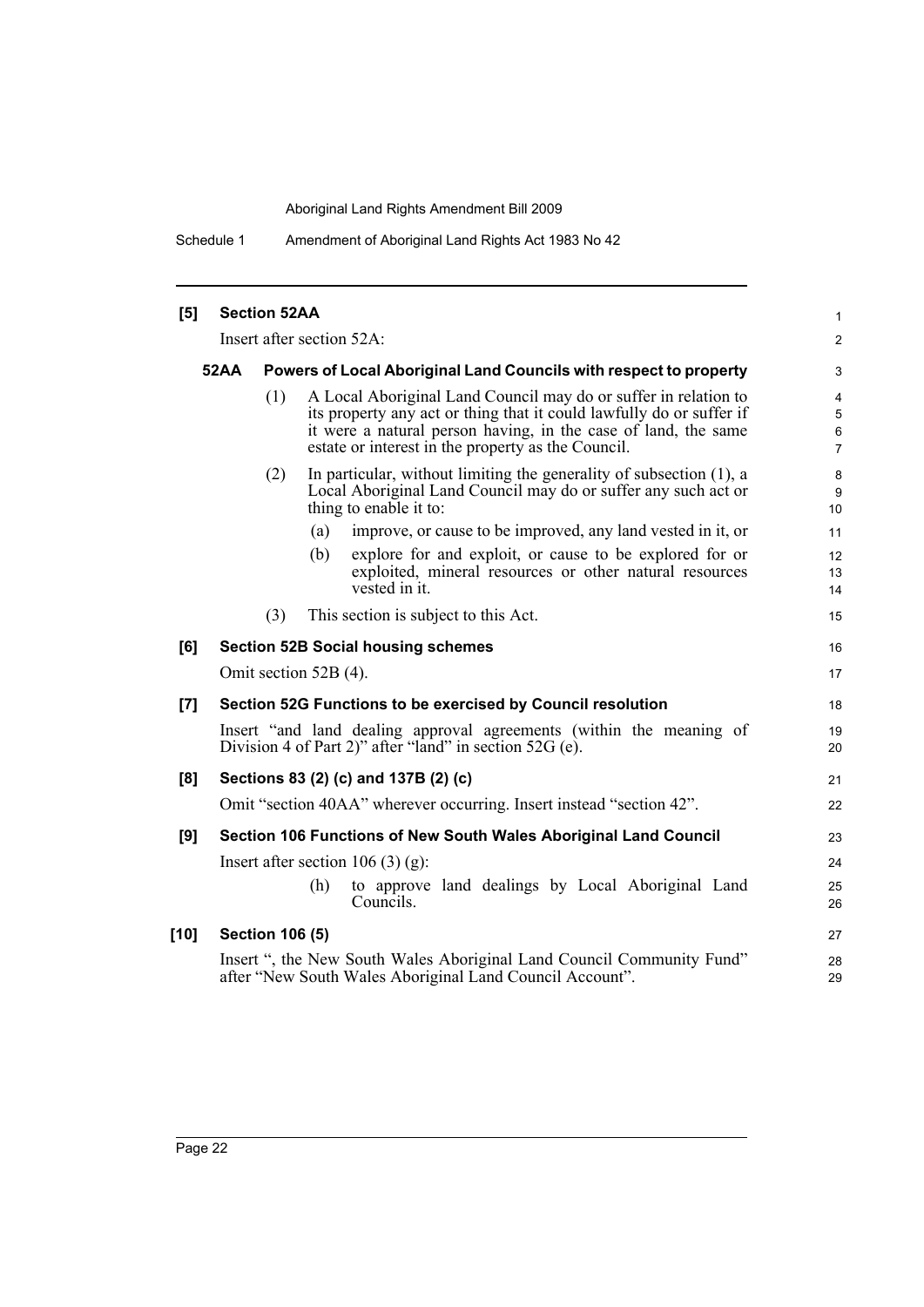Amendment of Aboriginal Land Rights Act 1983 No 42 Schedule 1

| $[11]$ |      | Section 106, note         |             |                                                                                                                                                                                                                                                                                                                                        | 1                                |
|--------|------|---------------------------|-------------|----------------------------------------------------------------------------------------------------------------------------------------------------------------------------------------------------------------------------------------------------------------------------------------------------------------------------------------|----------------------------------|
|        |      |                           |             | Insert at the end of the section:                                                                                                                                                                                                                                                                                                      | $\overline{\mathbf{c}}$          |
|        |      |                           |             | Note. Under section 50 of the Interpretation Act 1987, the New South<br>Wales Aboriginal Land Council has certain functions as a statutory<br>corporation, including the power to purchase, exchange, take on lease,<br>hold, dispose of and otherwise deal with property. That provision is<br>subject to the provisions of this Act. | 3<br>4<br>5<br>6<br>7            |
| $[12]$ |      | <b>Section 106A</b>       |             |                                                                                                                                                                                                                                                                                                                                        | 8                                |
|        |      | Insert after section 106: |             |                                                                                                                                                                                                                                                                                                                                        | 9                                |
|        | 106A |                           | to property | Powers of New South Wales Aboriginal Land Council with respect                                                                                                                                                                                                                                                                         | 10<br>11                         |
|        |      | (1)                       |             | The New South Wales Aboriginal Land Council may do or suffer<br>in relation to its property any act or thing that it could lawfully do<br>or suffer if it were a natural person having, in the case of land, the<br>same estate or interest in the property as the Council.                                                            | 12<br>13<br>14<br>15             |
|        |      | (2)                       |             | In particular, without limiting the generality of subsection $(1)$ , the<br>Council may do or suffer any such act or thing to enable it to:                                                                                                                                                                                            | 16<br>17                         |
|        |      |                           | (a)         | improve, or cause to be improved, any land vested in it, or                                                                                                                                                                                                                                                                            | 18                               |
|        |      |                           | (b)         | explore for and exploit, or cause to be explored for or<br>exploited, mineral resources or other natural resources<br>vested in it.                                                                                                                                                                                                    | 19<br>20<br>21                   |
|        |      | (3)                       |             | This section is subject to this Act.                                                                                                                                                                                                                                                                                                   | 22                               |
| $[13]$ |      |                           |             | Section 113 Policies relating to Aboriginal Land Council functions                                                                                                                                                                                                                                                                     | 23                               |
|        |      |                           |             | Omit section 113 (1) (b). Insert instead:                                                                                                                                                                                                                                                                                              | 24                               |
|        |      |                           | (b)         | land dealings by Aboriginal Land Councils, including the<br>assessment and approval by the New South Wales<br>Aboriginal Land Council of land dealings by Local<br>Aboriginal Land Councils,                                                                                                                                           | 25<br>26<br>27                   |
|        |      |                           | (b1)        | the provision of amounts from the New South Wales<br>Aboriginal Land Council Community Fund to Local<br>Aboriginal Land Councils on the basis of need so as to<br>increase resources and assets available for less advantaged<br>Local Aboriginal Land Councils,                                                                       | 28<br>29<br>30<br>31<br>32<br>33 |
| $[14]$ |      |                           |             | Section 116 Delegation by New South Wales Aboriginal Land Council                                                                                                                                                                                                                                                                      | 34                               |
|        |      |                           |             | Insert ", the New South Wales Aboriginal Land Council Community Fund"<br>after "Account" in section $116(1)$ (a).                                                                                                                                                                                                                      | 35<br>36                         |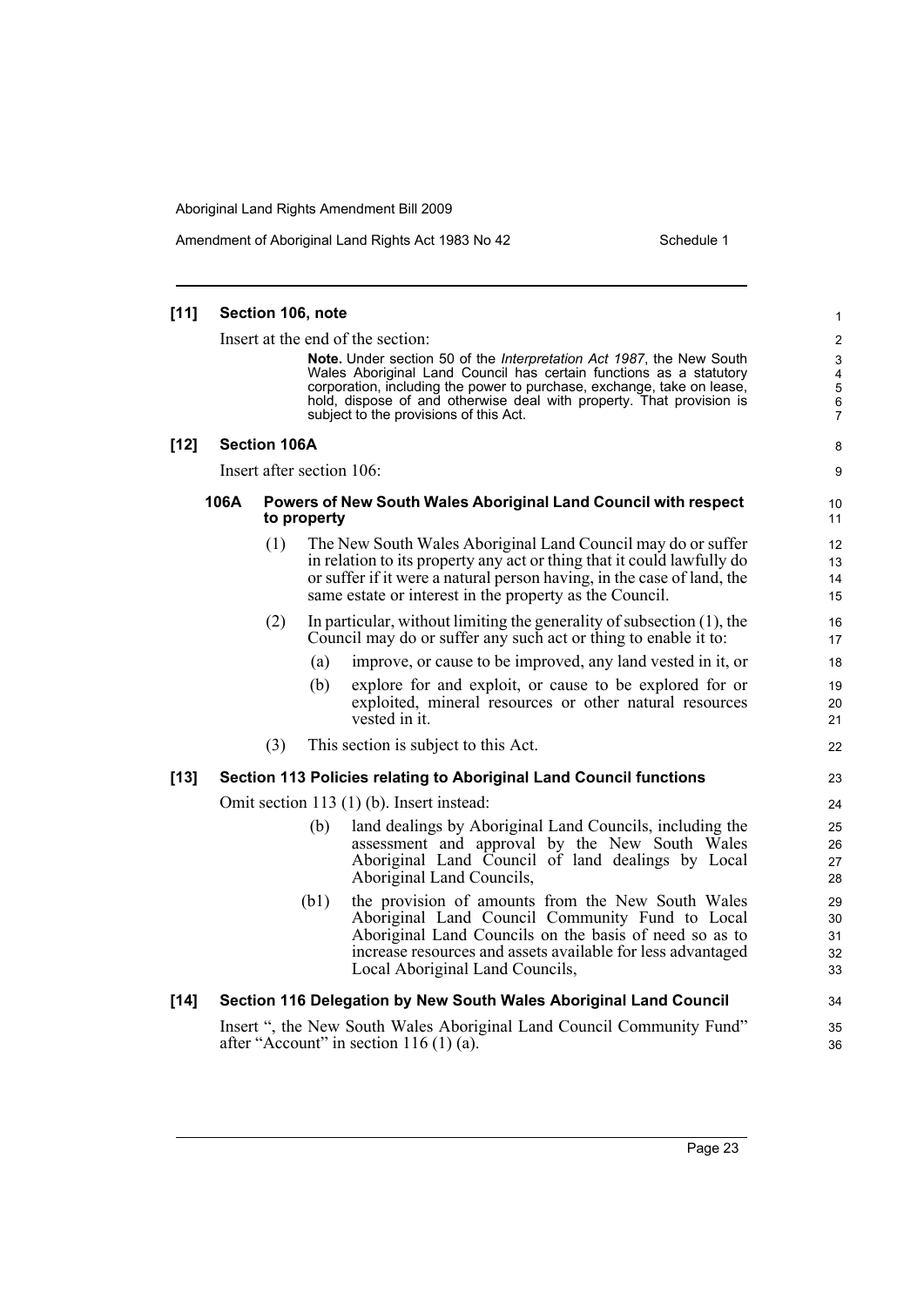Schedule 1 Amendment of Aboriginal Land Rights Act 1983 No 42

| $[15]$ |      |                     | Section 116 (1) (f1)      |                                                                                                                                                                                                                          | $\mathbf{1}$             |
|--------|------|---------------------|---------------------------|--------------------------------------------------------------------------------------------------------------------------------------------------------------------------------------------------------------------------|--------------------------|
|        |      |                     |                           | Insert after section $116(1)$ (f):                                                                                                                                                                                       | $\overline{2}$           |
|        |      |                     | (f1)                      | approval under Division 4 of Part 2 of land dealings by<br>Local Aboriginal Land Councils,                                                                                                                               | 3<br>4                   |
| $[16]$ |      | <b>Section 149A</b> |                           |                                                                                                                                                                                                                          | 5                        |
|        |      |                     | Insert after section 149: |                                                                                                                                                                                                                          | 6                        |
|        | 149A |                     |                           | <b>NSW Aboriginal Land Council Community Fund</b>                                                                                                                                                                        | $\overline{7}$           |
|        |      | (1)                 |                           | The New South Wales Aboriginal Land Council is to establish in<br>an authorised deposit-taking institution an account named the<br>"New South Wales Aboriginal Land Council Community Fund"<br>into which is to be paid: | $\bf 8$<br>9<br>10<br>11 |
|        |      |                     | (a)                       | amounts of community development levy, and                                                                                                                                                                               | 12                       |
|        |      |                     | (b)                       | additional amounts payable by the New South Wales<br>Aboriginal Land Council under section 42U, and                                                                                                                      | 13<br>14                 |
|        |      |                     | (c)                       | any money paid to the New South Wales Aboriginal Land<br>Council for the purposes of the Fund, and                                                                                                                       | 15<br>16                 |
|        |      |                     | (d)                       | any interest received in respect of the investment of money<br>belonging to the Fund, and                                                                                                                                | 17<br>18                 |
|        |      |                     | (e)                       | any money directed to be paid into the Fund by or under<br>this or any other Act.                                                                                                                                        | 19<br>20                 |
|        |      | (2)                 |                           | There is payable from the Fund:                                                                                                                                                                                          | 21                       |
|        |      |                     | (a)                       | money for grants to a Local Aboriginal Land Council for<br>the purpose of the management and acquisition of land,<br>and                                                                                                 | 22<br>23<br>24           |
|        |      |                     | (b)                       | money for community benefit schemes for persons within<br>the area of a Local Aboriginal Land Council, and                                                                                                               | 25<br>26                 |
|        |      |                     | (c)                       | amounts of repayments of excess community development<br>levy paid by Local Aboriginal Land Councils, and                                                                                                                | 27<br>28                 |
|        |      |                     | (d)                       | amounts of excess payments made by the New South<br>Wales Aboriginal Land Council under section 42U, and                                                                                                                 | 29<br>30                 |
|        |      |                     | (e)                       | any other payments authorised by or under this or any<br>other Act.                                                                                                                                                      | 31<br>32                 |
|        |      | (3)                 |                           | In determining amounts to be paid from the Fund, the New South<br>Wales Aboriginal Land Council must have regard to any<br>applicable policy of the Council.                                                             | 33<br>34<br>35           |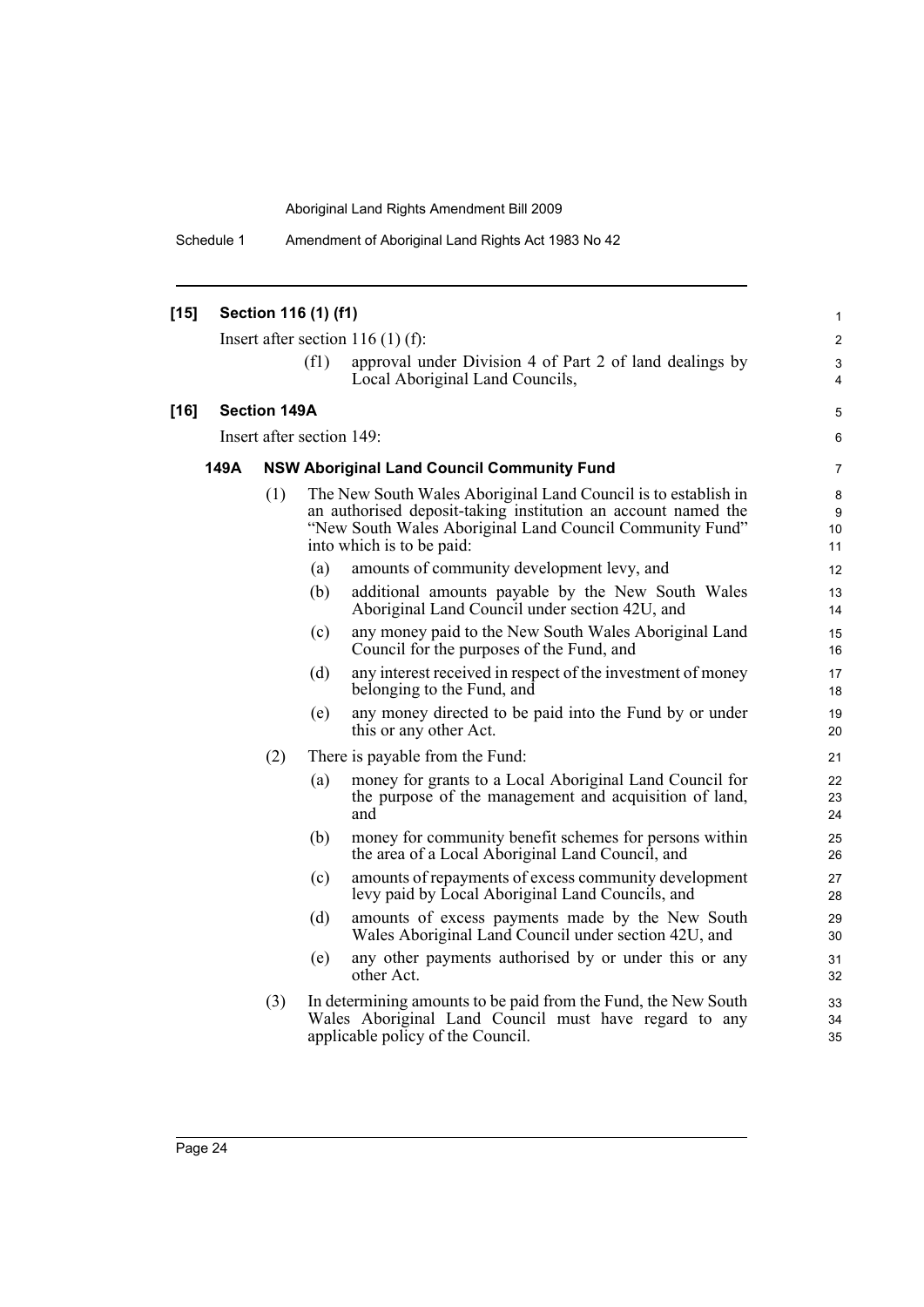Amendment of Aboriginal Land Rights Act 1983 No 42

| Schedule 1 |  |
|------------|--|

|        |                | (4)                 |          | Money to the credit of the account may be invested in any manner<br>in which the New South Wales Aboriginal Land Council Account<br>may be invested.                                                                                                                | 1<br>$\overline{2}$<br>3 |
|--------|----------------|---------------------|----------|---------------------------------------------------------------------------------------------------------------------------------------------------------------------------------------------------------------------------------------------------------------------|--------------------------|
| $[17]$ | <b>Account</b> |                     |          | Section 150 Preservation of money in NSW Aboriginal Land Council                                                                                                                                                                                                    | 4<br>5                   |
|        |                |                     |          | Insert after section $150(2)$ :                                                                                                                                                                                                                                     | 6                        |
|        |                | (3)                 | Account. | For the purposes of subsection $(1)$ , any amount to the credit of the<br>New South Wales Aboriginal Land Council Community Fund is<br>to be taken into account for the purposes of determining the<br>capital value of the New South Wales Aboriginal Land Council | 7<br>8<br>9<br>10<br>11  |
| $[18]$ |                | <b>Section 239A</b> |          |                                                                                                                                                                                                                                                                     | 12                       |
|        |                |                     |          | Insert after section 239:                                                                                                                                                                                                                                           | 13                       |
|        | 239A           |                     |          | Compulsory mediation of land dealing application disputes                                                                                                                                                                                                           | 14                       |
|        |                | (1)                 |          | This section applies to a dispute relating to a decision by the New<br>South Wales Aboriginal Land Council under Division 4 of Part 2<br>to approve or not to approve a land dealing.                                                                               | 15<br>16<br>17           |
|        |                | (2)                 |          | A Local Aboriginal Land Council must, if the Council proposes<br>to commence legal proceedings in relation to the dispute, refer<br>the dispute to the Registrar.                                                                                                   | 18<br>19<br>20           |
|        |                | (3)                 |          | The Registrar may, with the parties consent:                                                                                                                                                                                                                        | 21                       |
|        |                |                     | (a)      | attempt to resolve the dispute by mediation, conciliation or<br>arbitration, or                                                                                                                                                                                     | 22<br>23                 |
|        |                |                     | (b)      | refer the dispute to mediation, conciliation or arbitration<br>by an independent person.                                                                                                                                                                            | 24<br>25                 |
| $[19]$ |                |                     |          | Section 242 Exclusion of personal liability                                                                                                                                                                                                                         | 26                       |
|        |                |                     |          | Insert after section 242 $(1)$ (d):                                                                                                                                                                                                                                 | 27                       |
|        |                |                     | (e)      | a person who is a member of an expert advisory panel<br>constituted under section 42I,                                                                                                                                                                              | 28<br>29                 |
| $[20]$ |                |                     |          | Schedule 4 Savings, transitional and other provisions                                                                                                                                                                                                               | 30                       |
|        |                |                     |          | Insert at the end of clause $1A(1)$ :                                                                                                                                                                                                                               | 31                       |
|        |                |                     |          | Aboriginal Land Rights Amendment Act 2009                                                                                                                                                                                                                           | 32                       |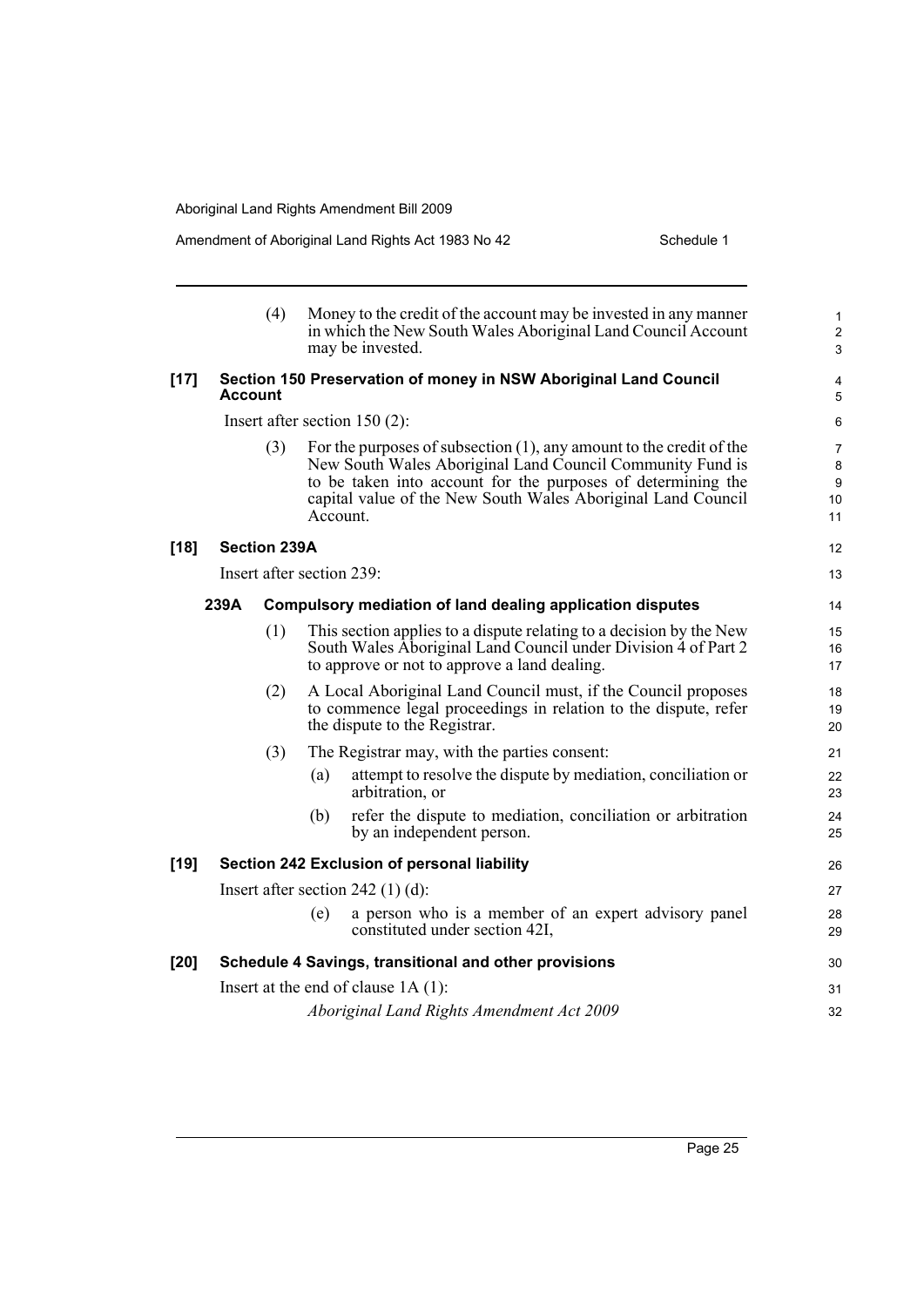Schedule 1 Amendment of Aboriginal Land Rights Act 1983 No 42

| $[21]$ | Schedule 4, Part 9 |  |  |
|--------|--------------------|--|--|
|--------|--------------------|--|--|

Insert after Part 8:

### **Part 9 Aboriginal Land Rights Amendment Act 2009**

**50 Definitions**

(1) In this Part:

*amending Act* means the *Aboriginal Land Rights Amendment Act 2009*.

1  $\mathfrak{p}$ 

3 4

*existing land dealing* means a land dealing that was approved by the New South Wales Aboriginal Land Council before the commencement of the new land dealing provisions.

*existing registrable instrument* means a registrable instrument giving effect to or forming part of an existing land dealing.

*former land dealing provisions* means Division 4 of Part 2 of this Act, as in force immediately before its substitution by the amending Act.

*new land dealing provisions* means Division 4 of Part 2 of this Act, as substituted by the amending Act.

(2) Words and expressions used in this Part have the same meaning as they have in Divisions 4 and 4A of Part 2 of this Act, as substituted by the amending Act.

#### **51 Existing land dealings**

- (1) Except as provided by this Part, the new land dealing provisions do not apply to or in respect of an existing registrable instrument or to an existing land dealing.
- (2) Except as provided by this clause and clause 52, the former land dealing provisions continue to apply to an existing land dealing and an existing registrable instrument.
- (3) If the requirements of the former land dealing provisions were not complied with in relation to a land dealing entered into before the commencement of the new land dealing provisions, the new land dealing provisions apply to that land dealing.

#### **52 Registration approval provisions to apply to existing dealings**

(1) This clause applies to an existing land dealing, other than a dealing for which an existing registrable instrument was lodged with the Registrar-General for registration or recording before the commencement of the new land dealing provisions.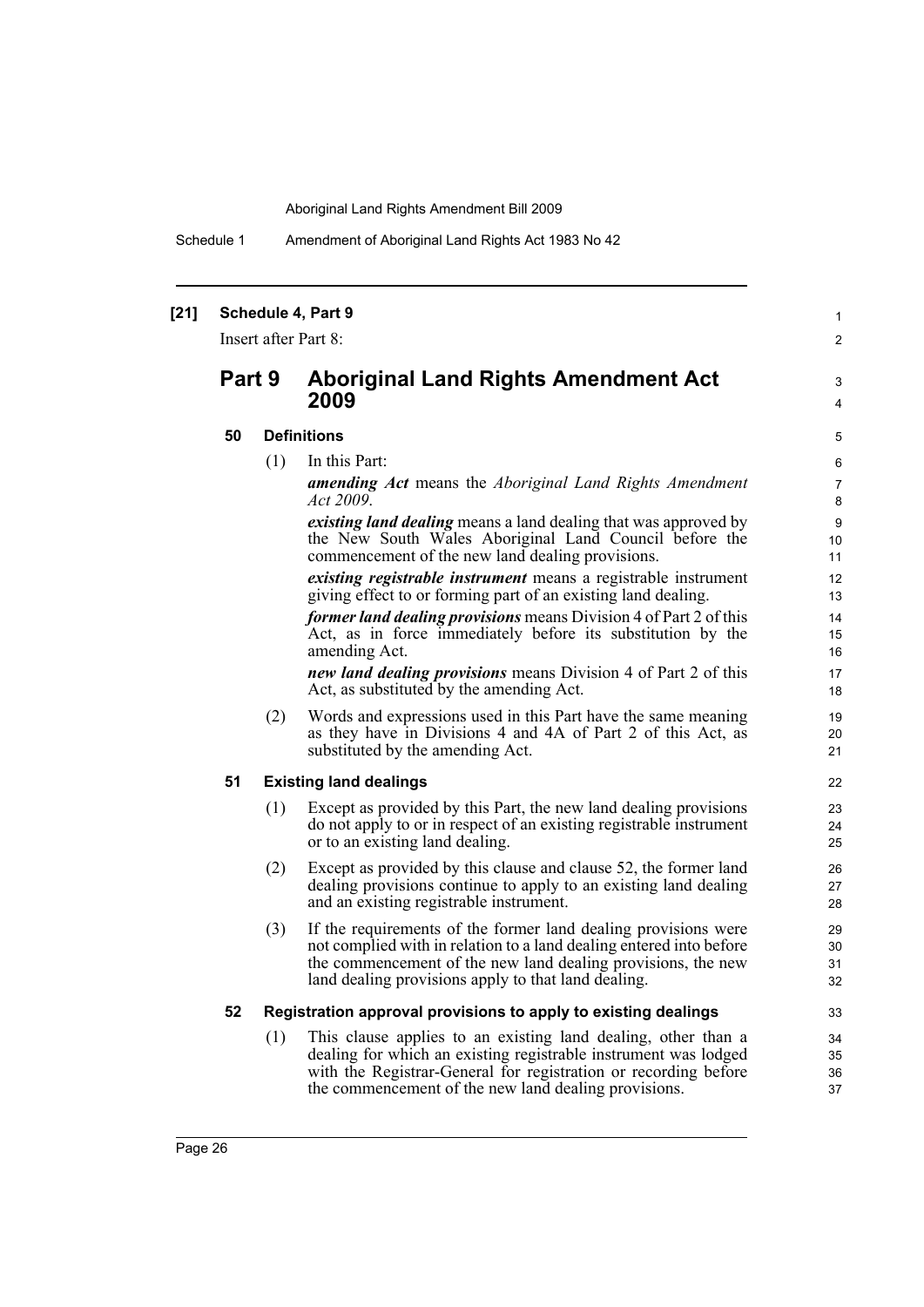#### Amendment of Aboriginal Land Rights Act 1983 No 42 Schedule 1

- (2) Section 42M applies to a registrable instrument giving effect to an existing land dealing.
- (3) The Chief Executive Officer of the New South Wales Aboriginal Land Council must give a registration approval certificate in respect of an existing registrable instrument if the Chief Executive Officer is satisfied that any conditions of the approval by the New South Wales Aboriginal Land Council of the existing land dealing have been met.
- (4) A registration approval certificate given under subclause (3) is taken to be a registration approval certificate for the purposes of section  $42M(2)(a)$ .
- (5) The regulations may make provision for or with respect to applications for registration approval certificates under this clause and the fees for the making of such applications.

#### **53 Application of community development levy provisions to existing land dealings**

Division 4A of Part 2 does not apply to dutiable transactions for existing land dealings.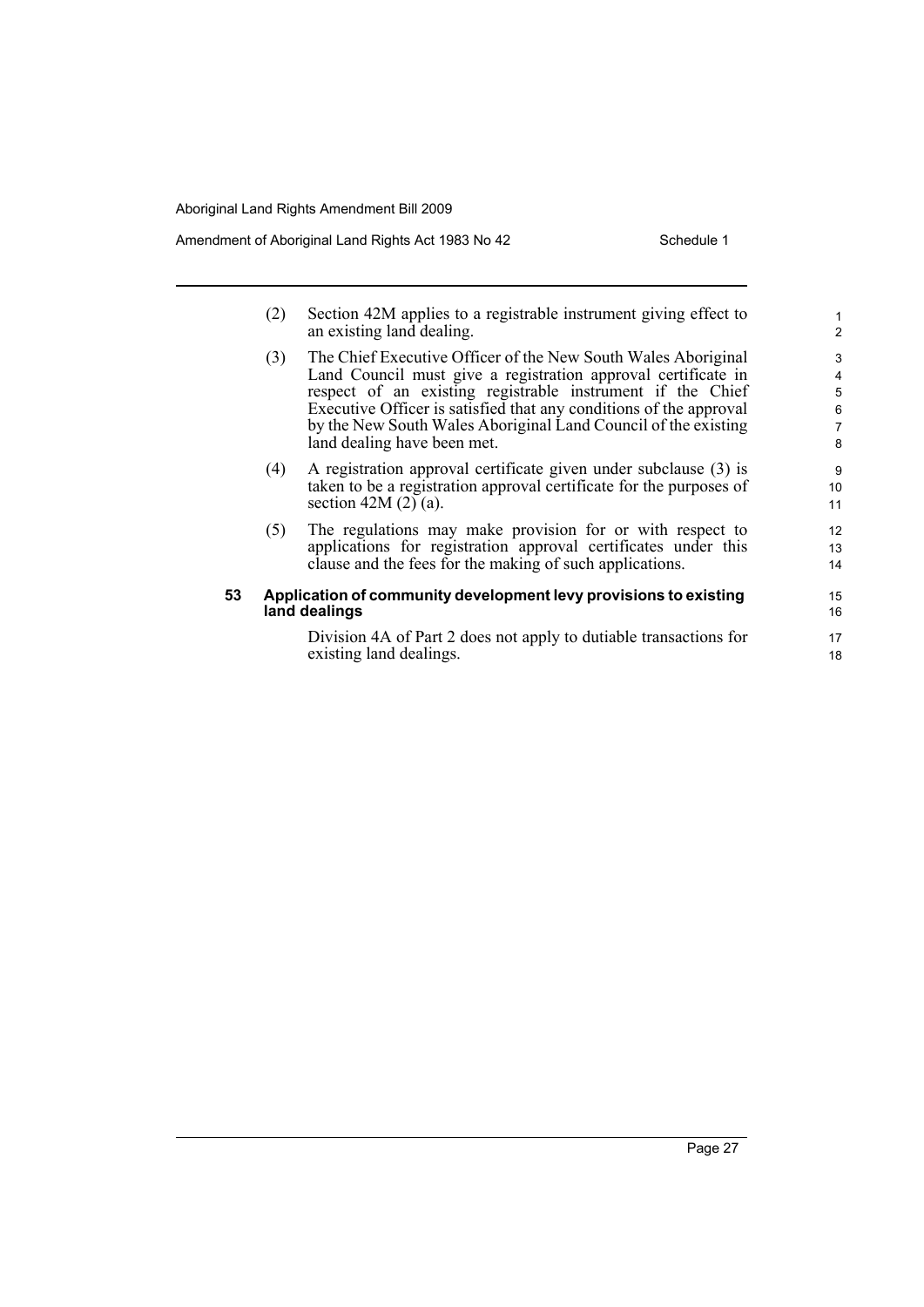<span id="page-37-0"></span>

| <b>Schedule 2</b> |         |                   | <b>Amendment of other Acts and</b><br>instruments                                                                                                                                                                     | 1<br>$\overline{2}$  |
|-------------------|---------|-------------------|-----------------------------------------------------------------------------------------------------------------------------------------------------------------------------------------------------------------------|----------------------|
| 2.1               |         |                   | <b>Aboriginal Land Rights Regulation 2002</b>                                                                                                                                                                         | 3                    |
| [1]               |         |                   | Clause 6 Certificate relating to disposal of land                                                                                                                                                                     | 4                    |
|                   |         | Omit the clause.  |                                                                                                                                                                                                                       | 5                    |
| [2]               | Part 10 |                   |                                                                                                                                                                                                                       | 6                    |
|                   |         |                   | Insert after Part 9:                                                                                                                                                                                                  | 7                    |
|                   |         |                   | Part 10 Land dealings                                                                                                                                                                                                 | 8                    |
|                   |         | <b>Division 1</b> | <b>Approval of land dealings</b>                                                                                                                                                                                      | 9                    |
|                   | 101     |                   | Interpretation                                                                                                                                                                                                        | 10                   |
|                   |         | (1)               | In this Part:                                                                                                                                                                                                         | 11                   |
|                   |         |                   | <i>land dealing approval application</i> means an application under<br>section 42F of the Act by a Local Aboriginal Land Council for<br>approval by the New South Wales Aboriginal Land Council of a<br>land dealing. | 12<br>13<br>14<br>15 |
|                   |         | (2)               | Words and expressions in this Part have the same meaning as<br>they have in Divisions 4 and 4A of Part 2 of the Act.                                                                                                  | 16<br>17             |
|                   | 102     |                   | Form of certificates                                                                                                                                                                                                  | 18                   |
|                   |         | (1)               | For the purposes of sections $42D(2)$ and $42K(1)$ of the Act, the<br>prescribed form of a dealing approval certificate is Form 1 in<br>Schedule 6.                                                                   | 19<br>20<br>21       |
|                   |         | (2)               | For the purposes of sections $42D(3)$ and $42K(2)$ of the Act, the<br>prescribed form of a registration approval certificate is Form 2 in<br>Schedule 6.                                                              | 22<br>23<br>24       |
|                   | 103     |                   | <b>Notice of meetings of LALCs</b>                                                                                                                                                                                    | 25                   |
|                   |         | (1)               | For the purposes of section 42G $(5)$ (a) of the Act, notice of a<br>meeting to approve a land dealing must be given not less than<br>7 clear days before the meeting.                                                | 26<br>27<br>28       |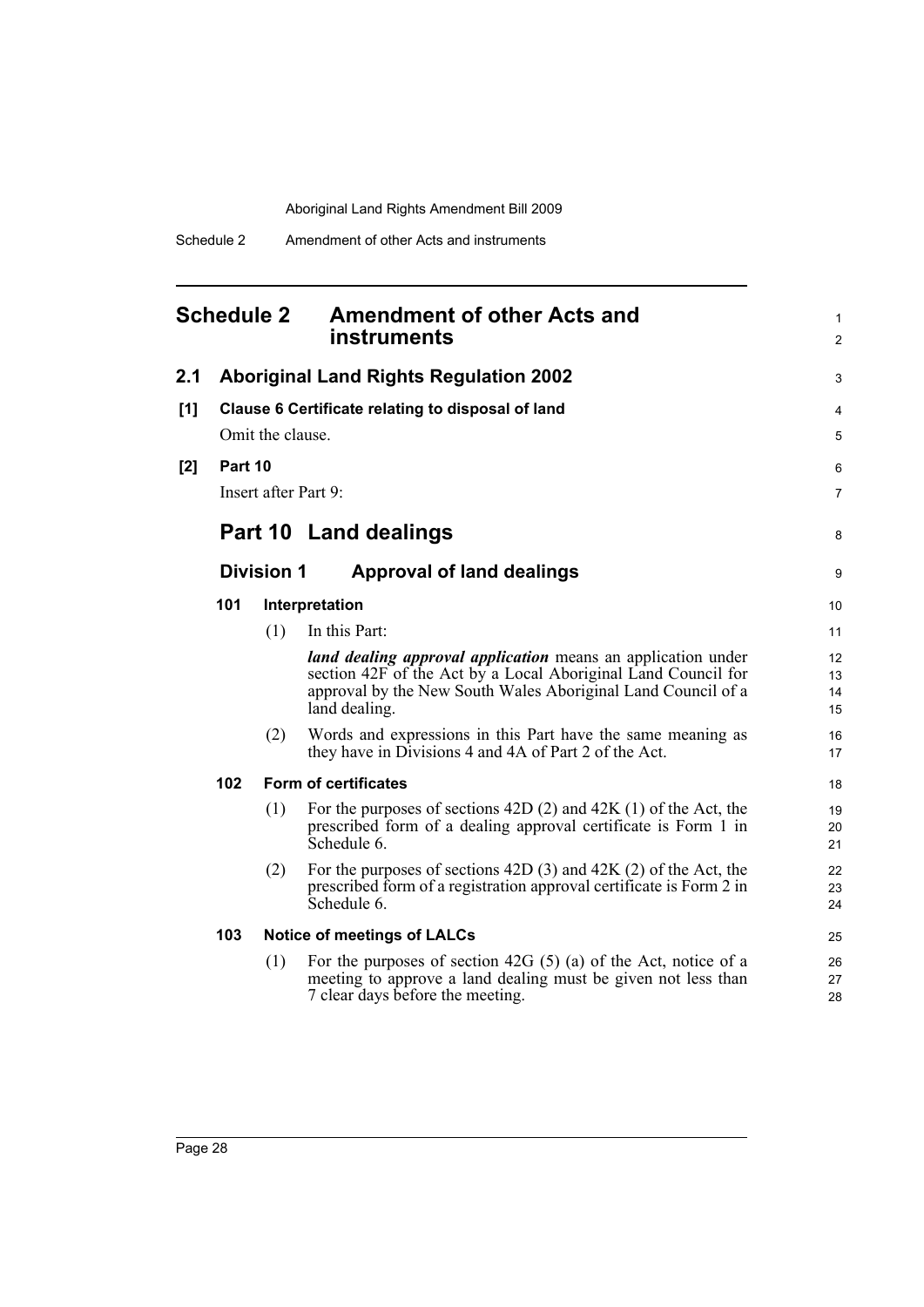|     | (2) |     | The notice must:                                                                                                                                                                                                                              | 1                    |
|-----|-----|-----|-----------------------------------------------------------------------------------------------------------------------------------------------------------------------------------------------------------------------------------------------|----------------------|
|     |     | (a) | clearly identify the land subject to the dealing, and                                                                                                                                                                                         | $\overline{2}$       |
|     |     | (b) | state the manner in which the land is to be dealt with, and                                                                                                                                                                                   | 3                    |
|     |     | (c) | state that at the meeting it is proposed to decide whether or<br>not to approve of the land dealing.                                                                                                                                          | $\overline{4}$<br>5  |
| 104 |     |     | Applications for approval of land dealings                                                                                                                                                                                                    | 6                    |
|     | (1) |     | A land dealing approval application is to be made in the form<br>approved by the New South Wales Aboriginal Land Council.                                                                                                                     | $\overline{7}$<br>8  |
|     | (2) |     | An application must:                                                                                                                                                                                                                          | 9                    |
|     |     | (a) | identify the land affected by the proposed land dealing, and                                                                                                                                                                                  | 10                   |
|     |     | (b) | specify the manner in which the land is to be dealt with,<br>and                                                                                                                                                                              | 11<br>12             |
|     |     | (c) | set out any terms or conditions of the proposed dealing,<br>and                                                                                                                                                                               | 13<br>14             |
|     |     | (d) | be accompanied by a copy of the resolution of the Local<br>Aboriginal Land Council approving the dealing, and                                                                                                                                 | 15<br>16             |
|     |     | (e) | be accompanied by information and other material<br>establishing that the Local Aboriginal Land Council has<br>complied with the requirements of section $42G(5)$ of the<br>Act, and                                                          | 17<br>18<br>19<br>20 |
|     |     | (f) | be accompanied by a valuation of the land prepared by a<br>registered valuer within the preceding 12 months, and                                                                                                                              | 21<br>22             |
|     |     | (g) | be accompanied by the application fee.                                                                                                                                                                                                        | 23                   |
| 105 |     |     | <b>Approval application fees</b>                                                                                                                                                                                                              | 24                   |
|     | (1) |     | For the purposes of section 42F $(2)$ $(c)$ of the Act, the fee for<br>making an application to the New South Wales Aboriginal Land<br>Council for approval of a land dealing is \$250.                                                       | 25<br>26<br>27       |
|     | (2) |     | No application fee is payable if the land dealing consists of a<br>development application.                                                                                                                                                   | 28<br>29             |
| 106 |     |     | <b>Application assessment fees</b>                                                                                                                                                                                                            | 30                   |
|     | (1) |     | A Local Aboriginal Land Council must pay to the New South<br>Wales Aboriginal Land Council the assessment fee (if any)<br>determined by the New South Wales Aboriginal Land Council<br>for assessment of a land dealing approval application. | 31<br>32<br>33<br>34 |
|     | (2) |     | The assessment fee is to be an amount that reflects the reasonable<br>costs incurred by the New South Wales Aboriginal Land Council<br>in assessing the land dealing approval application concerned,                                          | 35<br>36<br>37       |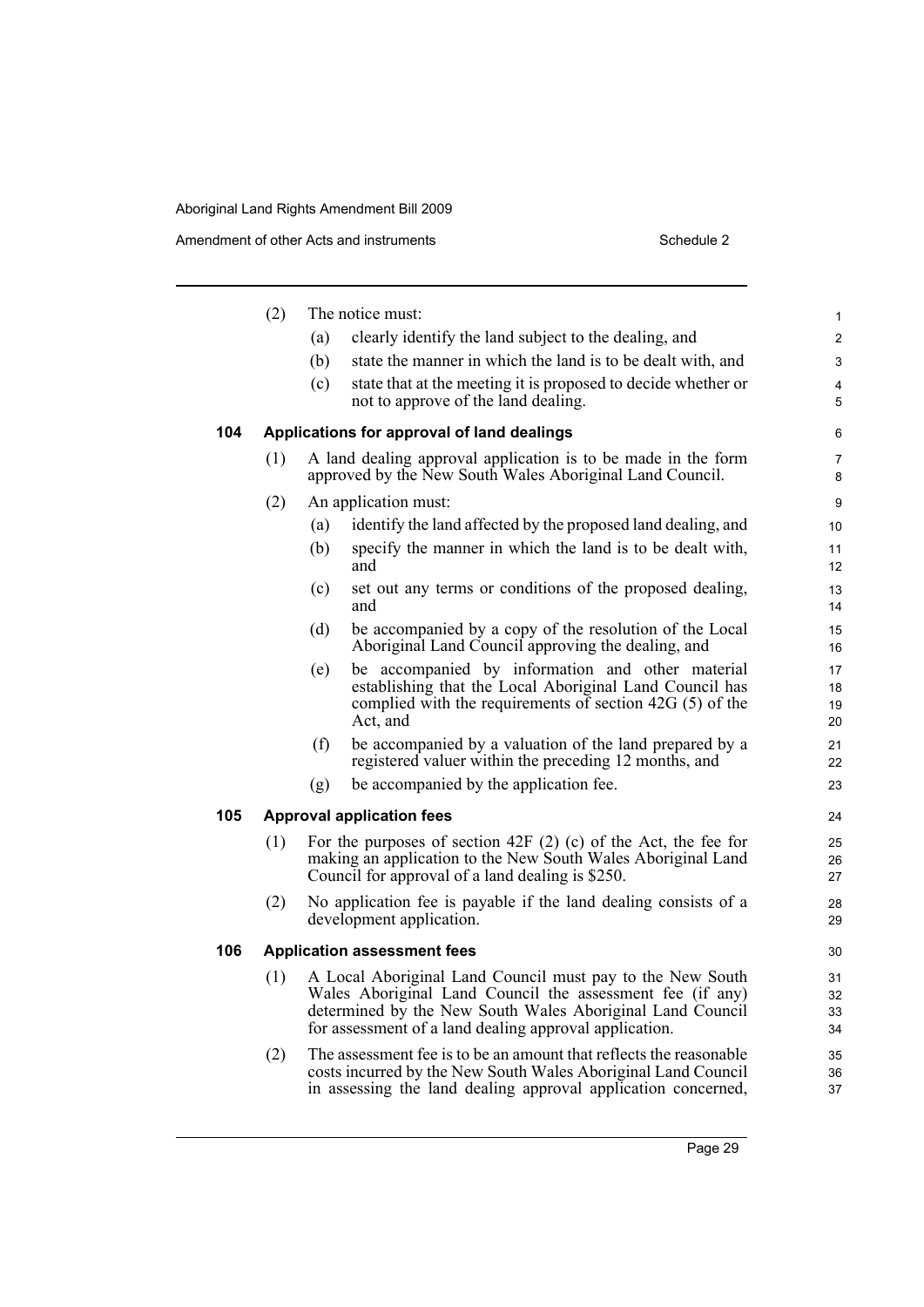including (but not limited to), the costs of any expert advisory panel constituted for the purposes of assessing the application for approval.

- (3) The assessment fee must be paid:
	- (a) on or before the date, or on or after the occurrence of an event, as required by the New South Wales Aboriginal Land Council, or
	- (b) in accordance with arrangements agreed between the Local Aboriginal Land Council and the New South Wales Aboriginal Land Council.
- (4) The New South Wales Aboriginal Land Council may, after an application is made, require a Local Aboriginal Land Council to give security (whether by way of deposit of money or otherwise) for the payment of the assessment fee for an approval. **Note.** A security in the form of a mortgage is a land dealing for which compliance with the Act will be required.
- (5) The New South Wales Aboriginal Land Council may waive the payment by a Local Aboriginal Land Council of the whole or any part of an assessment fee.

#### **107 Application procedures**

- (1) The New South Wales Aboriginal Land Council must, as soon as practicable after receiving a land dealing approval application, notify the Local Aboriginal Land Council, in writing, of the following:
	- (a) the manner in which it intends to assess the application and whether or not the application, or any part of it, is to be referred to an expert advisory panel,
	- (b) the assessment fee for the application, or the manner in which the assessment fee is to be determined and an estimate of the amount of the fee,
	- (c) the time within which, or the event on the occurrence of which, the assessment fee is to be paid and any security for payment required to be provided,
	- (d) the estimated time for determining the application,
	- (e) that the New South Wales Aboriginal Land Council is not required to determine the application unless the Local Aboriginal Land Council agrees to the proposed manner of determination, fees and any security.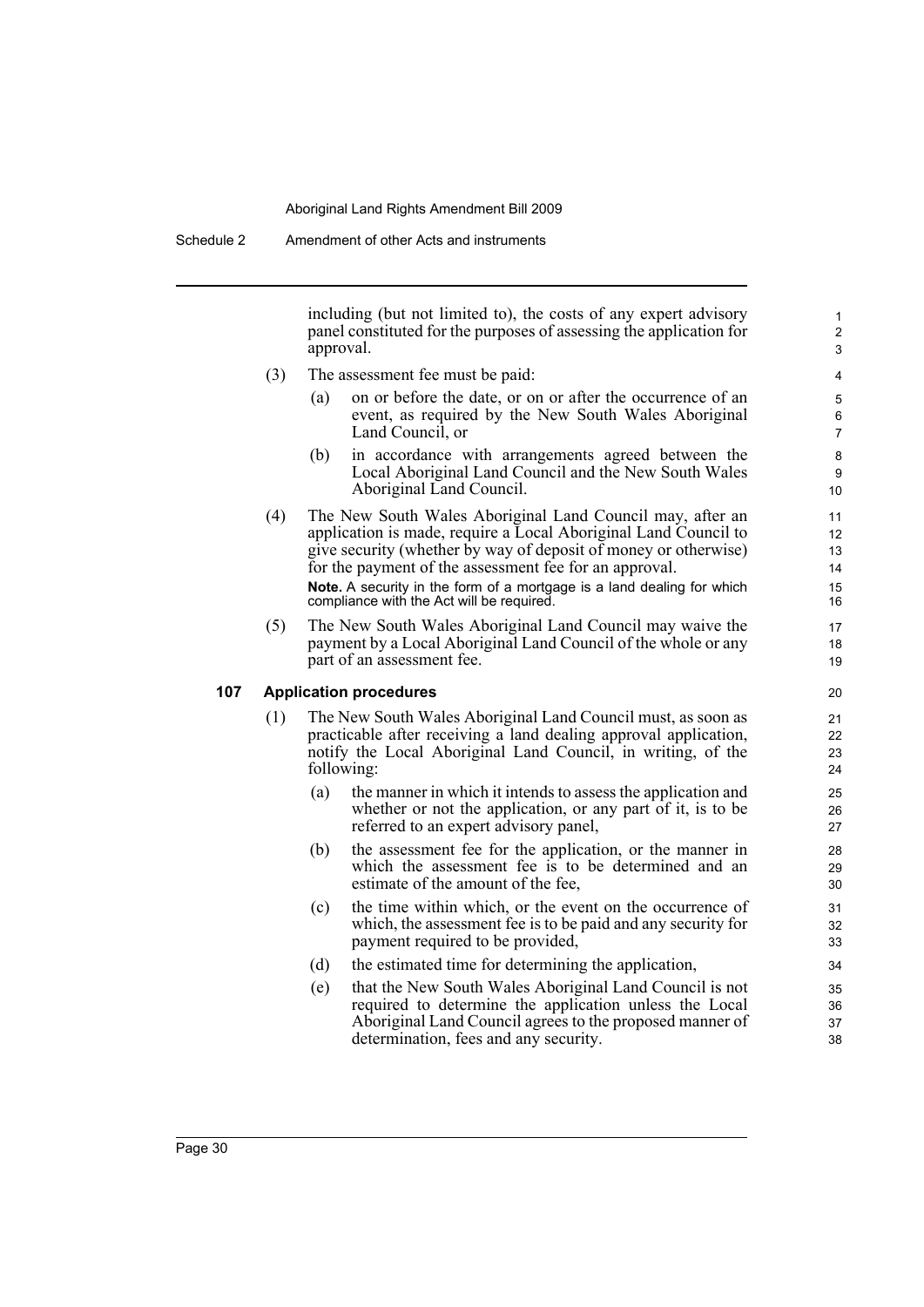Amendment of other Acts and instruments Schedule 2

|     | (2) | The New South Wales Aboriginal Land Council is not required<br>to assess a land dealing approval application, if notice has been<br>given in accordance with this clause in relation to the application,<br>unless: |                                                                                                                                                                                                                                                                                                                        | $\mathbf{1}$<br>$\boldsymbol{2}$<br>3<br>4 |
|-----|-----|---------------------------------------------------------------------------------------------------------------------------------------------------------------------------------------------------------------------|------------------------------------------------------------------------------------------------------------------------------------------------------------------------------------------------------------------------------------------------------------------------------------------------------------------------|--------------------------------------------|
|     |     | (a)                                                                                                                                                                                                                 | the application complies with section 42F $(2)$ of the Act,<br>and                                                                                                                                                                                                                                                     | 5<br>6                                     |
|     |     | (b)                                                                                                                                                                                                                 | the Local Aboriginal Land Council notifies the New South<br>Wales Aboriginal Land Council that it agrees to the<br>proposed manner of determination, fees and any security,<br>and                                                                                                                                     | $\overline{7}$<br>8<br>9<br>10             |
|     |     | (c)                                                                                                                                                                                                                 | any security required by the notice under subclause (1) has<br>been provided, and                                                                                                                                                                                                                                      | 11<br>12                                   |
|     |     | (d)                                                                                                                                                                                                                 | any assessment fee is paid in accordance with that notice<br>or it is satisfied that the fee will be paid in accordance with<br>that notice.                                                                                                                                                                           | 13<br>14<br>15                             |
| 108 |     |                                                                                                                                                                                                                     | Register of members for expert advisory panels                                                                                                                                                                                                                                                                         | 16                                         |
|     | (1) | The New South Wales Aboriginal Land Council is to establish a<br>register of persons who may be appointed to expert advisory<br>panels.                                                                             |                                                                                                                                                                                                                                                                                                                        | 17<br>18<br>19                             |
|     | (2) |                                                                                                                                                                                                                     | A person may be listed on the register if the person has expertise<br>in one or more of land valuation, property development,<br>planning, business, finance, corporate governance or aboriginal<br>heritage or culture or any other expertise that the New South<br>Wales Aboriginal Land Council considers relevant. | 20<br>21<br>22<br>23<br>24                 |
|     | (3) |                                                                                                                                                                                                                     | The register is to be in the form determined by the New South<br>Wales Aboriginal Land Council.                                                                                                                                                                                                                        | 25<br>26                                   |
|     | (4) |                                                                                                                                                                                                                     | The register is to contain the following particulars:                                                                                                                                                                                                                                                                  | 27                                         |
|     |     | (a)                                                                                                                                                                                                                 | the name and contact address of each person on the<br>register,                                                                                                                                                                                                                                                        | 28<br>29                                   |
|     |     | (b)                                                                                                                                                                                                                 | the area of expertise of each such person,                                                                                                                                                                                                                                                                             | 30                                         |
|     |     | (c)                                                                                                                                                                                                                 | any other particulars determined by the New South Wales<br>Aboriginal Land Council.                                                                                                                                                                                                                                    | 31<br>32                                   |
|     | (5) |                                                                                                                                                                                                                     | The New South Wales Aboriginal Land Council may at any time<br>add the name of a person to or remove the name of a person from<br>the register.                                                                                                                                                                        | 33<br>34<br>35                             |
|     | (6) | Minister.                                                                                                                                                                                                           | The New South Wales Aboriginal Land Council must, not less<br>than once every 12 months, forward a copy of the register to the                                                                                                                                                                                         | 36<br>37<br>38                             |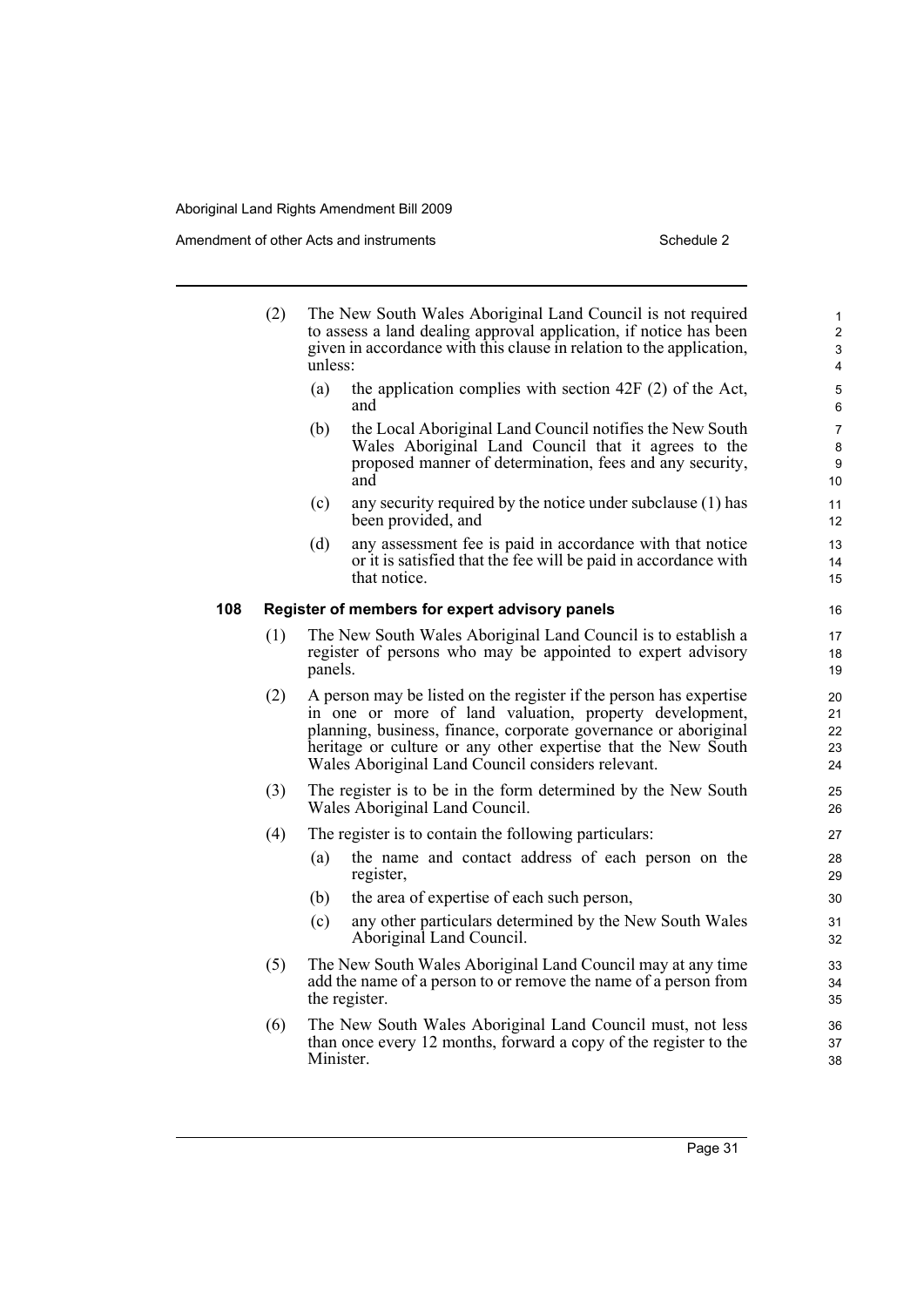(7) The New South Wales Aboriginal Land Council must, if the name of a person is added to or removed from the register, forward a copy of the revised register to the Minister.

(8) The New South Wales Aboriginal Land Council must ensure that the register is made publicly available.

#### **109 Expert advisory panels**

- (1) The New South Wales Aboriginal Land Council may constitute an expert advisory panel to assess a land dealing approval application, or any part or aspect of an application, if:
	- (a) it is of the opinion that it is appropriate to do so and clause 107 has been complied with, or
	- (b) at the request of the Local Aboriginal Land Council seeking approval of the land dealing concerned.
- (2) A panel may consider one or more land dealing approval applications.
- (3) A panel is to determine the procedure for the calling of any meetings held by it and for the conduct of business at those meetings.
- (4) A panel is to consist of one or more members selected from the persons listed on the register established under this Division, as determined by the New South Wales Aboriginal Land Council.
- (5) A member of an expert advisory panel is entitled to be paid such remuneration (including travelling and subsistence allowances) as the New South Wales Aboriginal Land Council may from time to time determine in respect of the member.
- (6) The New South Wales Aboriginal Land Council may at any time and for any or no reason remove a member of an expert advisory panel from office.

#### **110 Assessments and reports by expert advisory panels**

(1) For the purposes of an assessment, an expert advisory panel must review any material provided to the New South Wales Aboriginal Land Council by the Local Aboriginal Land Council relating to the relevant land dealing approval application and any other material provided to the panel by the New South Wales Aboriginal Land Council.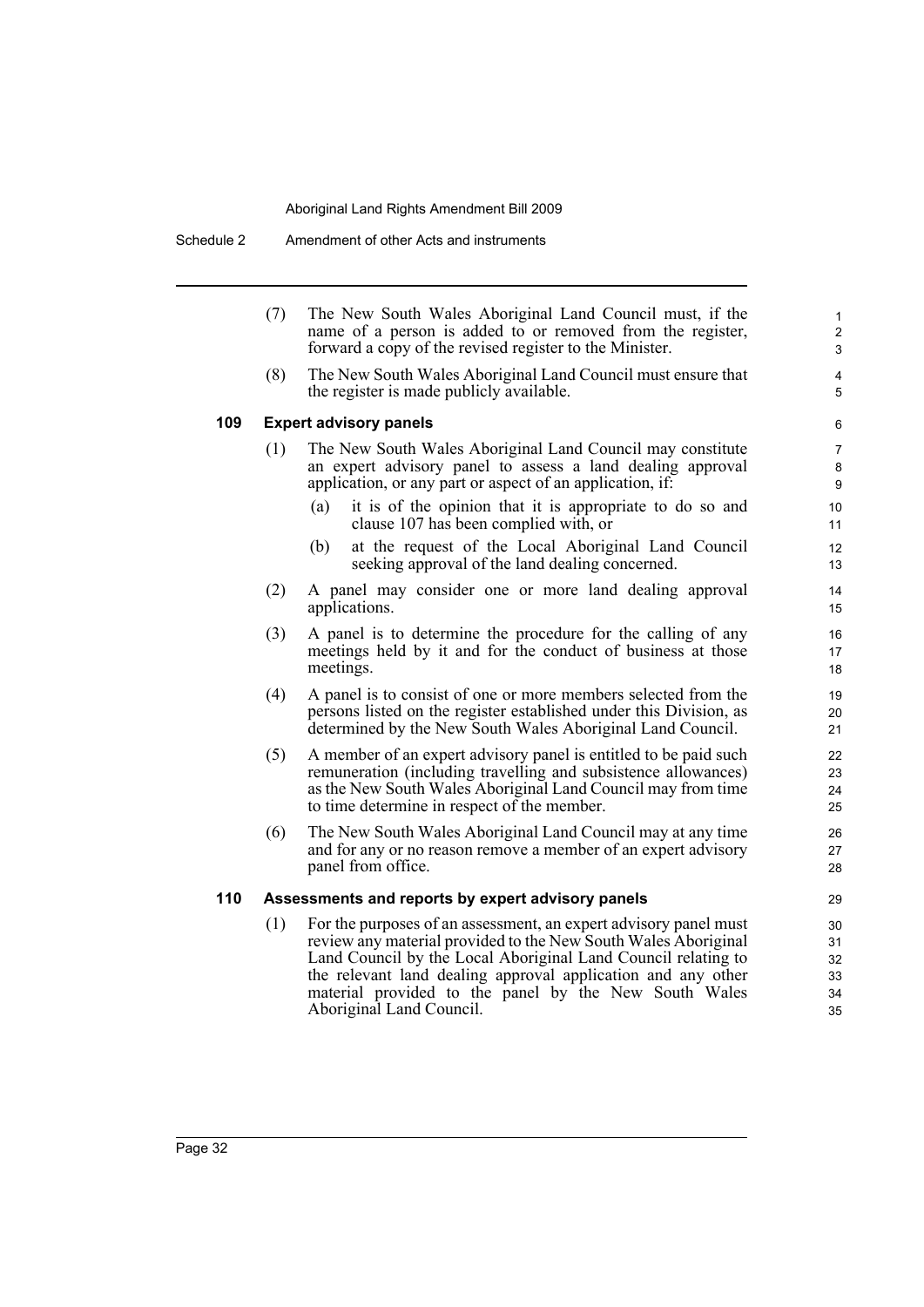Amendment of other Acts and instruments Schedule 2

|     | (2)                                  | A panel may, at the request of the New South Wales Aboriginal<br>Land Council, consider whether the proposed land dealing is, or<br>is likely to be, contrary to the interests of the members of the<br>Local Aboriginal Land Council concerned or other Aboriginal<br>persons within the area of the Council.                    | 1<br>$\overline{c}$<br>3<br>4<br>5        |  |
|-----|--------------------------------------|-----------------------------------------------------------------------------------------------------------------------------------------------------------------------------------------------------------------------------------------------------------------------------------------------------------------------------------|-------------------------------------------|--|
|     | (3)                                  | An expert advisory panel may, if requested to do so by the New<br>South Wales Aboriginal Land Council, include in a report to the<br>Council a recommendation as to whether the proposed land<br>dealing approval application should be approved and a<br>recommendation as to conditions that may be imposed on any<br>approval. | 6<br>$\overline{7}$<br>8<br>9<br>10<br>11 |  |
|     | (4)                                  | A panel must submit a report to the New South Wales Aboriginal<br>Land Council within the time required by the Council.                                                                                                                                                                                                           | 12<br>13                                  |  |
| 111 | Pecuniary interests in land dealings |                                                                                                                                                                                                                                                                                                                                   |                                           |  |
|     | (1)                                  | A member of an expert advisory panel who has a pecuniary<br>interest in a matter being assessed by the panel must disclose the<br>nature of the interest to the New South Wales Aboriginal Land<br>Council as soon as practicable.                                                                                                | 15<br>16<br>17<br>18                      |  |
|     | (2)                                  | A person who has, or who discloses, a pecuniary interest in a<br>matter is not eligible to be appointed to, or to remain as a member<br>of, an expert advisory panel assessing the matter.                                                                                                                                        | 19<br>20<br>21                            |  |
|     | (3)                                  | Words and expressions used in this clause have the same<br>meaning as they have in Part 10 of the Act.                                                                                                                                                                                                                            | 22<br>23                                  |  |
| 112 |                                      | <b>Effect of other Acts on appointment to panel</b>                                                                                                                                                                                                                                                                               | 24                                        |  |
|     | (1)                                  | Chapter 2 of the Public Sector Employment and Management<br><i>Act 2002</i> does not apply to or in respect of the appointment of a<br>member of an expert advisory panel.                                                                                                                                                        |                                           |  |
|     | (2)                                  | If by or under any Act provision is made:                                                                                                                                                                                                                                                                                         | 28                                        |  |
|     |                                      | requiring a person who is the holder of a specified office to<br>(a)<br>devote the whole of his or her time to the duties of that<br>office, or                                                                                                                                                                                   | 29<br>30<br>31                            |  |
|     |                                      | prohibiting the person from engaging in employment<br>(b)<br>outside the duties of that office,                                                                                                                                                                                                                                   | 32<br>33                                  |  |
|     |                                      | the provision does not operate to disqualify the person from<br>holding that office and also the office of a member of an expert<br>advisory panel or from accepting and retaining any remuneration<br>payable to the person under this Regulation as such a member.                                                              | 34<br>35<br>36<br>37                      |  |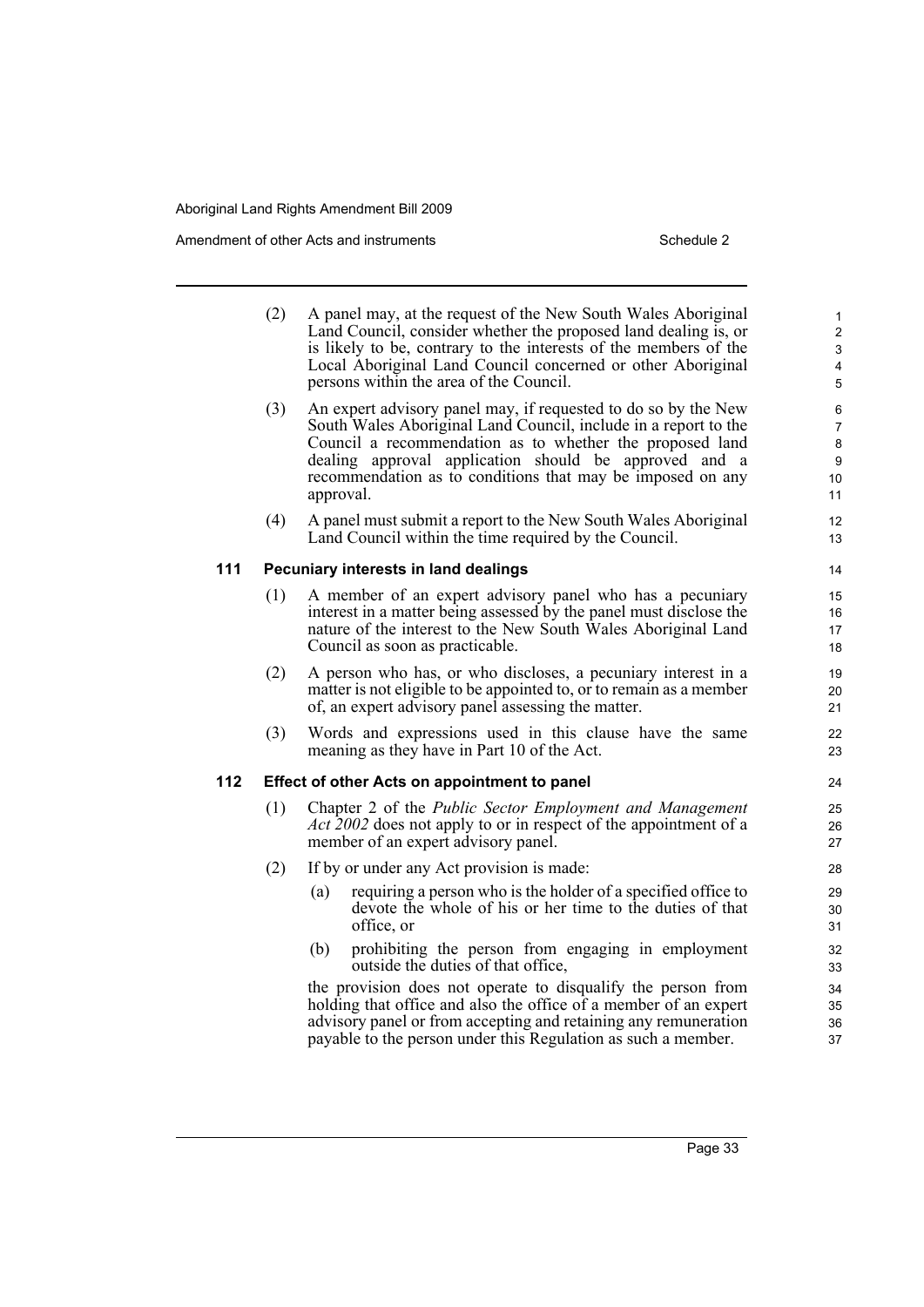Schedule 2 Amendment of other Acts and instruments

#### **Division 2 Community development levy and New South Wales Aboriginal Land Council Community Development Fund**

#### **113 Amount of community development levy**

(1) For the purposes of determining the amount of the community development levy, the prescribed percentage (if any) of the duty payable under the *Duties Act 1997* for a dutiable transaction is the percentage set out in Schedule 6A.

**Note.** The general rate of duty for dutiable transactions is set out in section 32 of the *Duties Act 1997* and the premium rates for other land and property are set out in sections 32A–32C of that Act.

(2) The community development levy is not payable for a dutiable transaction if the dutiable value of the land concerned is \$80,000 or less.

#### **114 Periods within which community development levy payable**

- (1) A tax default does not occur for the purposes of the *Taxation Administration Act 1996* if the community development levy is paid within the lodgment period for the levy.
- (2) The *lodgment period* for the community development levy is:
	- (a) in the case of an agreement for sale or transfer of land for consideration, and any transfer in completion of such an agreement, the period commencing when the liability for community development levy first arises and ending on the settlement of the agreement or transfer, and
	- (b) in any other case, the period commencing when a liability for the community development levy first arises and ending 3 months after the liability for the levy first arises.

#### **115 Application of Duties Act 1997**

- (1) Sections 15–18, 25 and 31 of the *Duties Act 1997* apply, with any necessary modifications, in respect of the community development levy for a dutiable transaction in the same way as they apply in respect of duty under that Act for a dutiable transaction.
- (2) Part 1 of Chapter 12 of the *Duties Act 1997* applies, with any necessary modifications, in respect of the payment of the community development levy and instruments associated with dutiable transactions for which the levy is payable, in the same way as it applies to the payment of duty and instruments associated with dutiable transactions.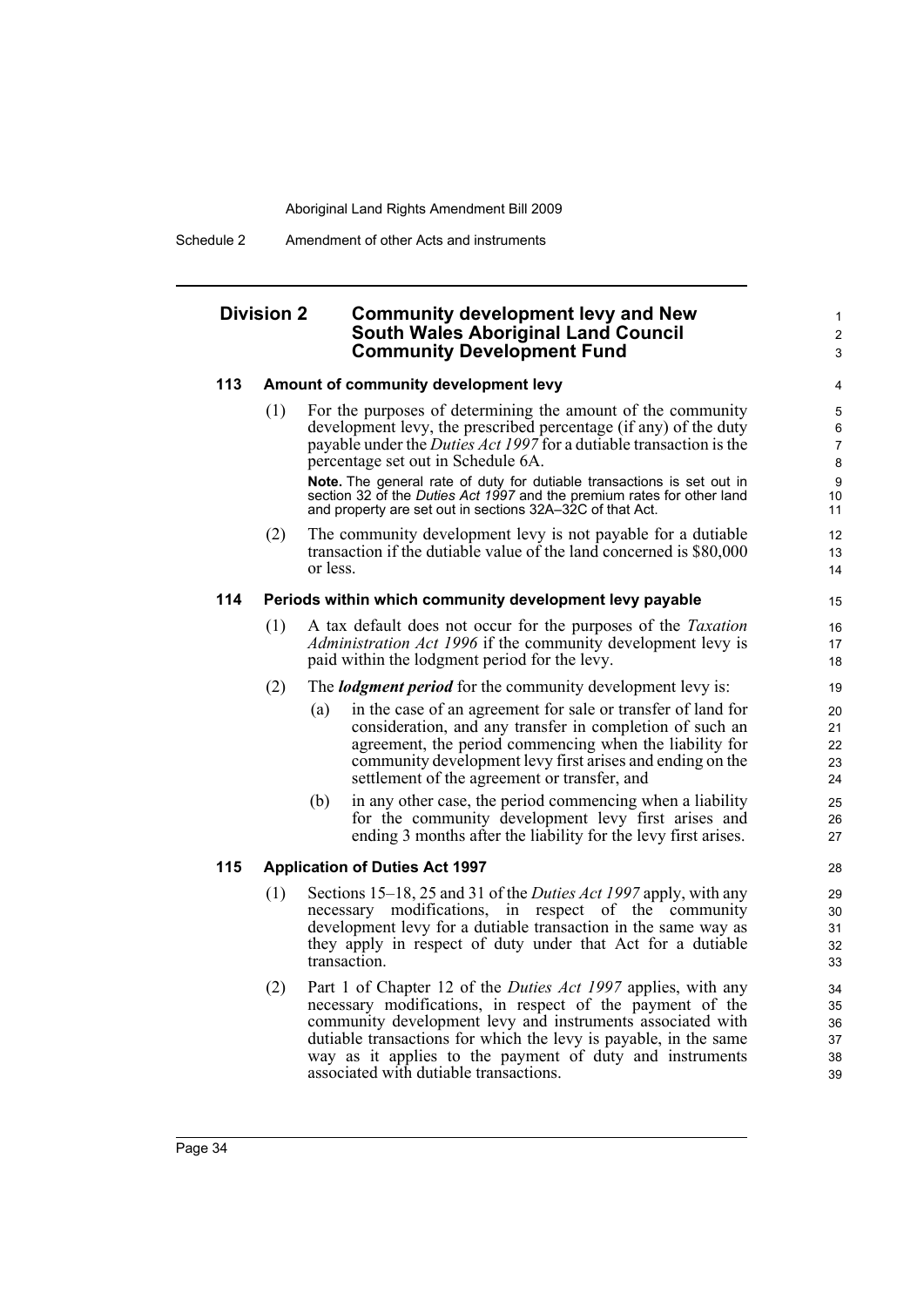#### **116 Interim payment of duty** (1) If the full dutiable value of land subject to an agreement for sale or transfer cannot, in the Chief Commissioner's opinion, be immediately ascertained, the Chief Commissioner may make an assessment by way of estimate under section 11 (2) of the *Taxation Administration Act 1996*. (2) A written instrument effecting or evidencing the sale or transfer may be stamped "interim stamp" only. **[3] Part 10 Miscellaneous** Renumber existing Part 10 as Part 11 and renumber clauses 101–103 as clauses 117–120, respectively, with cross references in the Regulation renumbered accordingly. **[4] Schedules 6 and 6A** Insert after Schedule 5: **Schedule 6 Forms** (Clause 102) **Form 1 Dealing Approval Certificate** (Sections 42D (2) and 42K (1) of the Aboriginal Land Rights Act 1983) I [*name*] Chief Executive Officer of the New South Wales Aboriginal Land Council certify that this Dealing Approval Certificate is given on [*date*] and: (a) authorises a land dealing being [*type of land dealing*] by [*name the Aboriginal Land Council*] with [*name other parties*] relating to land being [*enter title reference*] as approved by a resolution of the New South Wales Aboriginal Land Council at [*meeting number*] held on [*insert date*], and (b) is given subject to the land dealing complying with the following conditions [*specify any conditions*]. [*signature*] .................... Signed on behalf of the New South Wales Aboriginal Land Council by the Chief Executive Officer of the New South Wales Aboriginal Land Council pursuant to the *Aboriginal Land Rights Act 1983* [*witness*] .................... 1 2 3 4 5 6 7 8 9 10 11 12 13 14 15 16 17 18 19 20 21 22 23 24 25 26 27 28 29 30 31 32 33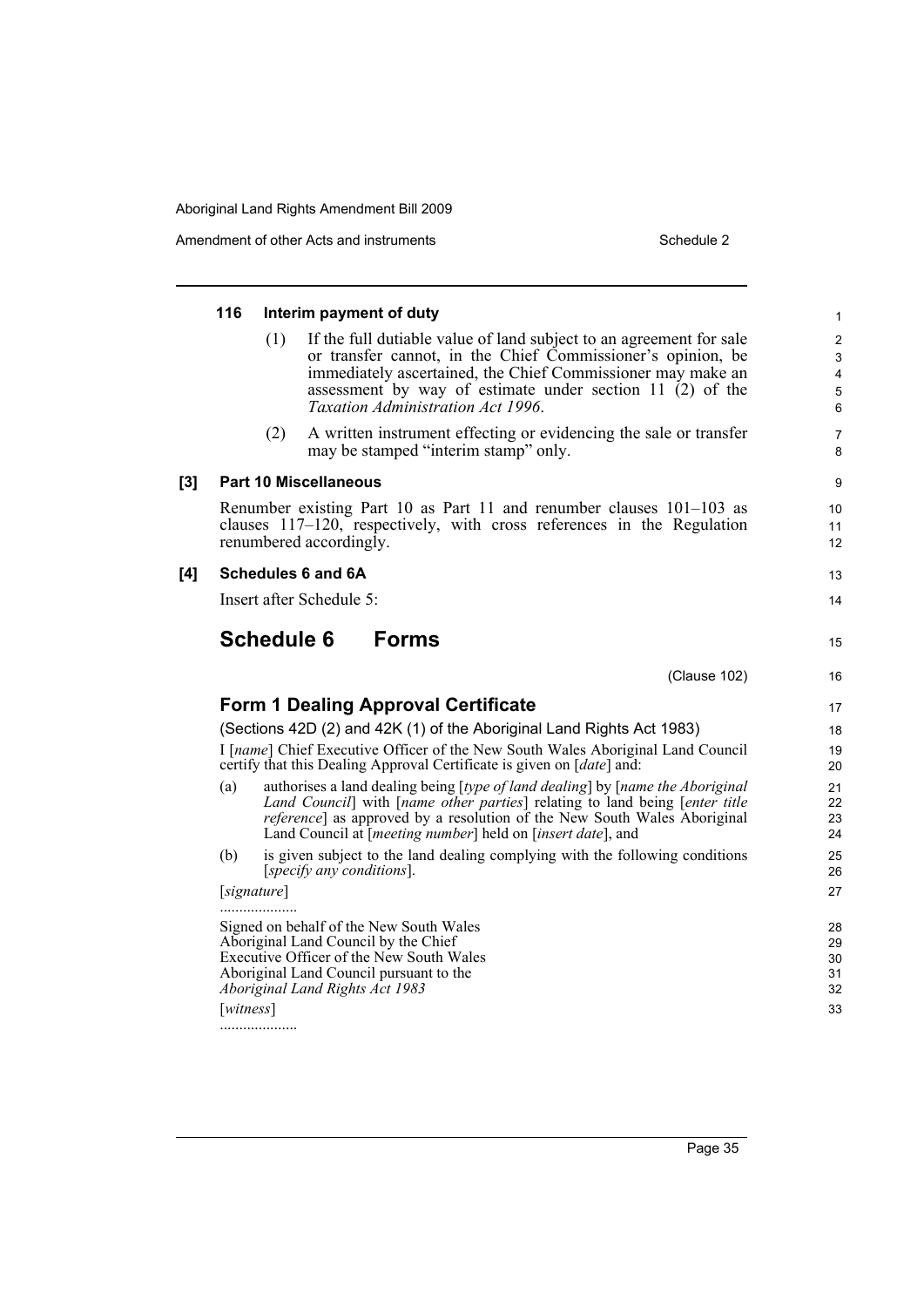Schedule 2 Amendment of other Acts and instruments

| [address of witness]                                                            |                                                                                                                                                                                |  |
|---------------------------------------------------------------------------------|--------------------------------------------------------------------------------------------------------------------------------------------------------------------------------|--|
| <b>Form 2 Registration Approval Certificate</b>                                 |                                                                                                                                                                                |  |
|                                                                                 | (Sections 42D (3) and 42K (2) of the Aboriginal Land Rights Act 1983)                                                                                                          |  |
|                                                                                 | I [name] Chief Executive Officer of the New South Wales Aboriginal Land Council                                                                                                |  |
|                                                                                 | certify that this Registration Approval Certificate is given on [ <i>date</i> ] and authorises the                                                                             |  |
|                                                                                 | registration of dealing type [ <i>Transfer, mortgage, easement, Deposited Plan etc</i> ] by                                                                                    |  |
|                                                                                 | [name the Aboriginal Land Council] to [name other parties] relating to land being<br>[enter title details] and that the [dealing type] does not contravene the Aboriginal Land |  |
| Rights Act 1983.                                                                |                                                                                                                                                                                |  |
| [signature]                                                                     |                                                                                                                                                                                |  |
|                                                                                 |                                                                                                                                                                                |  |
| Signed on behalf of the New South Wales<br>Aboriginal Land Council by the Chief |                                                                                                                                                                                |  |
| Executive Officer of the New South Wales                                        |                                                                                                                                                                                |  |
| Aboriginal Land Council pursuant to the                                         |                                                                                                                                                                                |  |
| <b>Aboriginal Land Rights Act 1983</b>                                          |                                                                                                                                                                                |  |
| [witness]<br>.                                                                  |                                                                                                                                                                                |  |
| [name of witness]                                                               |                                                                                                                                                                                |  |
| .<br>[address of witness]<br>.                                                  |                                                                                                                                                                                |  |
| <b>Schedule 6A Community development levy</b>                                   |                                                                                                                                                                                |  |
|                                                                                 |                                                                                                                                                                                |  |
|                                                                                 | (Clause 113)                                                                                                                                                                   |  |
|                                                                                 | Amount of community development levy payable in respect of dutiable                                                                                                            |  |
| transactions<br>Dutiable value of land                                          | <b>Amount of community</b><br>development levy                                                                                                                                 |  |
| More than \$80,000 but not more<br>than \$1,000,000                             | 100% of amount of duty                                                                                                                                                         |  |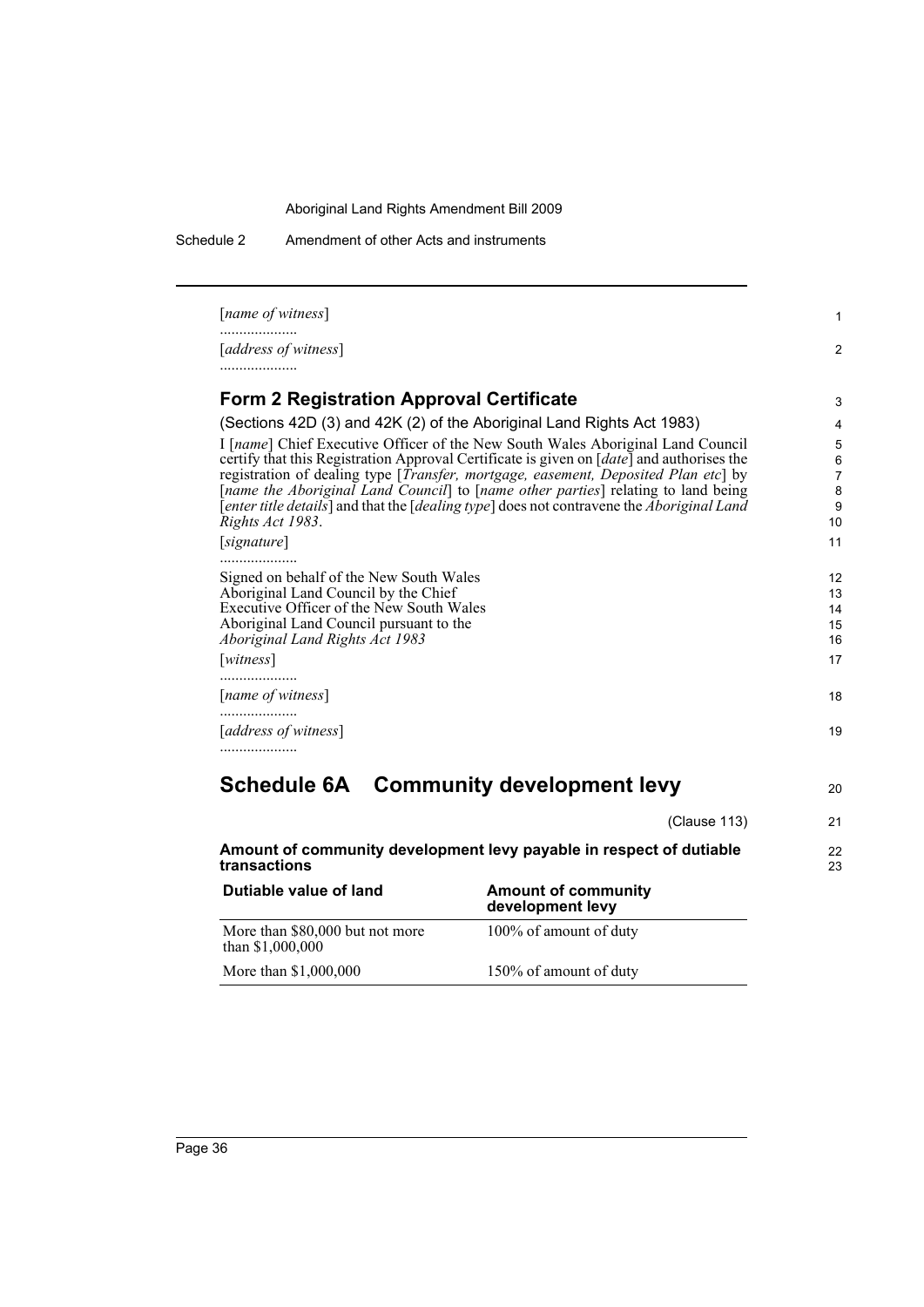| 2.2 |                               | <b>Environmental Planning and Assessment Act 1979 No 203</b>                                                                                                                                                                                                                            | $\mathbf{1}$                                   |
|-----|-------------------------------|-----------------------------------------------------------------------------------------------------------------------------------------------------------------------------------------------------------------------------------------------------------------------------------------|------------------------------------------------|
| [1] |                               | Section 75Z Regulations for purposes of Part                                                                                                                                                                                                                                            | $\overline{2}$                                 |
|     |                               | Insert at the end of section $75Z$ (d):                                                                                                                                                                                                                                                 | 3                                              |
|     |                               | , and                                                                                                                                                                                                                                                                                   | $\overline{4}$                                 |
|     |                               | (e)<br>requiring the New South Wales Aboriginal Land Council<br>to consent to applications for approvals under this Part on<br>land owned by Local Aboriginal Land Councils, if the<br>consent of the Local Aboriginal Land Council concerned<br>is required as owner of the land.      | 5<br>$\,6\,$<br>$\overline{7}$<br>$\bf 8$<br>9 |
| [2] |                               | Section 105 Regulations-Part 4                                                                                                                                                                                                                                                          | 10                                             |
|     |                               | Insert after section $105(1)(c)$ :                                                                                                                                                                                                                                                      | 11                                             |
|     |                               | (c1)<br>requiring the New South Wales Aboriginal Land Council<br>to consent to applications for the modification of<br>development consents relating to land owned by Local<br>Aboriginal Land Councils,                                                                                | 12<br>13<br>14<br>15                           |
| [3] |                               | Schedule 6 Savings, transitional and other provisions                                                                                                                                                                                                                                   | 16                                             |
|     |                               | Insert at the end of clause $1(1)$ :                                                                                                                                                                                                                                                    | 17                                             |
|     |                               | Aboriginal Land Rights Amendment Act 2009                                                                                                                                                                                                                                               | 18                                             |
| 2.3 |                               | <b>Environmental Planning and Assessment Regulation 2000</b>                                                                                                                                                                                                                            | 19                                             |
| [1] |                               | <b>Clause 8F Owner's consent or notification</b>                                                                                                                                                                                                                                        | 20                                             |
|     | Insert after clause $8F(1)$ : |                                                                                                                                                                                                                                                                                         |                                                |
|     | (1A)                          | The consent of the New South Wales Aboriginal Land Council is<br>required for a project application relating to land owned by a<br>Local Aboriginal Land Council if the consent of the Local<br>Aboriginal Land Council is required as owner of the land to the<br>project application. | 22<br>23<br>24<br>25<br>26                     |
| [2] |                               | Clause 49 Who can make a development application?                                                                                                                                                                                                                                       | 27                                             |
|     |                               | Insert after clause $49(3)$ :                                                                                                                                                                                                                                                           | 28                                             |
|     | (3A)                          | Despite subclause (1), a development application made in respect<br>of land owned by a Local Aboriginal Land Council may be made<br>by a person referred to in that subclause only with the consent of<br>the New South Wales Aboriginal Land Council.                                  | 29<br>30<br>31<br>32                           |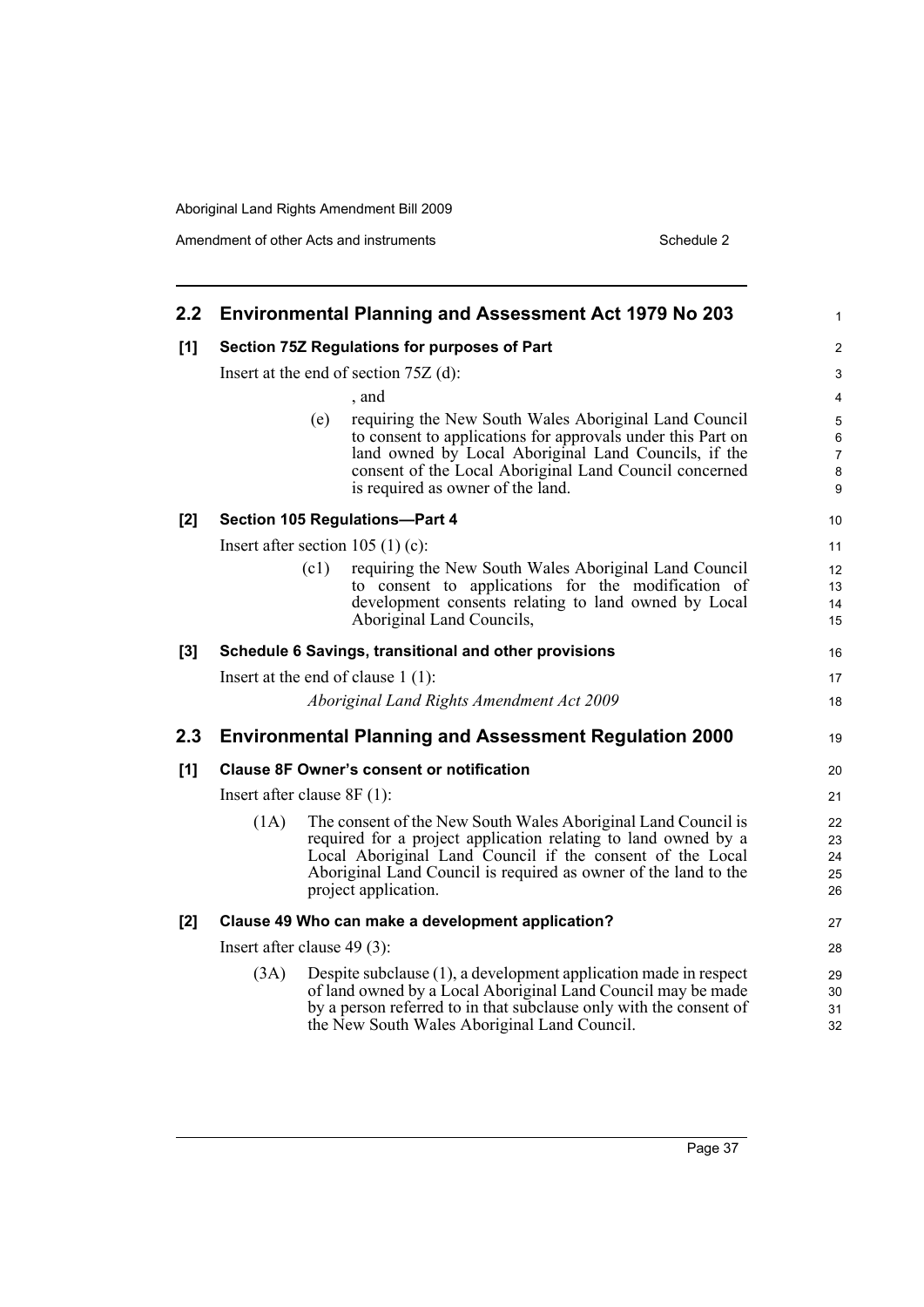| $[3]$ | <b>Clause 100 Notice of determination</b><br>Insert after clause $100(6)$ : |                                                                                                                                                                                                                                                                           |                                                  |
|-------|-----------------------------------------------------------------------------|---------------------------------------------------------------------------------------------------------------------------------------------------------------------------------------------------------------------------------------------------------------------------|--------------------------------------------------|
|       |                                                                             |                                                                                                                                                                                                                                                                           |                                                  |
|       | (7)                                                                         | For the purposes of section 81 $(1)$ of the Act, a notice of the<br>determination of a development application relating to land<br>owned by a Local Aboriginal Land Council must also be given to<br>the New South Wales Aboriginal Land Council.                         | 3<br>$\overline{\mathbf{4}}$<br>$\mathbf 5$<br>6 |
| [4]   |                                                                             | Clause 115 What are the requirements for an application for modification<br>of a development consent?                                                                                                                                                                     | $\overline{7}$<br>$\bf 8$                        |
|       |                                                                             | Insert after clause $115 (1D)$ :                                                                                                                                                                                                                                          | 9                                                |
|       | (1E)                                                                        | An application for modification of a development consent under<br>section 96 (1), (1A) or (2) or 96AA (1) of the Act relating to land<br>owned by a Local Aboriginal Land Council may be made only<br>with the consent of the New South Wales Aboriginal Land<br>Council. | 10<br>11<br>12<br>13<br>14                       |
| [5]   |                                                                             | Clause 122 Notice of determination of application to modify<br>development consent                                                                                                                                                                                        | 15<br>16                                         |
|       | Insert after clause $122(2)$ :                                              |                                                                                                                                                                                                                                                                           |                                                  |
|       | (3)                                                                         | If an application for the modification of a development consent<br>applies to land owned by a Local Aboriginal Land Council,<br>notice under subclause (1) must also be given to the New South<br>Wales Aboriginal Land Council.                                          | 18<br>19<br>20<br>21                             |
| 2.4   |                                                                             | National Parks and Wildlife Act 1974 No 80                                                                                                                                                                                                                                | 22                                               |
|       |                                                                             | <b>Section 69B Conservation agreements</b>                                                                                                                                                                                                                                | 23                                               |
|       | Insert after section $69B(3)$ :                                             |                                                                                                                                                                                                                                                                           |                                                  |
|       | (4)                                                                         | The Minister must not enter into a conservation agreement for<br>land owned by a Local Aboriginal Land Council except with the<br>consent of the New South Wales Aboriginal Land Council.                                                                                 | 25<br>26<br>27                                   |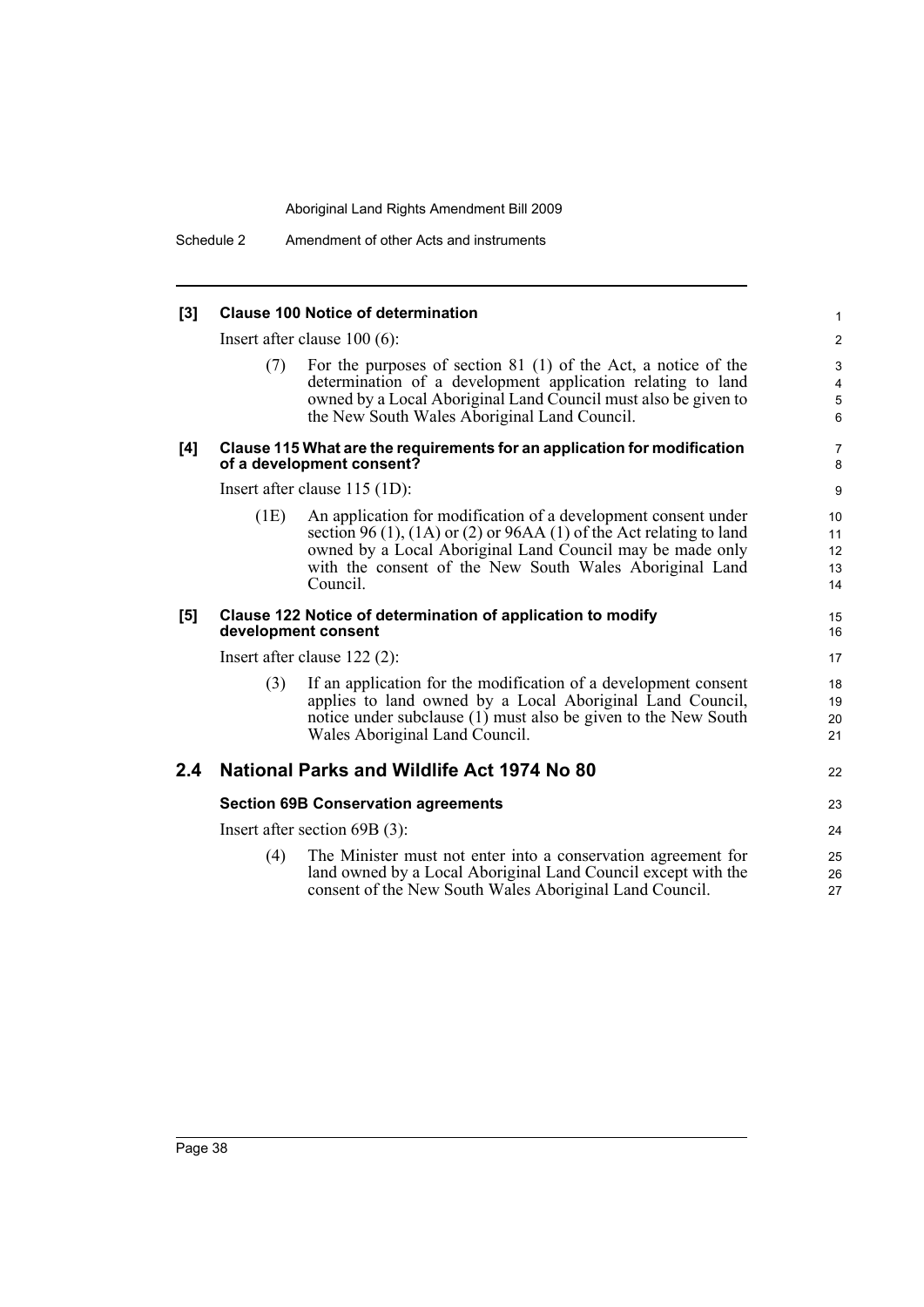Amendment of other Acts and instruments Schedule 2

| 2.5   |                   |      | <b>Taxation Administration Act 1996 No 97</b>                                                                                                                                                                                                                                                                    | 1                                  |
|-------|-------------------|------|------------------------------------------------------------------------------------------------------------------------------------------------------------------------------------------------------------------------------------------------------------------------------------------------------------------|------------------------------------|
| [1]   | <b>Section 5A</b> |      |                                                                                                                                                                                                                                                                                                                  | $\overline{2}$                     |
|       |                   |      | Insert after section 5:                                                                                                                                                                                                                                                                                          | 3                                  |
|       | <b>5A</b>         |      | Application of Act to community development levy                                                                                                                                                                                                                                                                 | 4                                  |
|       |                   | (1)  | For the purpose of the administration and enforcement of the<br>scheme for the levying and payment of the community<br>development levy under the <i>Aboriginal Land Rights Act 1983</i> ,<br>Division 4A of Part 2 of that Act and any regulations made under<br>that Division, are taken to be a taxation law. | 5<br>6<br>$\overline{7}$<br>8<br>9 |
|       |                   | (2)  | To avoid doubt, amounts payable for the community<br>development levy under that Act are taxes for the purposes of this<br>Act (other than Part 4).                                                                                                                                                              | 10<br>11<br>12                     |
| [2]   |                   |      | Schedule 1 Savings, transitional and other provisions                                                                                                                                                                                                                                                            | 13                                 |
|       |                   |      | Insert at the end of clause $1(1)$ :                                                                                                                                                                                                                                                                             | 14                                 |
|       |                   |      | Aboriginal Land Rights Amendment Act 2009                                                                                                                                                                                                                                                                        | 15                                 |
| 2.6   |                   |      | <b>Threatened Species Conservation Act 1995 No 101</b>                                                                                                                                                                                                                                                           | 16                                 |
| [1]   |                   |      | Section 127F General provisions relating to biobanking agreements                                                                                                                                                                                                                                                | 17                                 |
|       |                   |      | Insert at the end of section 127F $(1)$ (f):                                                                                                                                                                                                                                                                     | 18                                 |
|       |                   |      | , and                                                                                                                                                                                                                                                                                                            | 19                                 |
|       |                   |      | where the land is owned by a Local Aboriginal Land<br>(g)<br>Council, the New South Wales Aboriginal Land Council<br>has consented in writing to the agreement.                                                                                                                                                  | 20<br>21<br>22                     |
| $[2]$ |                   |      | Section 1270 Transfer of land to Minister                                                                                                                                                                                                                                                                        | 23                                 |
|       |                   |      | Insert after section $127O(2)$ :                                                                                                                                                                                                                                                                                 | 24                                 |
|       |                   | (2A) | Notice of the application must also be served on the New South<br>Wales Aboriginal Land Council if the owner of the land is a Local<br>Aboriginal Land Council.                                                                                                                                                  | 25<br>26<br>27                     |